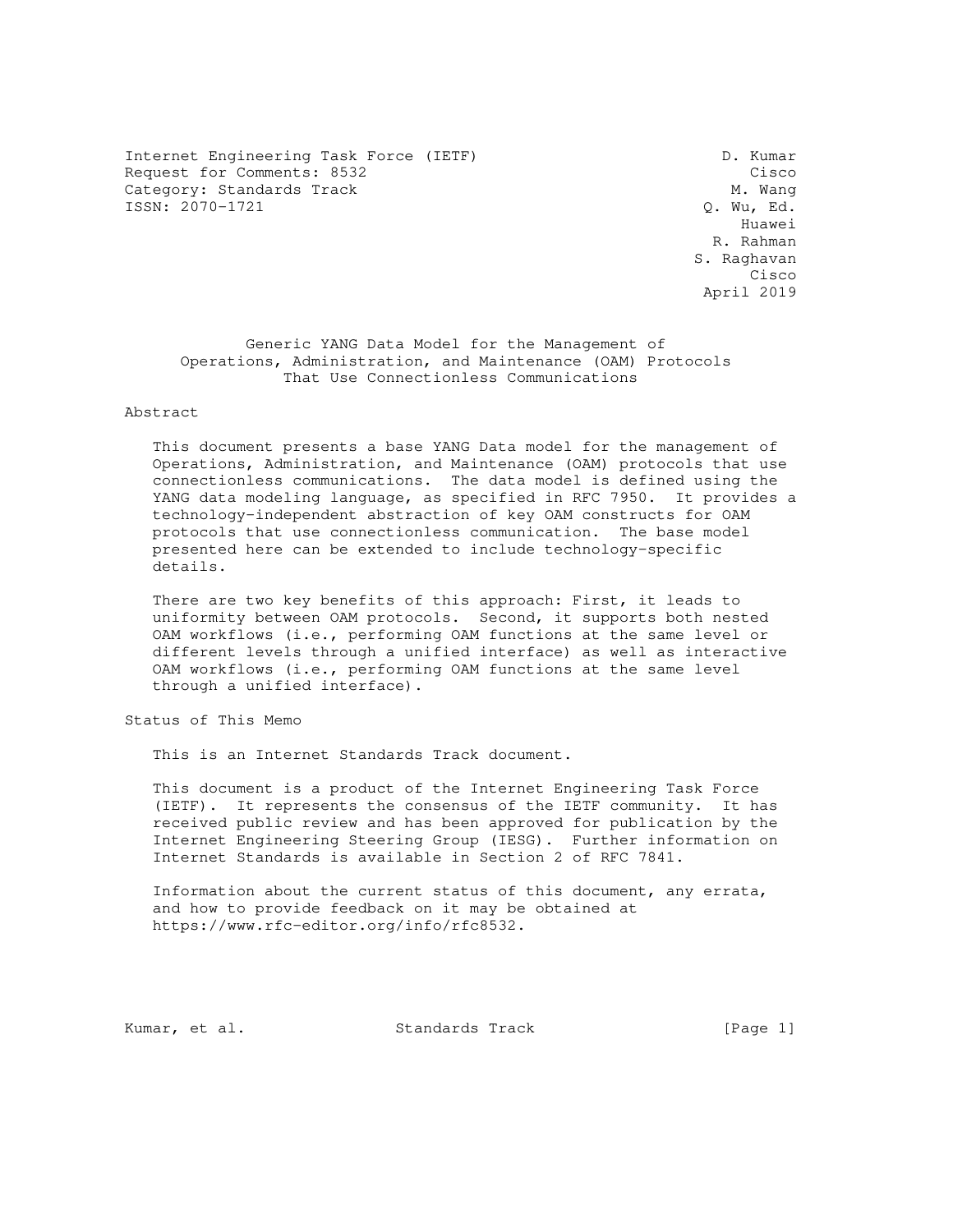## Copyright Notice

 Copyright (c) 2019 IETF Trust and the persons identified as the document authors. All rights reserved.

 This document is subject to BCP 78 and the IETF Trust's Legal Provisions Relating to IETF Documents

 (https://trustee.ietf.org/license-info) in effect on the date of publication of this document. Please review these documents carefully, as they describe your rights and restrictions with respect to this document. Code Components extracted from this document must include Simplified BSD License text as described in Section 4.e of the Trust Legal Provisions and are provided without warranty as described in the Simplified BSD License.

Table of Contents

| 1.   | 3<br>Introduction                                                                                                                                                                                                                                             |
|------|---------------------------------------------------------------------------------------------------------------------------------------------------------------------------------------------------------------------------------------------------------------|
| 2.1  | Conventions Used in This Document<br>4                                                                                                                                                                                                                        |
| 2.1. | 4                                                                                                                                                                                                                                                             |
| 2.2. | 5                                                                                                                                                                                                                                                             |
| 2.3. | 5                                                                                                                                                                                                                                                             |
|      | 5<br>3. Overview of the Connectionless OAM Model                                                                                                                                                                                                              |
| 3.1. | 6                                                                                                                                                                                                                                                             |
| 3.2. | 7                                                                                                                                                                                                                                                             |
| 3.3. | 7<br>OAM Neighboring Test Points                                                                                                                                                                                                                              |
| 3.4. | 8<br>Test Point Location Information                                                                                                                                                                                                                          |
| 3.5. | 8<br>Test Point Locations                                                                                                                                                                                                                                     |
| 3.6. | 8                                                                                                                                                                                                                                                             |
| 3.7. | 9<br>Continuity Check Data                                                                                                                                                                                                                                    |
|      | 9                                                                                                                                                                                                                                                             |
| 4.   | 12<br>LIME Time Types YANG Module                                                                                                                                                                                                                             |
| 5.   | 15<br>Connectionless OAM YANG Module                                                                                                                                                                                                                          |
| 6.   | 44<br>Connectionless Model Applicability                                                                                                                                                                                                                      |
| 6.1. | 45                                                                                                                                                                                                                                                            |
|      | 45<br>6.1.1.                                                                                                                                                                                                                                                  |
|      | 47<br>6.1.2.<br>Schema Mount<br>. The contract of the contract of the contract of the contract of the contract of the contract of the contract of the contract of the contract of the contract of the contract of the contract of the contract of the contrac |
|      | 49<br>6.2. LSP Ping Extension                                                                                                                                                                                                                                 |
|      | 49                                                                                                                                                                                                                                                            |
|      | 50                                                                                                                                                                                                                                                            |
| 7.   | 52                                                                                                                                                                                                                                                            |
| 8.   | 54                                                                                                                                                                                                                                                            |
| 9.   | 54                                                                                                                                                                                                                                                            |
| 9.1. | 54<br>Normative References                                                                                                                                                                                                                                    |
| 9.2. | 56<br>Informative References                                                                                                                                                                                                                                  |
|      | 58                                                                                                                                                                                                                                                            |
|      | 59                                                                                                                                                                                                                                                            |
|      |                                                                                                                                                                                                                                                               |

Kumar, et al. Standards Track [Page 2]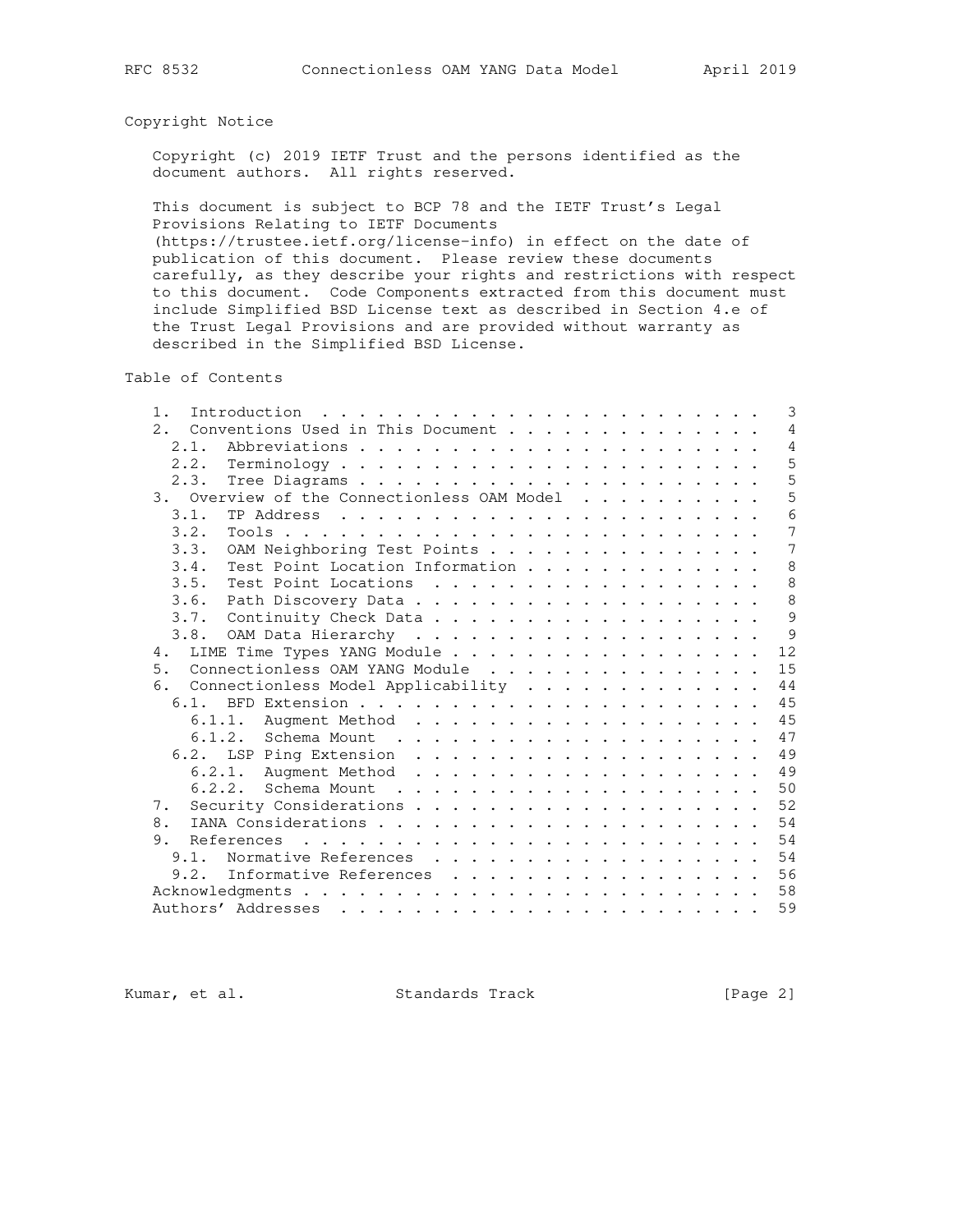# 1. Introduction

 Operations, Administration, and Maintenance (OAM) are important networking functions that allow operators to:

- 1. monitor network communications (i.e., reachability verification and Continuity Check)
- 2. troubleshoot failures (i.e., fault verification and localization)
- 3. monitor service-level agreements and performance (i.e., performance management)

An overview of OAM tools is presented in [RFC7276].

 Ping and Traceroute (see [RFC792] and [RFC4443]) are respectively well-known fault verification and isolation tools for IP networks. Over the years, different technologies have developed similar toolsets for equivalent purposes.

 The different sets of OAM tools may support both connection-oriented or connectionless technologies. In connection-oriented technologies, a connection is established prior to the transmission of data. After the connection is established, no additional control information such as signaling or operations and maintenance information is required to transmit the actual user data. In connectionless technologies, data is typically sent between communicating endpoints without prior arrangement, but control information is required to identify the destination (e.g., [G.800] and [RFC7276]). The YANG data model for OAM protocols using connection-oriented communications is specified in [RFC8531].

 This document defines a base YANG data model for OAM protocols that use connectionless communications. The data model is defined using the YANG data modeling language [RFC7950]. This generic YANG data model for connectionless OAM includes only configuration and state data. It can be used in conjunction with the data retrieval method model described in [RFC8533], which focuses on the data retrieval procedures such as RPC, or it can be used independently of this data retrieval method model.

Kumar, et al. Standards Track [Page 3]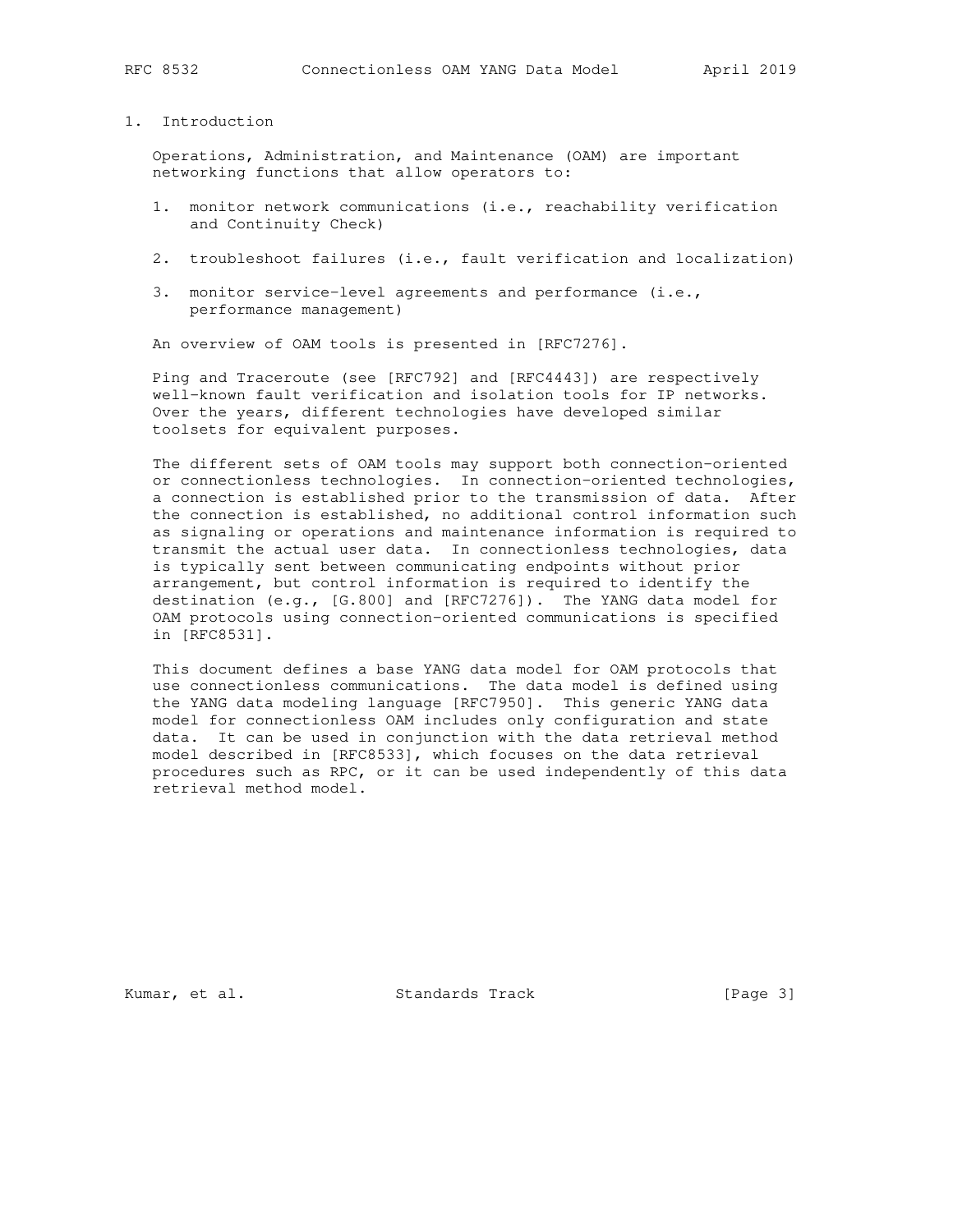2. Conventions Used in This Document

 The following terms are defined in [RFC6241] and are used in this specification:

- o client
- o configuration data
- o server
- o state data

 The following terms are defined in [RFC7950] and are used in this specification:

- o augment
- o data model
- o data node

 The terminology for describing YANG data models is found in [RFC7950].

- 2.1. Abbreviations
	- BFD Bidirectional Forwarding Detection [RFC5880].
	- RPC Remote Procedure Call [RFC1831].
	- DSCP Differentiated Services Code Point.
	- VRF Virtual Routing and Forwarding [RFC4382].
	- OWAMP One-Way Active Measurement Protocol [RFC4656].
	- TWAMP Two-Way Active Measurement Protocol [RFC5357].
	- AS Autonomous System.
	- LSP Label Switched Path.
	- TE Traffic Engineering.
	- MPLS Multiprotocol Label Switching.
	- NI Network Instance.

Kumar, et al. Standards Track [Page 4]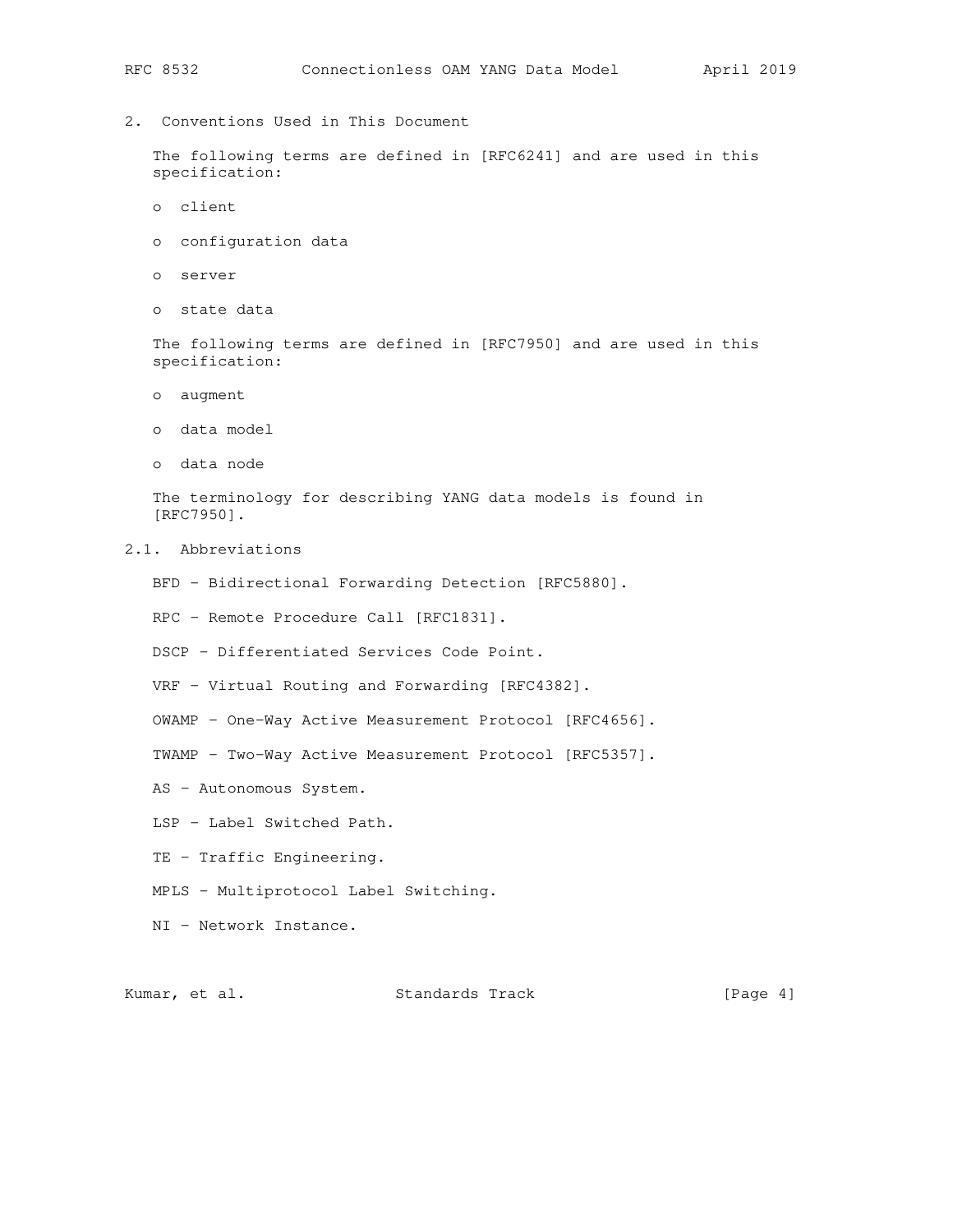PTP - Precision Time Protocol [IEEE.1588v2].

NTP - Network Time Protocol [RFC5905].

#### 2.2. Terminology

MAC - Media Access Control.

MAC address - Address for the data-link layer interface.

 TP - Test Point. The TP is a functional entity that is defined at a node in the network and can initiate and/or react to OAM diagnostic tests. This document focuses on the data-plane functionality of TPs.

RPC operation - A specific Remote Procedure Call.

 CC - A Continuity Check [RFC7276] is used to verify that a destination is reachable and therefore also referred to as reachability verification.

2.3. Tree Diagrams

 Tree diagrams used in this document follow the notation defined in [RFC8340].

3. Overview of the Connectionless OAM Model

 The YANG data model for OAM protocols that use connectionless communications has been split into two modules:

- o The "ietf-lime-time-types" module provides common definitions such as Time-related data types and Timestamp-related data types.
- o The "ietf-connectionless-oam" module defines technology independent abstraction of key OAM constructs for OAM protocols that use connectionless communication.

 The "ietf-connectionless-oam" module augments the "/networks/network/ node" path defined in the "ietf-network" module [RFC8345] with the 'test-point-locations' grouping defined in Section 3.5. The network nodes in the "/networks/network/node" path are used to describe the network hierarchies and the inventory of nodes contained in a network.

 Under the 'test-point-locations' grouping, each test point location is chosen based on the 'tp-location-type' leaf, which, when chosen, leads to a container that includes a list of 'test-point-locations'.

Kumar, et al. Standards Track [Page 5]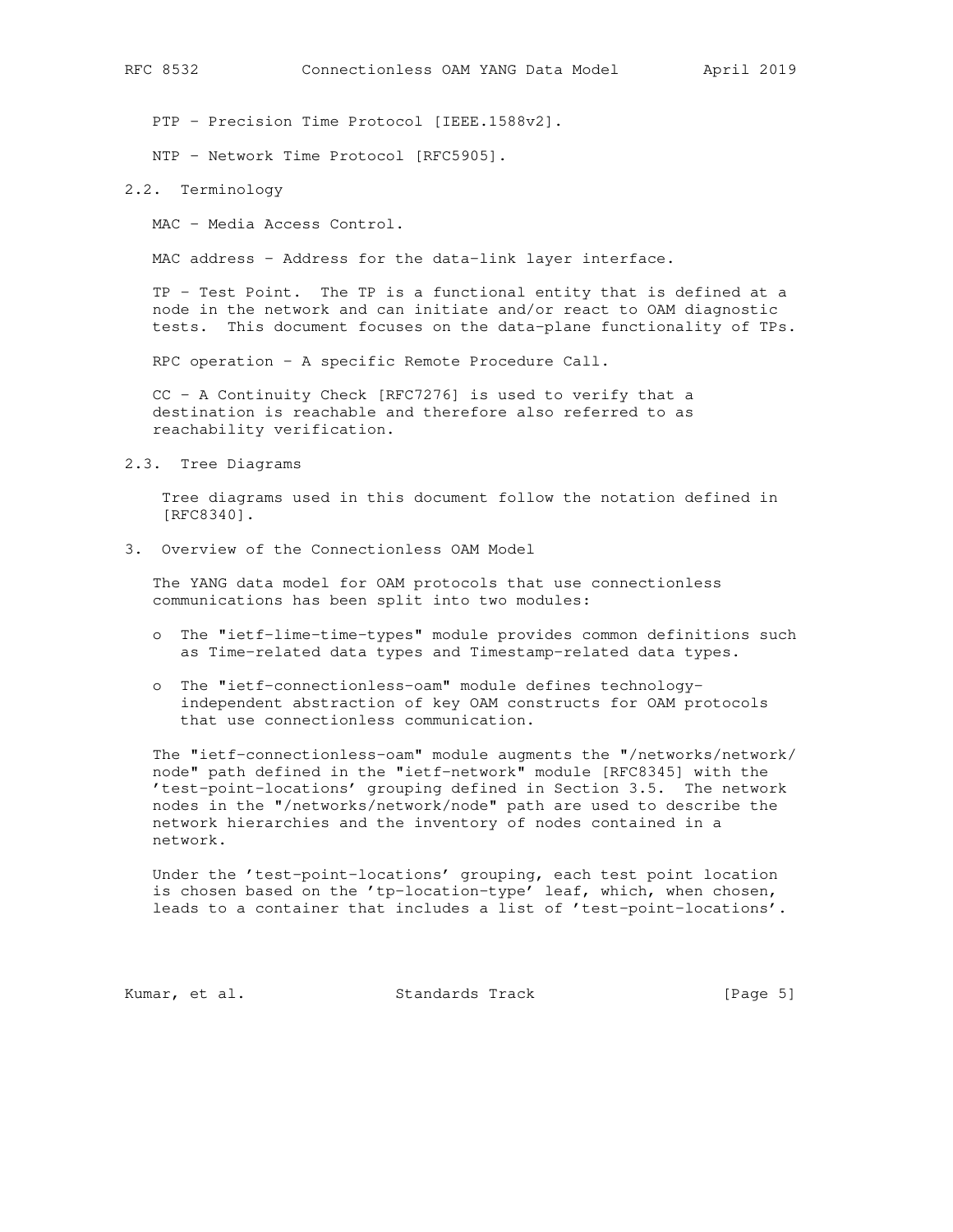Each 'test-point-locations' list includes a 'test-point-location info' grouping. The 'test-point-location-info' grouping includes:

- o 'tp-technology' grouping,
- o 'tp-tools' grouping, and
- o 'connectionless-oam-tps' grouping.

 The groupings of 'tp-address' and 'tp-address-ni' are kept out of the 'test-point-location-info' grouping to make it addressing agnostic and allow varied composition. Depending upon the choice of the 'tp-location-type' (determined by the 'tp-address-ni'), each container differs in its composition of 'test-point-locations', while the 'test-point-location-info' is a common aspect of every 'test-point-locations'.

 The 'tp-address-ni' grouping is used to describe the corresponding network instance. The 'tp-technology' grouping indicates OAM technology details. The 'connectionless-oam-tps' grouping is used to describe the relationship of one test point with other test points. The 'tp-tools' grouping describes the OAM tools supported.

 In addition, at the top of the model, there is an 'cc-oper-data' container for session statistics. A grouping is also defined for common session statistics, and these are only applicable for proactive OAM sessions (see Section 3.2).

3.1. TP Address

 With connectionless OAM protocols, the TP address can be one of the following types:

- o MAC address [RFC6136] at the data-link layer for TPs
- o IPv4 or IPv6 address at the IP layer for TPs
- o TP-attribute identifying a TP associated with an application-layer function
- o Router-id to represent the device or node, which is commonly used to identify nodes in routing and other control-plane protocols [RFC8294].

 To define a forwarding treatment of a test packet, the 'tp-address' grouping needs to be associated with additional parameters, e.g., DSCP for IP or Traffic Class [RFC5462] for MPLS. In the generic

Kumar, et al. Standards Track [Page 6]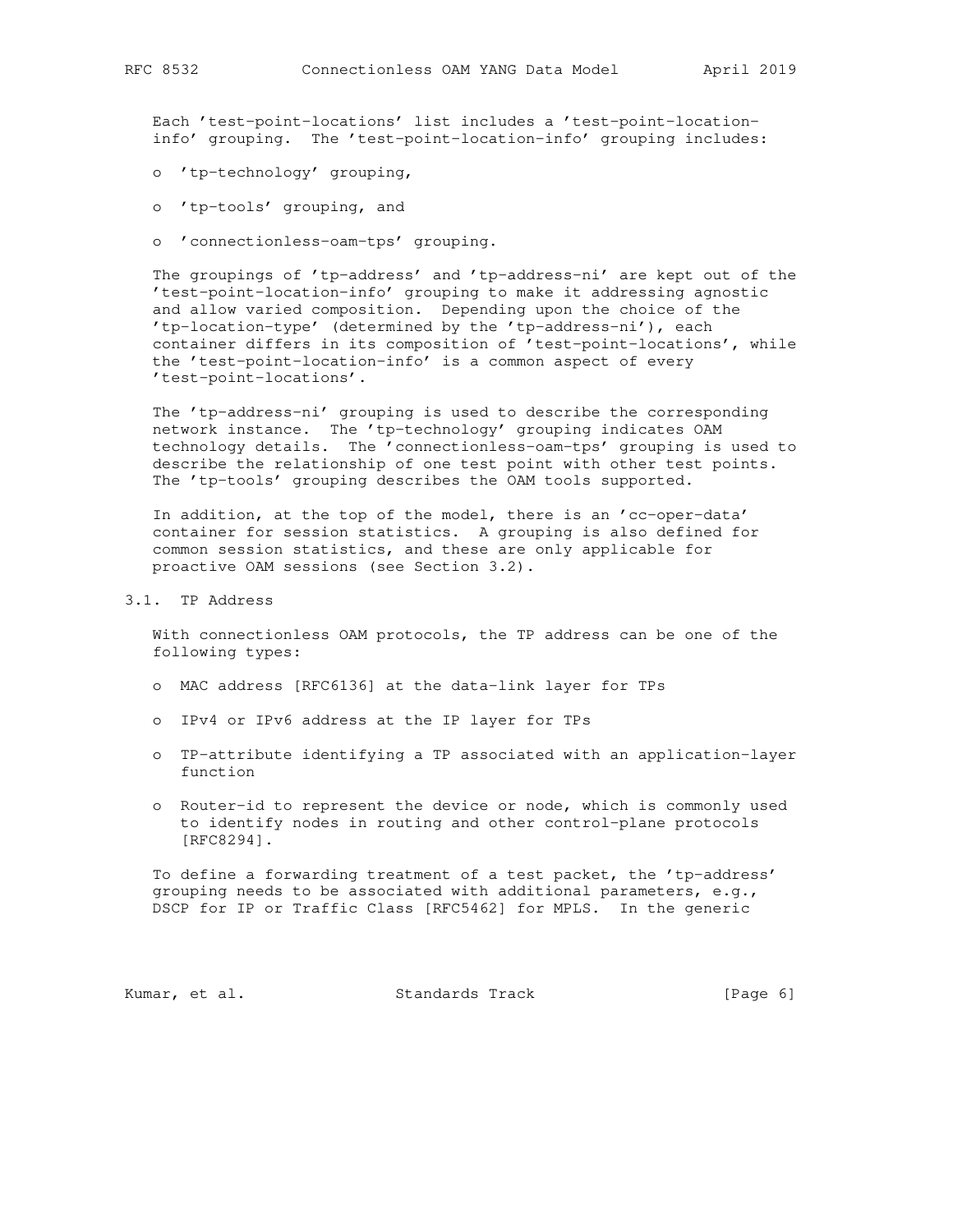connectionless OAM YANG data model, these parameters are not explicitly configured. The model user can add corresponding parameters according to their requirements.

## 3.2. Tools

 The different OAM tools may be used in one of two basic types of activation: proactive and on-demand. Proactive OAM refers to OAM actions that are carried out continuously to permit proactive reporting of faults. The proactive OAM method requires persistent configuration. On-demand OAM refers to OAM actions that are initiated via manual intervention for a limited time to carry out specific diagnostics. The on-demand OAM method requires only transient configuration (e.g., [RFC7276] and [G.8013]). In connectionless OAM, the 'session-type' grouping is defined to indicate which kind of activation will be used by the current session.

 In connectionless OAM, the tools attribute is used to describe a toolset for fault detection and isolation. In addition, it can serve as a constraint condition when the base model is extended to a specific OAM technology. For example, to fulfill the ICMP PING configuration, the "../coam:continuity-check" leaf should be set to "true", and then the LIME base model should be augmented with details specific to ICMP PING.

## 3.3. OAM Neighboring Test Points

 Given that typical network communication stacks have a multi-layer architecture, the set of associated OAM protocols has also a multi layer structure; each communication layer in the stack may have its own OAM protocol [RFC7276] that may also be linked to a specific administrative domain. Management of these OAM protocols will necessitate associated test points in the nodes accessible by appropriate management domains. Accordingly, a given network interface may actually present several test points.

 Each OAM test point may have an associated list of neighboring test points that are in other layers up and down the protocol stack for the same interface and are therefore related to the current test point. This allows users to easily navigate between related neighboring layers to efficiently troubleshoot a defect. In this model, the 'position' leaf defines the relative position of the neighboring test point corresponding to the current test point, and it is provided to allow correlation of faults at different locations. If there is one neighboring test point placed before the current test point, the 'position' leaf is set to -1. If there is one neighboring

Kumar, et al. Standards Track [Page 7]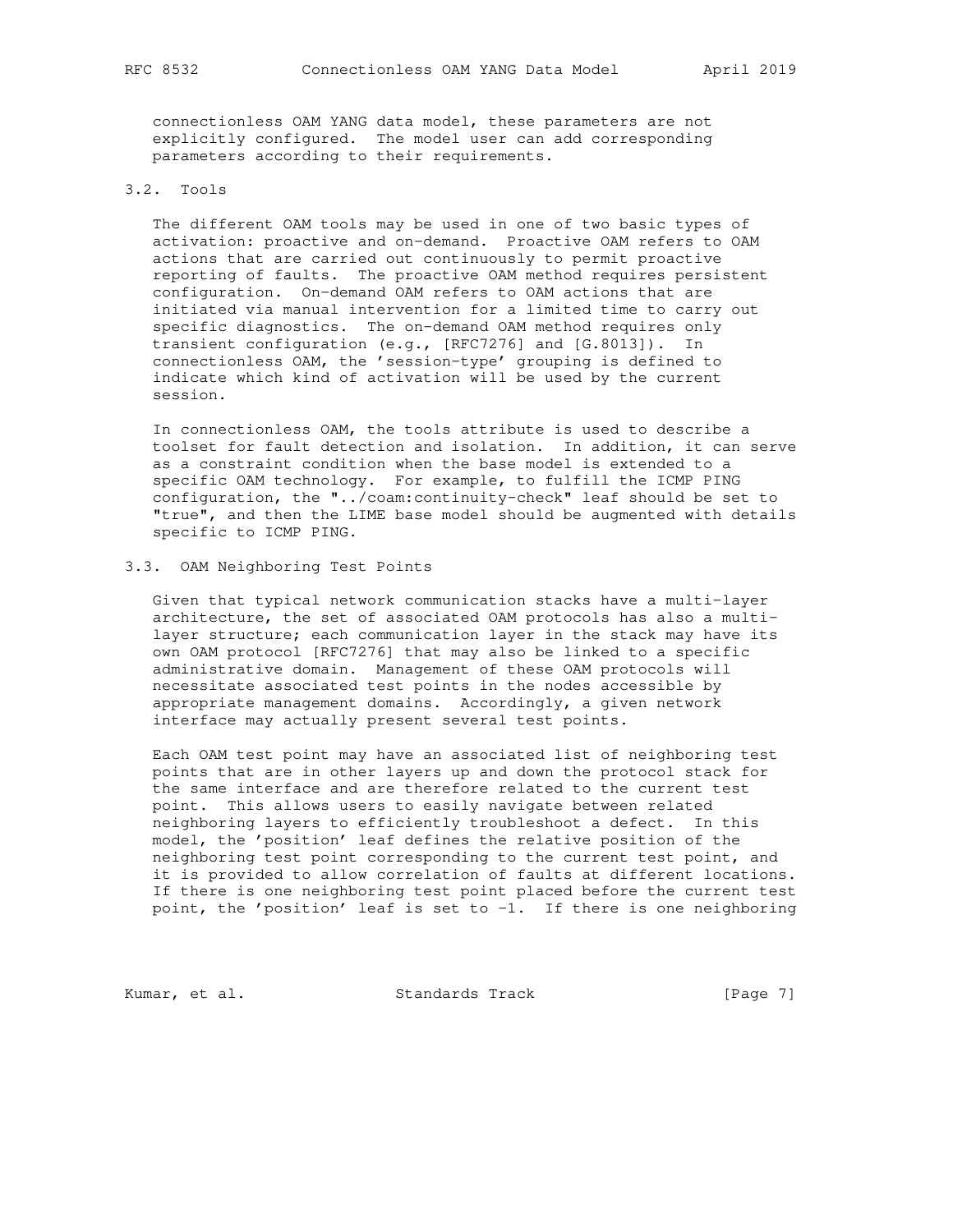test point placed after the current test point, the 'position' leaf is set to 1. If there is no neighboring test point placed before or after the current test point, the 'position' leaf is set to 0.

| +-- oam-neighboring-tps* [index]   |                   |
|------------------------------------|-------------------|
| $+--$ index?                       | uint16            |
| +-- position?                      | int8              |
| $+--$ (tp-location)?               |                   |
| $+--$ : (mac-address)              |                   |
| +-- mac-address-location?          | yang:mac-address  |
| $+--$ : (ipv4-address)             |                   |
| $\vert$ +-- ipv4-address-location? | inet:ipv4-address |
| $+-$ : (ipv6-address)              |                   |
| $\vert$ +-- ipv6-address-location? | inet:ipv6-address |
| $+--$ : (as-number)                |                   |
| +-- as-number-location?            | inet:as-number    |
| $+--$ : (router-id)                |                   |
| +-- router-id-location?            | rt:router-id      |

#### 3.4. Test Point Location Information

 This is a generic grouping for Test Point Location Information (i.e., 'test-point-location-info' grouping). It provides details of Test Point Location using the 'tp-technology', 'tp-tools', and 'oam-neighboring-tps' groupings, all of which are defined above.

## 3.5. Test Point Locations

 This is a generic grouping for Test Point Locations. 'tp-location type' leaf is used to define location types -- for example, 'ipv4-location-type', 'ipv6-location-type', etc. Container is defined under each location type containing a list keyed to a test point address, Test Point Location Information defined in the section above, and network instance name (e.g., VRF instance name) if required.

## 3.6. Path Discovery Data

 This is a generic grouping for the path discovery data model that can be retrieved by any data retrieval method, including RPC operations. Path discovery data output from methods, includes 'src-test-point' container, 'dst-test-point' container, 'sequence-number' leaf, 'hop-cnt' leaf, session statistics of various kinds, and information related to path verification and path trace. Path discovery includes data to be retrieved on a 'per-hop' basis via a list of 'path-trace info-list' items which includes information such as 'timestamp' grouping, 'ingress-intf-name', 'egress-intf-name', and 'app-meta data'. The path discovery data model is made generic enough to allow

Kumar, et al. Standards Track [Page 8]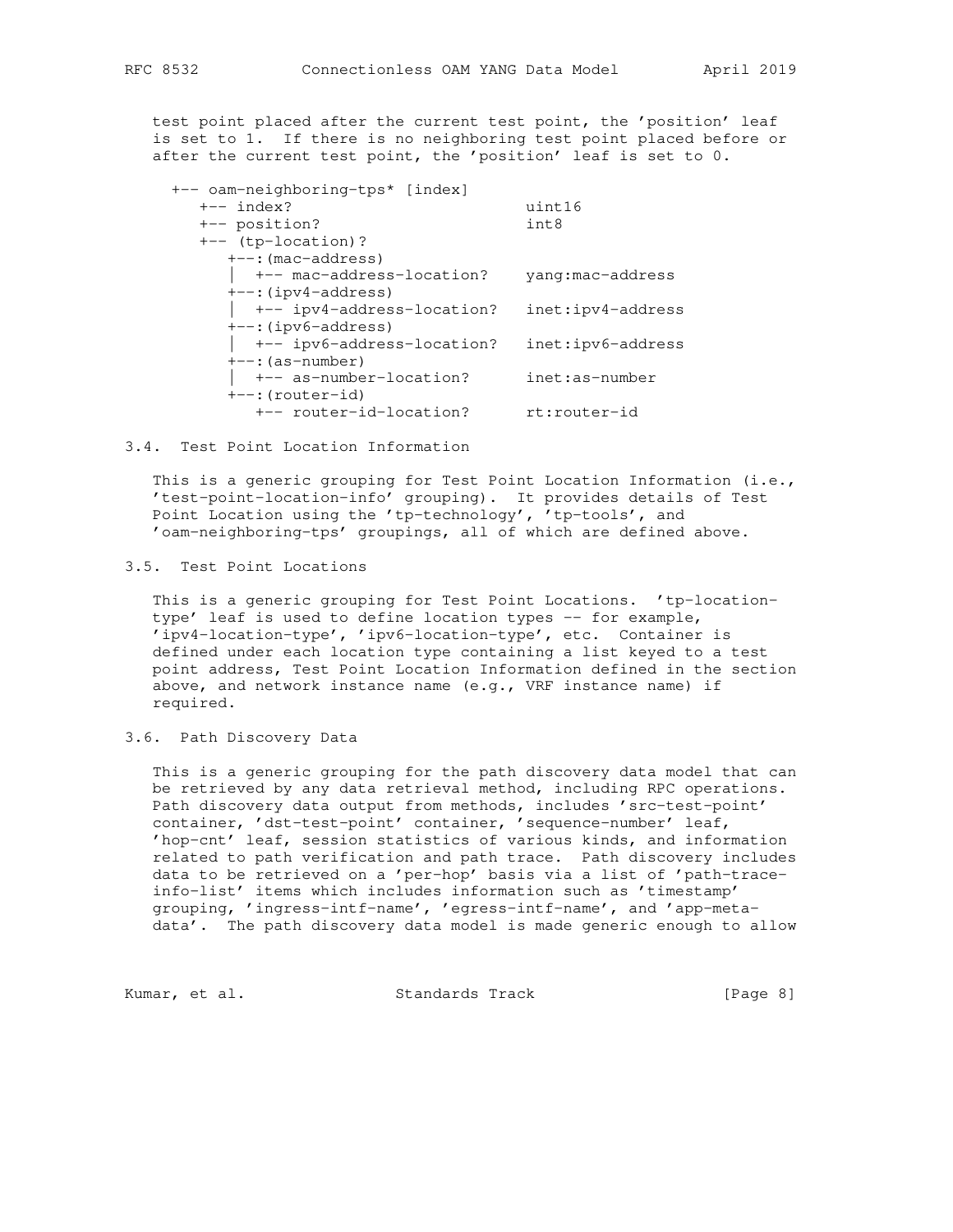different methods of data retrieval. None of the fields are made mandatory for that reason. Note that a set of retrieval methods are defined in [RFC8533].

3.7. Continuity Check Data

 This is a generic grouping for the Continuity Check data model that can be retrieved by any data retrieval methods including RPC operations. Continuity Check data output from methods, includes 'src-test-point' container, 'dst-test-point' container, 'sequence-number' leaf, 'hop-cnt' leaf, and session statistics of various kinds. The Continuity Check data model is made generic enough to allow different methods of data retrieval. None of the fields are made mandatory for that reason. Noted that a set of retrieval methods are defined in [RFC8533].

3.8. OAM Data Hierarchy

 The complete data hierarchy related to the OAM YANG data model is presented below.

 module: ietf-connectionless-oam +--ro cc-session-statistics-data {continuity-check}? +--ro cc-session-statistics\* [type] +--ro type identityref +--ro cc-ipv4-sessions-statistics | +--ro cc-session-statistics | +--ro session-count? uint32 | +--ro session-up-count? uint32 | +--ro session-down-count? uint32 | +--ro session-admin-down-count? uint32 +--ro cc-ipv6-sessions-statistics +--ro cc-session-statistics +--ro session-count? uint32 +--ro session-up-count? uint32 +--ro session-down-count? uint32 +--ro session-admin-down-count? uint32 augment /nd:networks/nd:network/nd:node: +--rw tp-location-type? identityref +--rw ipv4-location-type | +--rw test-point-ipv4-location-list | +--rw test-point-locations\* [ipv4-location ni] | +--rw ipv4-location inet:ipv4-address | +--rw ni routing-instance-ref | +--rw (technology)? | +--: (technology-null) :\ccementery mann,<br>+--rw tech-null? empty | +--rw tp-tools

Kumar, et al. Standards Track [Page 9]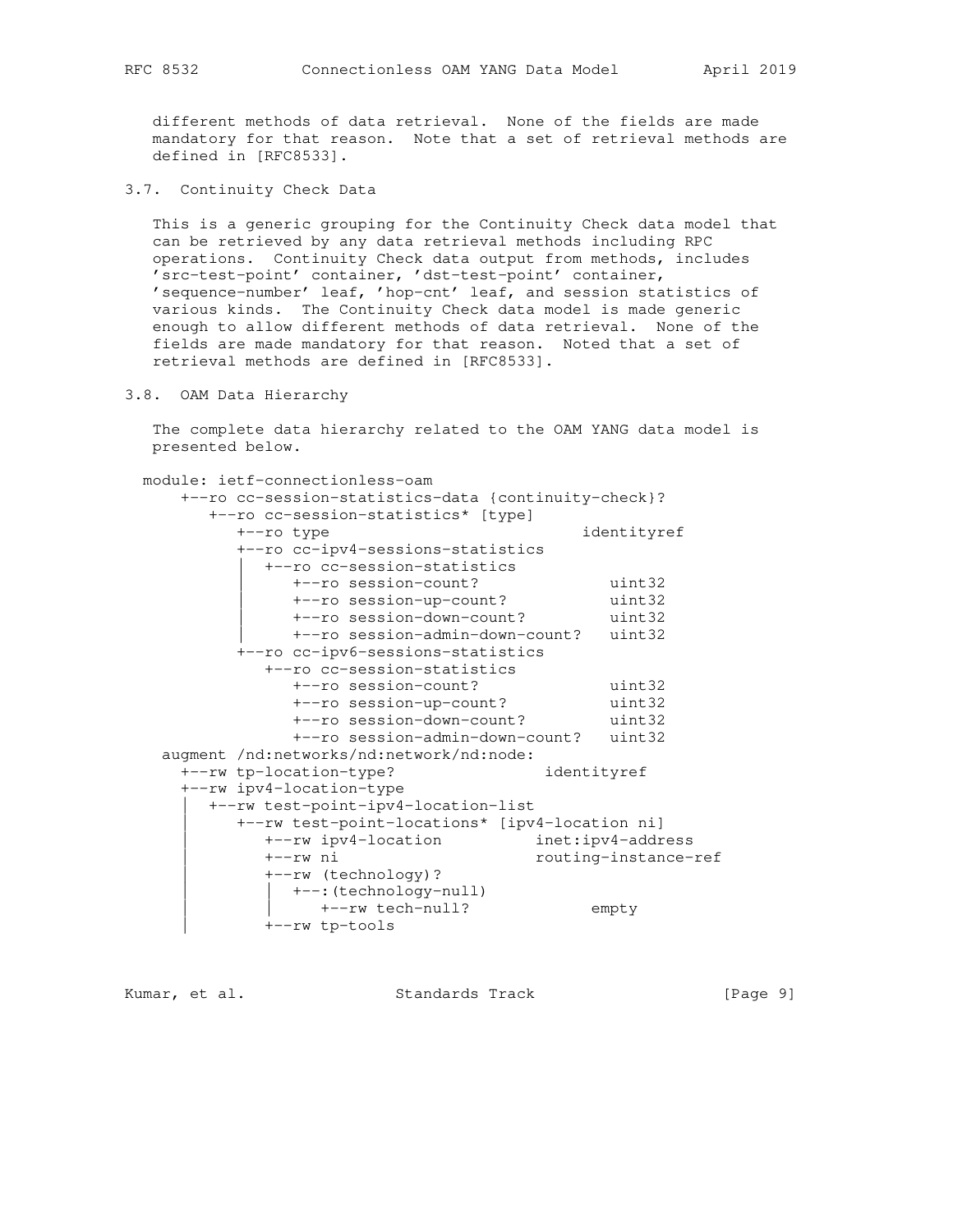+--rw continuity-check boolean |  $+--rw$  path-discovery boolean +--rw root? <anydata> | +--rw oam-neighboring-tps\* [index] | +--rw index uint16 | +--rw position? int8 | +--rw (tp-location)? | +--:(mac-address) |  $+-rw$  mac-address-location? yang:mac-address | +--:(ipv4-address) |  $+-rw$  ipv4-address-location? inet:ipv4-address | +--:(ipv6-address) | | +--rw ipv6-address-location? inet:ipv6-address  $---: (as-number)$  | | +--rw as-number-location? inet:as-number | +--:(router-id) | +--rw router-id-location? rt:router-id +--rw ipv6-location-type | +--rw test-point-ipv6-location-list | +--rw test-point-locations\* [ipv6-location ni] | +--rw ipv6-location inet:ipv6-address | +--rw ni routing-instance-ref | +--rw (technology)? | +--: (technology-null) |  $+--rw$  tech-null? empty | +--rw tp-tools | | +--rw continuity-check boolean | | +--rw path-discovery boolean +--rw root? | +--rw oam-neighboring-tps\* [index] | +--rw index uint16 | +--rw position? int8 | +--rw (tp-location)? | +--:(mac-address) |  $+-rw$  mac-address-location? yang: mac-address | +--:(ipv4-address) | | +--rw ipv4-address-location? inet:ipv4-address | +--:(ipv6-address) |  $+-rw$  ipv6-address-location? inet:ipv6-address | +--:(as-number) |  $+-rw$  as-number-location? inet:as-number | +--:(router-id) | +--rw router-id-location? rt:router-id +--rw mac-location-type | +--rw test-point-mac-address-location-list | +--rw test-point-locations\* [mac-address-location] | +--rw mac-address-location yang:mac-address | +--rw (technology)?

Kumar, et al. Standards Track [Page 10]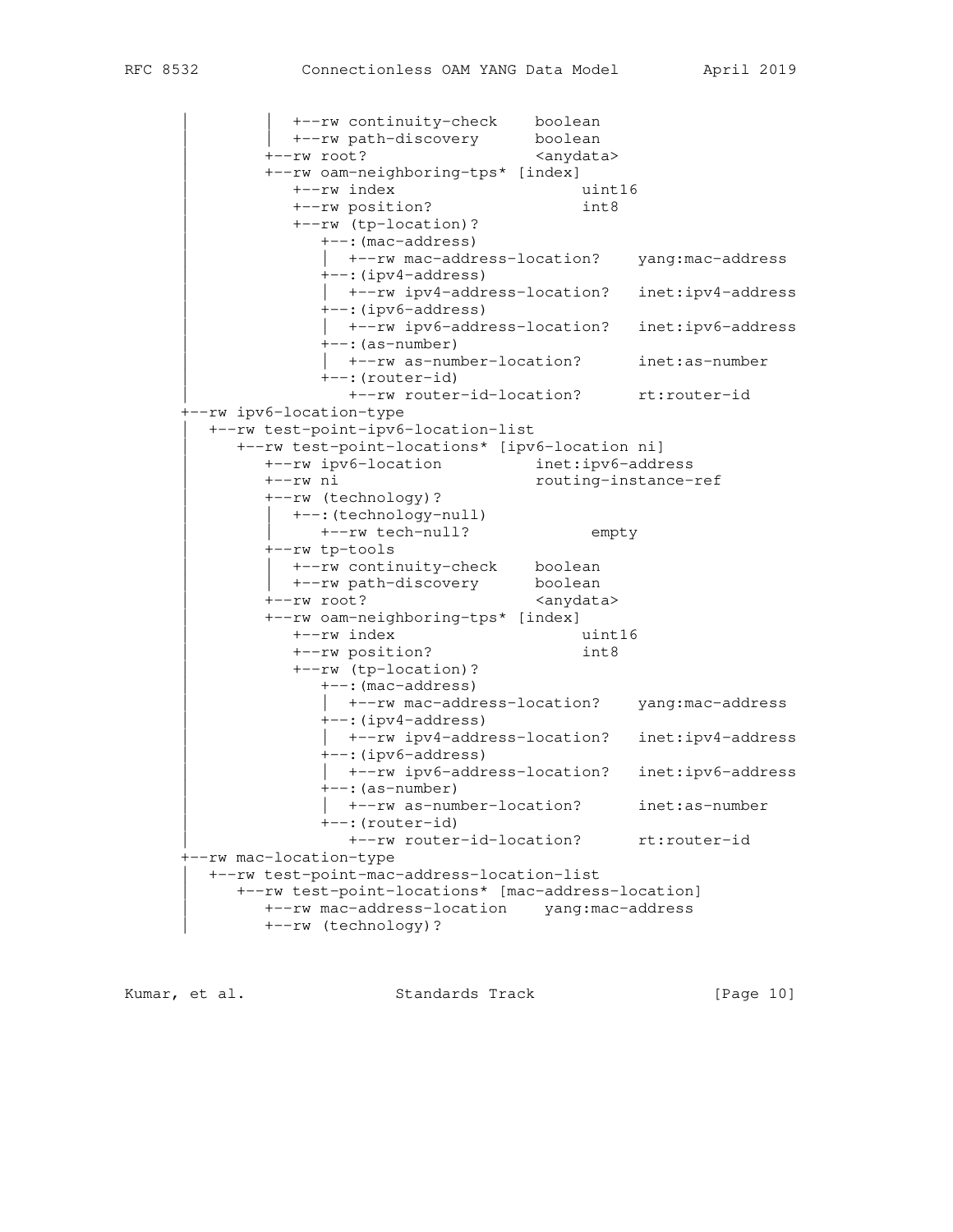+--: (technology-null) +--rw tech-null? empty | +--rw tp-tools +--rw continuity-check boolean<br>+--rw path-discovery boolean +--rw path-discovery +--rw root? <anydata> | +--rw oam-neighboring-tps\* [index] | +--rw index uint16 | +--rw position? int8 | +--rw (tp-location)? | +--:(mac-address) | | +--rw mac-address-location? yang:mac-address | +--:(ipv4-address) |  $+-rw$  ipv4-address-location? inet:ipv4-address | +--:(ipv6-address) |  $+-rw$  ipv6-address-location? inet:ipv6-address  $+--$ : (as-number) | | +--rw as-number-location? inet:as-number | +--:(router-id) | +--rw router-id-location? rt:router-id +--rw group-as-number-location-type | +--rw test-point-as-number-location-list | +--rw test-point-locations\* [as-number-location] | +--rw as-number-location inet:as-number | +--rw ni? routing-instance-ref | +--rw (technology)? | | +--:(technology-null) | | +--rw tech-null? empty | +--rw tp-tools +--rw continuity-check boolean +--rw path-discovery boolean +--rw root? <anydata> | +--rw oam-neighboring-tps\* [index] | +--rw index uint16 | +--rw position? int8 | +--rw (tp-location)? | +--:(mac-address) |  $+-rw$  mac-address-location? yang:mac-address | +--:(ipv4-address) |  $+-rw$  ipv4-address-location? inet:ipv4-address | +--:(ipv6-address) |  $+-rw$  ipv6-address-location? inet:ipv6-address | +--:(as-number) |  $+-rw$  as-number-location? inet:as-number | +--:(router-id) | +--rw router-id-location? rt:router-id +--rw group-router-id-location-type +--rw test-point-system-info-location-list

Kumar, et al. Standards Track [Page 11]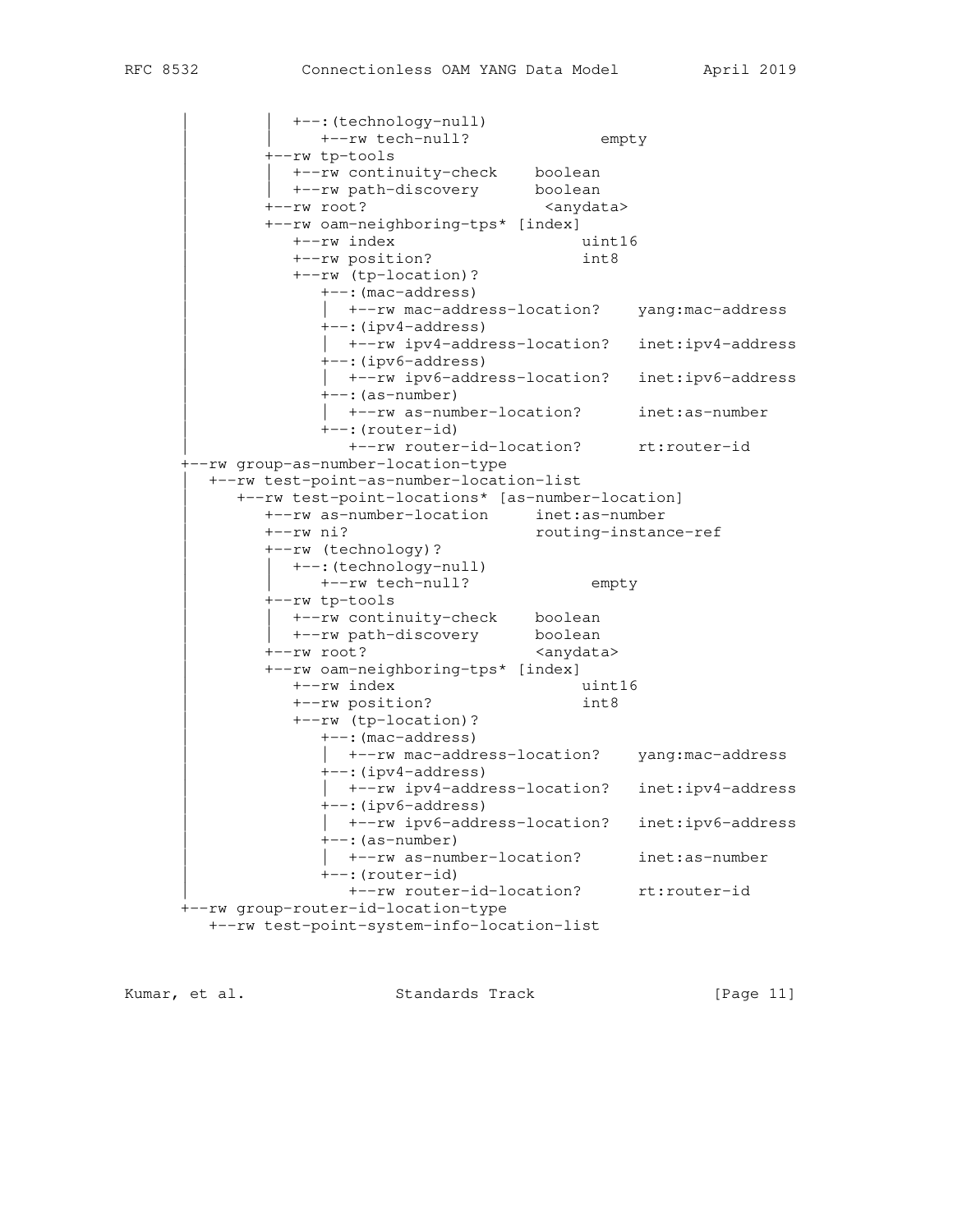|                                         | +--rw test-point-locations* [router-id-location]<br>+--rw router-id-location<br>+--rw ni?<br>+--rw (technology)?<br>+--: (technology-null)                                                                                      | rt:router-id<br>routing-instance-ref |                   |
|-----------------------------------------|---------------------------------------------------------------------------------------------------------------------------------------------------------------------------------------------------------------------------------|--------------------------------------|-------------------|
|                                         | +--rw tech-null?                                                                                                                                                                                                                | empty                                |                   |
|                                         | +--rw tp-tools<br>+--rw continuity-check boolean                                                                                                                                                                                |                                      |                   |
|                                         | +--rw path-discovery                                                                                                                                                                                                            | boolean                              |                   |
|                                         | +--rw root?                                                                                                                                                                                                                     | <anydata></anydata>                  |                   |
|                                         | +--rw oam-neighboring-tps* [index]                                                                                                                                                                                              |                                      |                   |
|                                         | +--rw index                                                                                                                                                                                                                     | uint16                               |                   |
|                                         | +--rw position?                                                                                                                                                                                                                 | int8                                 |                   |
|                                         | +--rw (tp-location)?                                                                                                                                                                                                            |                                      |                   |
|                                         | +--: (mac-address)<br>+--rw mac-address-location?                                                                                                                                                                               |                                      | yang:mac-address  |
|                                         | $+--$ : (ipv4-address)<br>+--rw ipv4-address-location?<br>+--: (ipv6-address)                                                                                                                                                   |                                      | inet:ipv4-address |
|                                         | +--rw ipv6-address-location?<br>$+--$ : (as-number)                                                                                                                                                                             |                                      | inet:ipv6-address |
|                                         | +--rw as-number-location?<br>$+--$ : (router-id)                                                                                                                                                                                |                                      | inet:as-number    |
|                                         | +--rw router-id-location?                                                                                                                                                                                                       |                                      | rt:router-id      |
| 4.<br>yang-version 1.1;<br>prefix lime; | LIME Time Types YANG Module<br><code begins=""> file "ietf-lime-time-types@2019-04-16.yang"<br/>module ietf-lime-time-types {<br/>namespace "urn:ietf:params:xml:ns:yang:ietf-lime-time-types";</code>                          |                                      |                   |
| organization                            | "IETF LIME Working Group";                                                                                                                                                                                                      |                                      |                   |
| contact                                 |                                                                                                                                                                                                                                 |                                      |                   |
|                                         | "WG Web: <https: datatracker.ietf.org="" lime="" wg=""><br/>WG List: <mailto: lmap@ietf.org=""></mailto:></https:>                                                                                                              |                                      |                   |
| Editor: Qin Wu                          | <bill.wu@huawei.com>";</bill.wu@huawei.com>                                                                                                                                                                                     |                                      |                   |
| description                             | "This module provides time-related definitions used by the data<br>models written for Layer Independent OAM Management in the<br>Multi-Layer Environment (LIME). This module defines<br>identities but no schema tree elements. |                                      |                   |
|                                         |                                                                                                                                                                                                                                 |                                      |                   |

Kumar, et al. Standards Track [Page 12]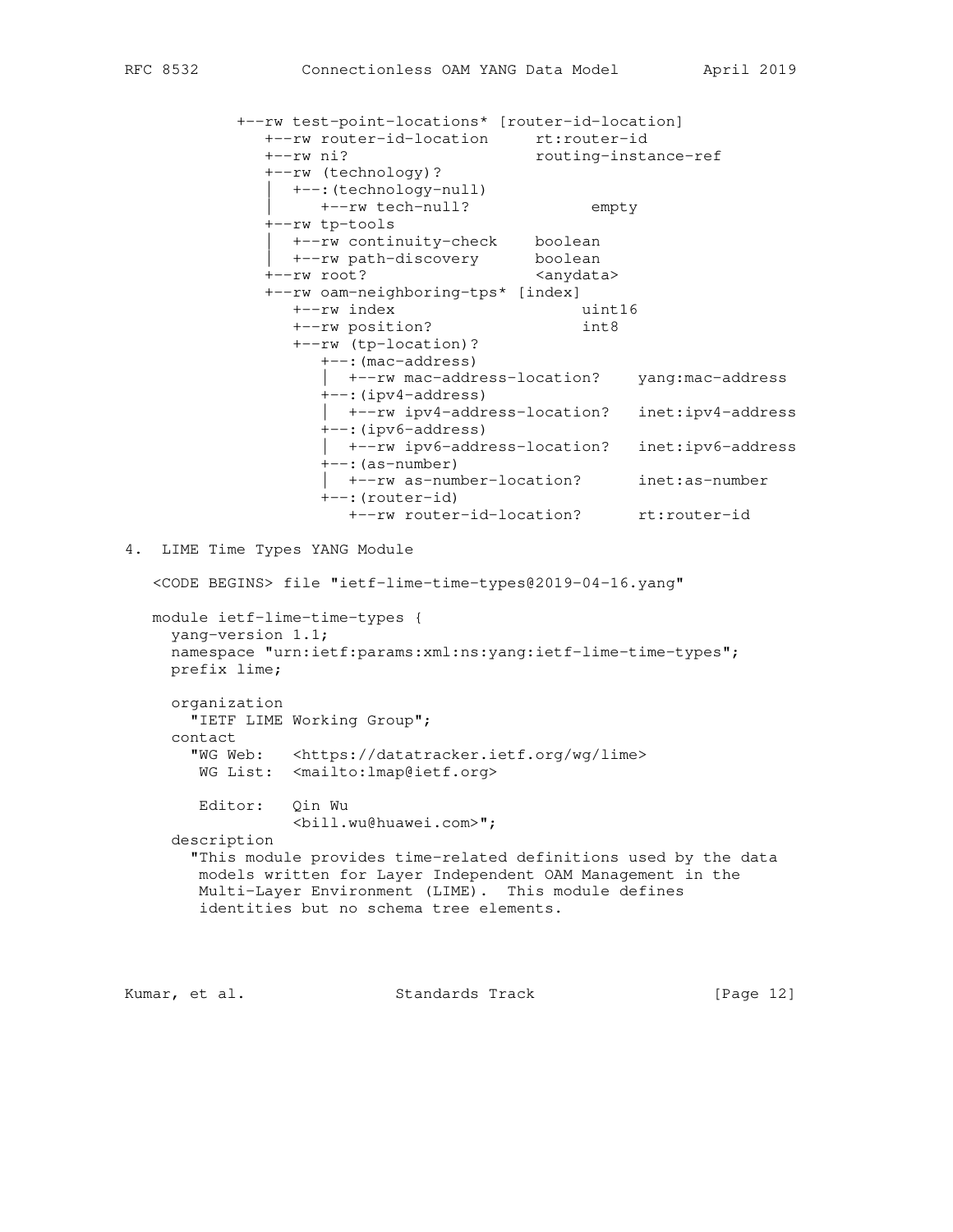```
 Copyright (c) 2019 IETF Trust and the persons identified as
    authors of the code. All rights reserved.
    Redistribution and use in source and binary forms, with or
    without modification, is permitted pursuant to, and subject
    to the license terms contained in, the Simplified BSD License
    set forth in Section 4.c of the IETF Trust's Legal Provisions
    Relating to IETF Documents
    (http://trustee.ietf.org/license-info).
    This version of this YANG module is part of RFC 8532; see
    the RFC itself for full legal notices.";
 revision 2019-04-16 {
  description
     "Initial version.";
  reference
     "RFC 8532: Generic YANG Data Model for the Management of
     Operations, Administration, and Maintenance (OAM) Protocols
      That Use Connectionless Communications";
 }
 /*** Collection of common types related to time ***/
 /*** Time unit identity ***/
 identity time-unit-type {
  description
     "Time unit type.";
 }
 identity hours {
  base time-unit-type;
  description
     "Time unit in hours.";
 }
 identity minutes {
  base time-unit-type;
  description
    "Time unit in minutes.";
 }
 identity seconds {
  base time-unit-type;
  description
    "Time unit in seconds.";
 }
```
Kumar, et al. Standards Track [Page 13]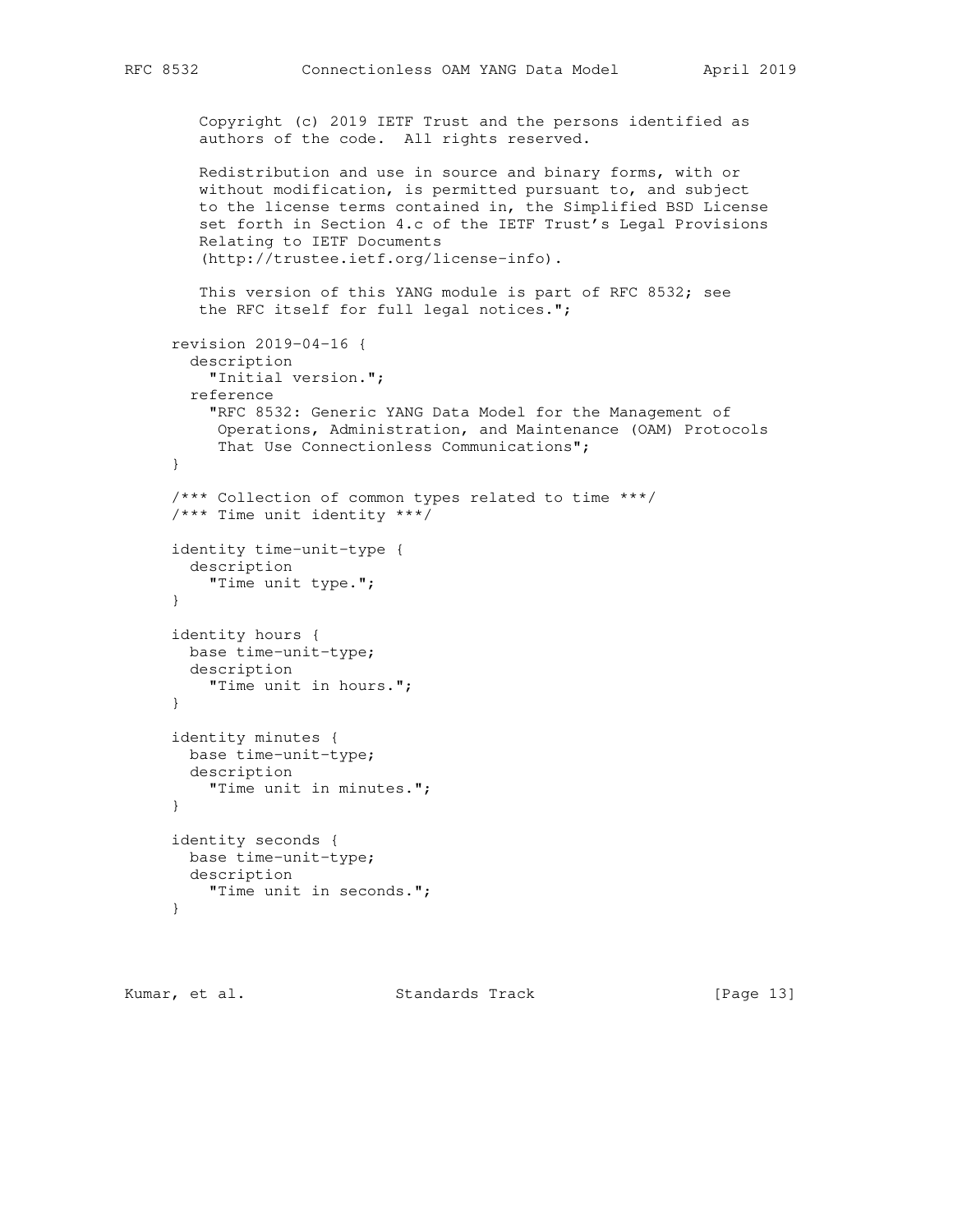```
 identity milliseconds {
  base time-unit-type;
  description
     "Time unit in milliseconds.";
 }
 identity microseconds {
  base time-unit-type;
  description
     "Time unit in microseconds.";
 }
 identity nanoseconds {
  base time-unit-type;
  description
    "Time unit in nanoseconds.";
 }
 /*** Timestamp format Identity ***/
 identity timestamp-type {
  description
     "Base identity for Timestamp Type.";
 }
 identity truncated-ptp {
  base timestamp-type;
  description
     "Identity for 64-bit short-format PTP timestamp.";
 }
 identity truncated-ntp {
  base timestamp-type;
  description
     "Identity for 32-bit short-format NTP timestamp.";
 }
 identity ntp64 {
  base timestamp-type;
  description
     "Identity for 64-bit NTP timestamp.";
 }
 identity icmp {
  base timestamp-type;
  description
     "Identity for 32-bit ICMP timestamp.";
 }
```
Kumar, et al. Standards Track [Page 14]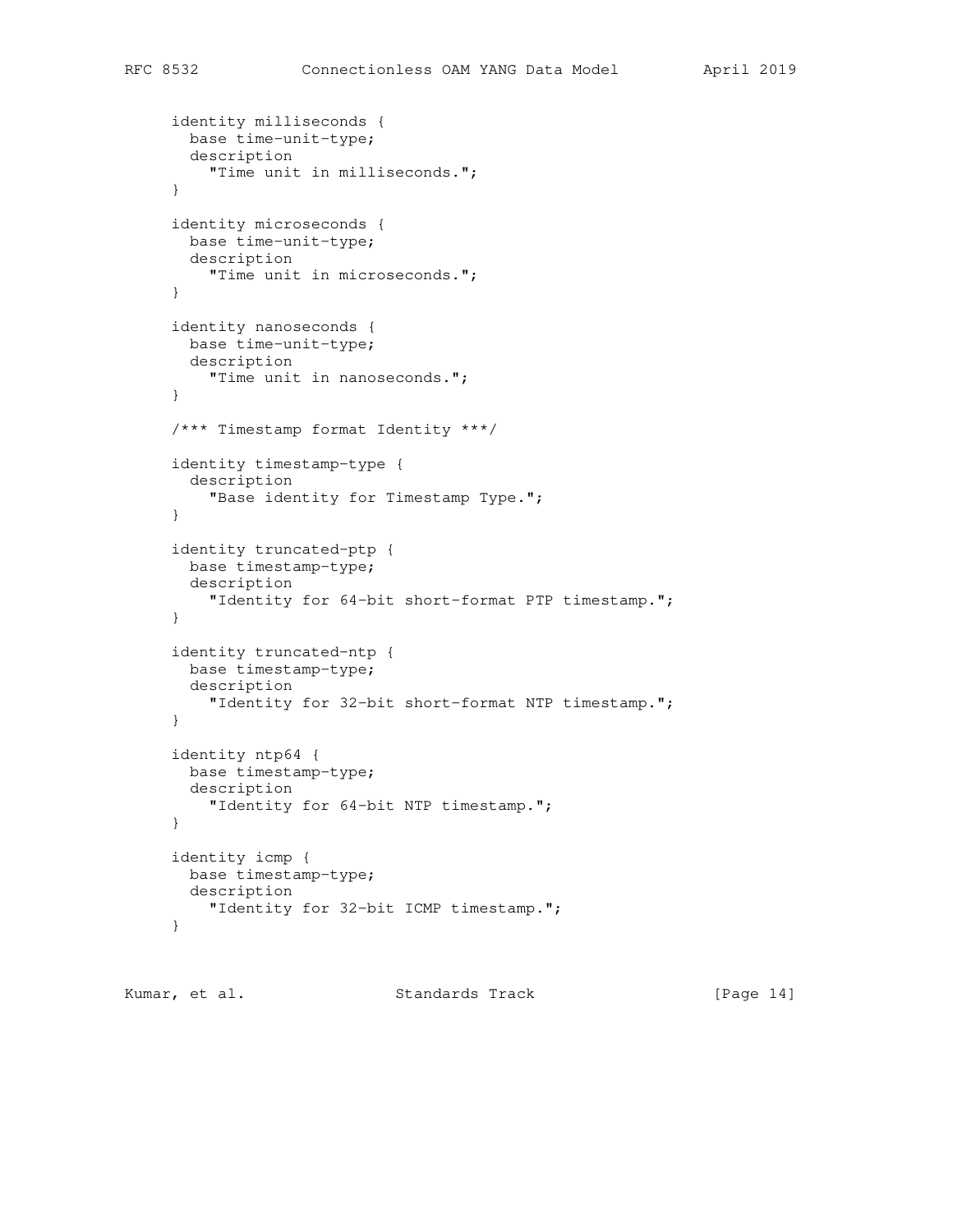```
 identity ptp80 {
     base timestamp-type;
     description
       "Identity for 80-bit PTP timestamp.";
  }
 }
```
<CODE ENDS>

5. Connectionless OAM YANG Module

 This module imports the Core YANG Derived Types definition ("ietf yang-types" module) and Internet-Specific Derived Types definitions ("ietf-inet-types" module) from [RFC6991], the "ietf-routing-types" module from [RFC8294], the "ietf-interfaces" module from [RFC8343], the "ietf-network" module from [RFC8345], the "ietf-network-instance" module from [RFC8529], and the "ietf-lime-time-types" module in Section 4. This module references [IEEE.1588v1], [IEEE.1588v2], [RFC8029], and additional RFCs cited elsewhere in this document.

```
 <CODE BEGINS> file "ietf-connectionless-oam@2019-04-16.yang"
```

```
module ietf-connectionless-oam {
   yang-version 1.1;
   namespace "urn:ietf:params:xml:ns:yang:ietf-connectionless-oam";
   prefix cl-oam;
   import ietf-yang-schema-mount {
    prefix yangmnt;
   }
   import ietf-network {
    prefix nd;
   }
   import ietf-yang-types {
    prefix yang;
   }
   import ietf-interfaces {
    prefix if;
   }
   import ietf-inet-types {
    prefix inet;
   }
   import ietf-network-instance {
   prefix ni;
   }
   import ietf-routing-types {
    prefix rt;
   }
```
Kumar, et al. Standards Track [Page 15]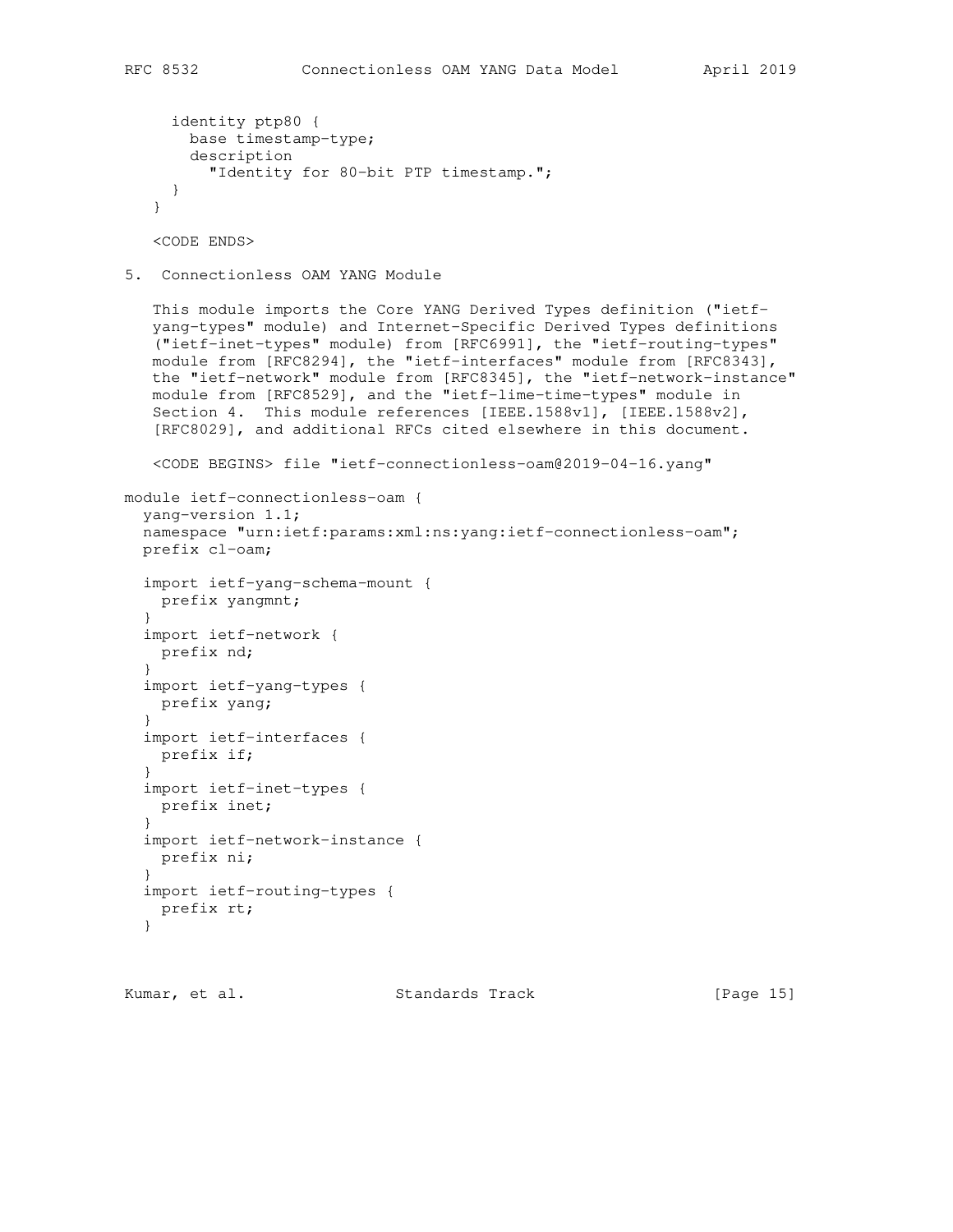```
 import ietf-lime-time-types {
  prefix lime;
 }
 organization
   "IETF LIME Working Group";
 contact
   "WG Web: <https://datatracker.ietf.org/wg/lime>
   WG List: <mailto:lmap@ietf.org>
   Deepak Kumar <dekumar@cisco.com>
   Qin Wu <bill.wu@huawei.com>
   Srihari Raghavan <srihari@cisco.com>
   Michael Wang <wangzitao@huawei.com>
  Reshad Rahman <rrahman@cisco.com>";
 description
   "This YANG module defines the generic configuration,
   data model, and statistics for OAM protocols using
   connectionless communications, described in a
   protocol independent manner. It is assumed that each
   protocol maps corresponding abstracts to its native
   format. Each protocol may extend the YANG data model defined
   here to include protocol specific extensions.
   Copyright (c) 2019 IETF Trust and the persons identified as
   authors of the code. All rights reserved.
   Redistribution and use in source and binary forms, with or
   without modification, is permitted pursuant to, and subject
   to the license terms contained in, the Simplified BSD License
   set forth in Section 4.c of the IETF Trust's Legal Provisions
   Relating to IETF Documents
    (http://trustee.ietf.org/license-info).
   This version of this YANG module is part of RFC 8532; see
   the RFC itself for full legal notices.";
 revision 2019-04-16 {
   description
     "Base model for Connectionless Operations, Administration,
     and Maintenance (OAM).";
   reference
     "RFC 8532: Generic YANG Data Model for the Management of
     Operations, Administration, and Maintenance (OAM) Protocols
     That Use Connectionless Communications";
 }
 feature connectionless {
```
Kumar, et al. Standards Track [Page 16]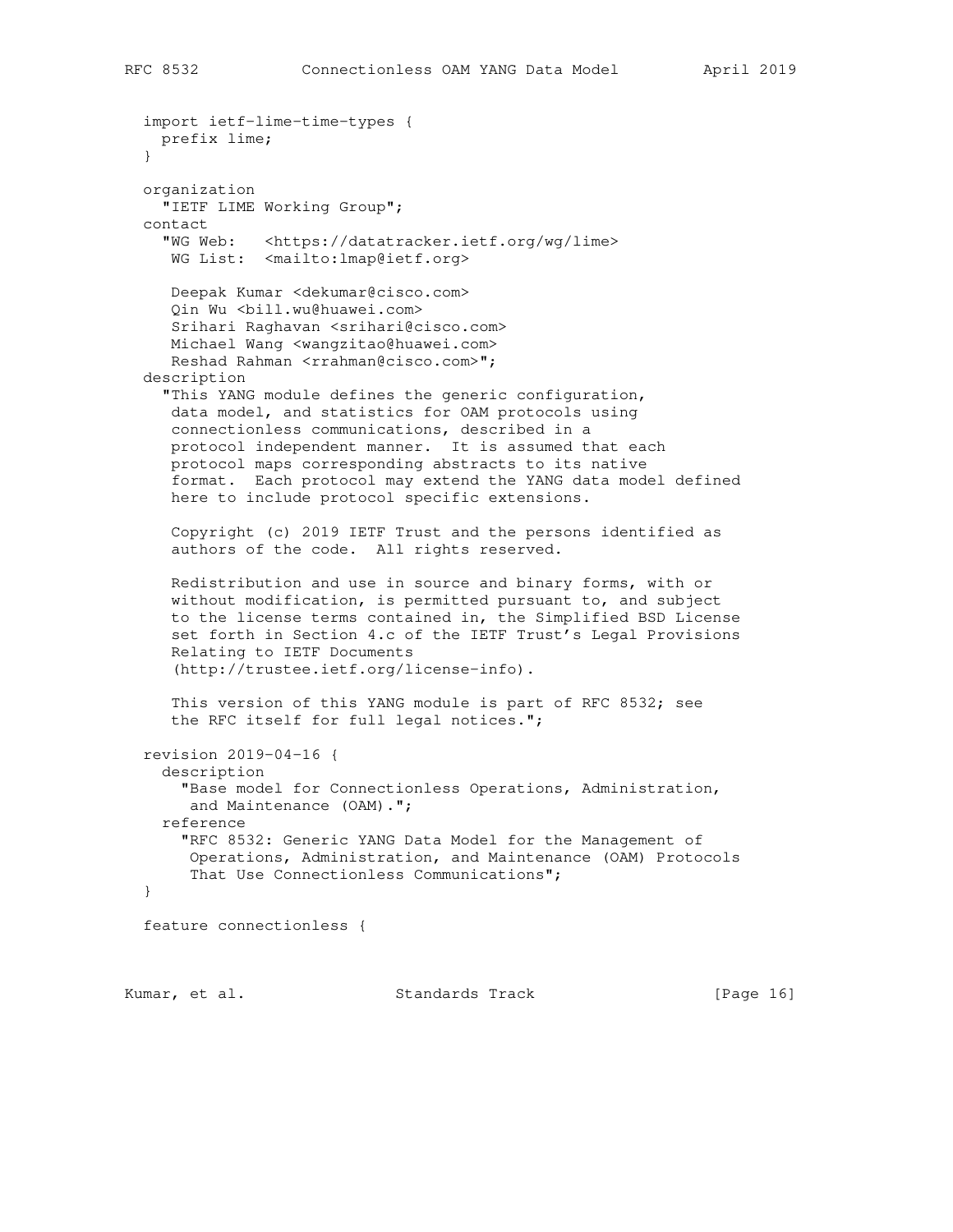```
 description
     "This feature indicates that the OAM solution is connectionless.";
 }
 feature continuity-check {
  description
     "This feature indicates that the server supports
     executing a Continuity Check OAM command and
     returning a response. Servers that do not advertise
     this feature will not support executing
     Continuity Check commands or the RPC operation model for
     Continuity Check commands.";
 }
 feature path-discovery {
  description
    "This feature indicates that the server supports
     executing a path discovery OAM command and
     returning a response. Servers that do not advertise
     this feature will not support executing
     path discovery commands or the RPC operation model for
     path discovery commands.";
 }
 feature ptp-long-format {
  description
     "This feature indicates that the timestamp is PTP long format.";
 }
 feature ntp-short-format {
  description
    "This feature indicates that the timestamp is NTP short format.";
 }
 feature icmp-timestamp {
  description
     "This feature indicates that the timestamp is ICMP timestamp.";
 }
 identity traffic-type {
  description
    "This is the base identity of the traffic type,
     which includes IPv4, IPv6, etc.";
 }
 identity ipv4 {
  base traffic-type;
  description
```
Kumar, et al. Standards Track [Page 17]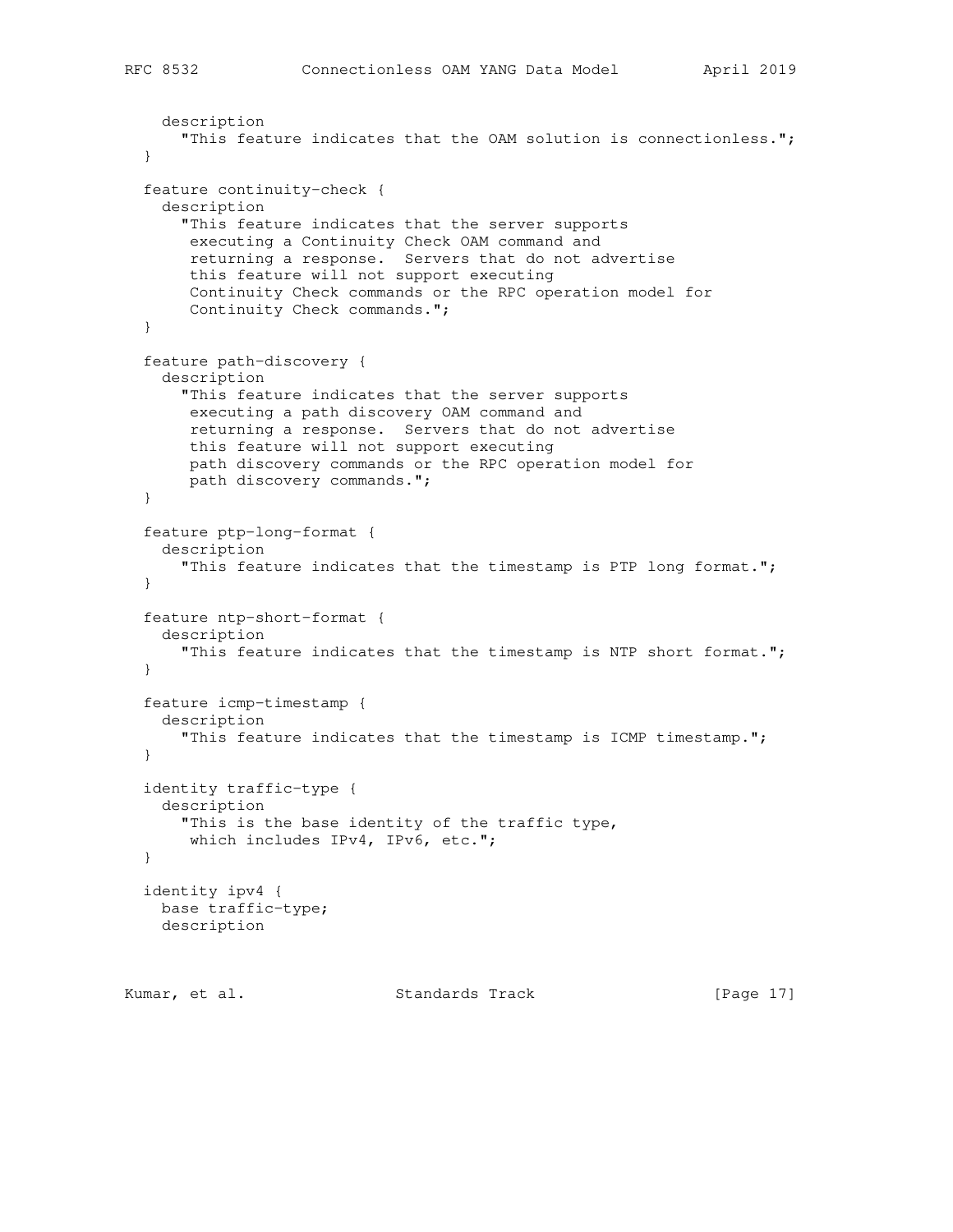```
"identity for IPv4 traffic type.";
 }
 identity ipv6 {
  base traffic-type;
   description
    "identity for IPv6 traffic type.";
 }
 identity address-attribute-types {
   description
     "This is the base identity of the address attribute types, which
     are Generic IPv4/IPv6 Prefix, BGP Labeled IPv4/IPv6 Prefix,
      Tunnel ID, PW ID, VPLS VE ID, etc. (See RFC 8029 for details.)";
 }
 typedef address-attribute-type {
   type identityref {
    base address-attribute-types;
   }
  description
     "Target address attribute type.";
 }
 typedef percentage {
   type decimal64 {
    fraction-digits 5;
    range "0..100";
   }
  description
    "Percentage.";
 }
 typedef routing-instance-ref {
  type leafref {
    path "/ni:network-instances/ni:network-instance/ni:name";
   }
   description
    "This type is used for leafs that reference a routing instance
     configuration.";
 }
 grouping cc-session-statistics {
  description
     "Grouping for session statistics.";
   container cc-session-statistics {
    description
       "CC session counters.";
```
Kumar, et al. Standards Track [Page 18]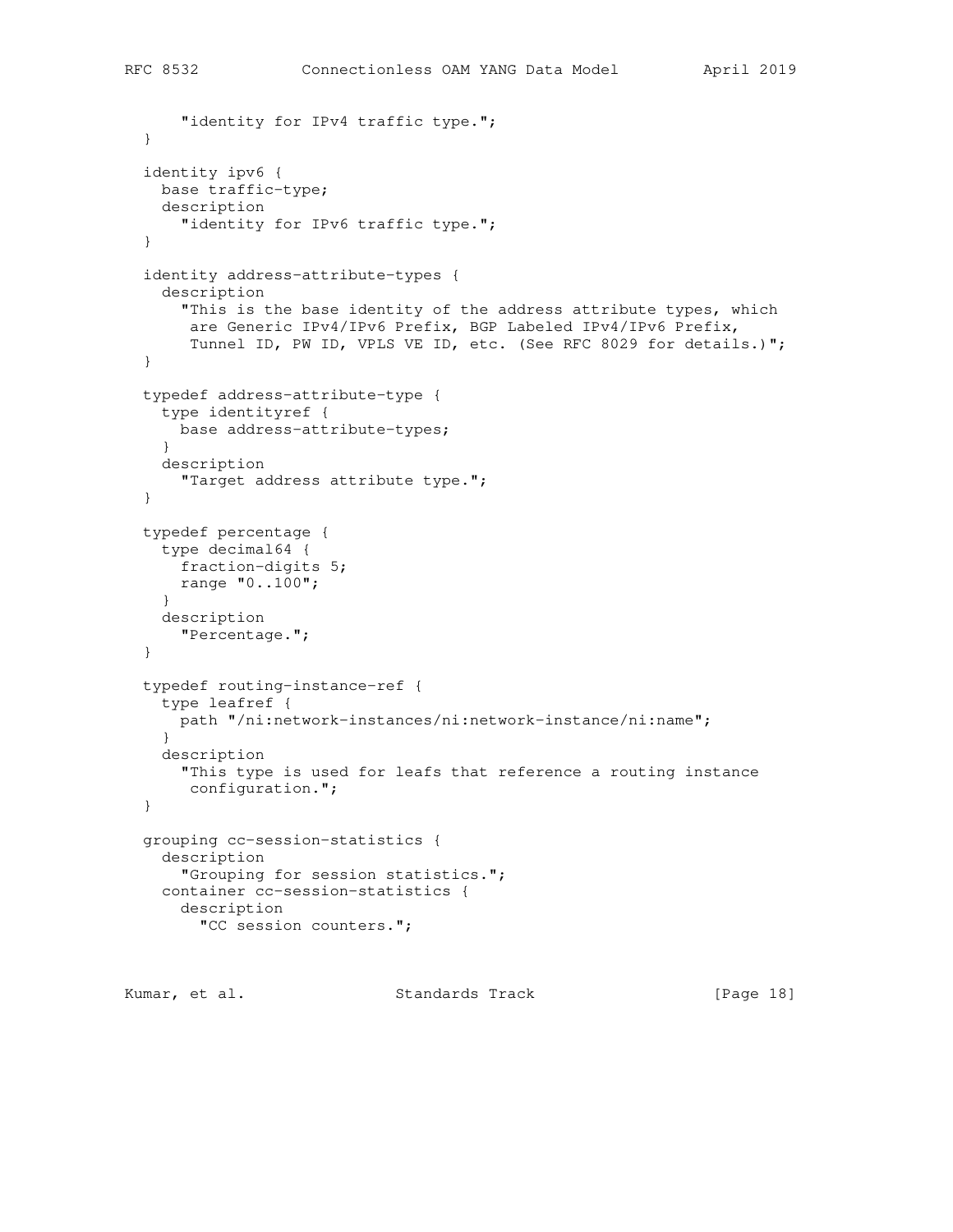```
 leaf session-count {
         type uint32;
         default "0";
         description
           "Number of Continuity Check sessions.
            A value of zero indicates that no session
           count is sent.";
       }
       leaf session-up-count {
        type uint32;
         default "0";
        description
           "Number of sessions that are up.
           A value of zero indicates that no up
          session count is sent.";
       }
       leaf session-down-count {
        type uint32;
         default "0";
         description
           "Number of sessions that are down.
           A value of zero indicates that no down
          session count is sent.";
       }
       leaf session-admin-down-count {
         type uint32;
         default "0";
         description
           "Number of sessions that are admin-down.
            A value of zero indicates that no admin-
            down session count is sent.";
       }
     }
  }
  grouping session-packet-statistics {
     description
       "Grouping for statistics per session packet.";
    container session-packet-statistics {
       description
         "Statistics per session packet.";
       leaf rx-packet-count {
         type uint32 {
          range "0..4294967295";
 }
         default "0";
         description
           "Total count of received OAM packets.
```
Kumar, et al. Standards Track [Page 19]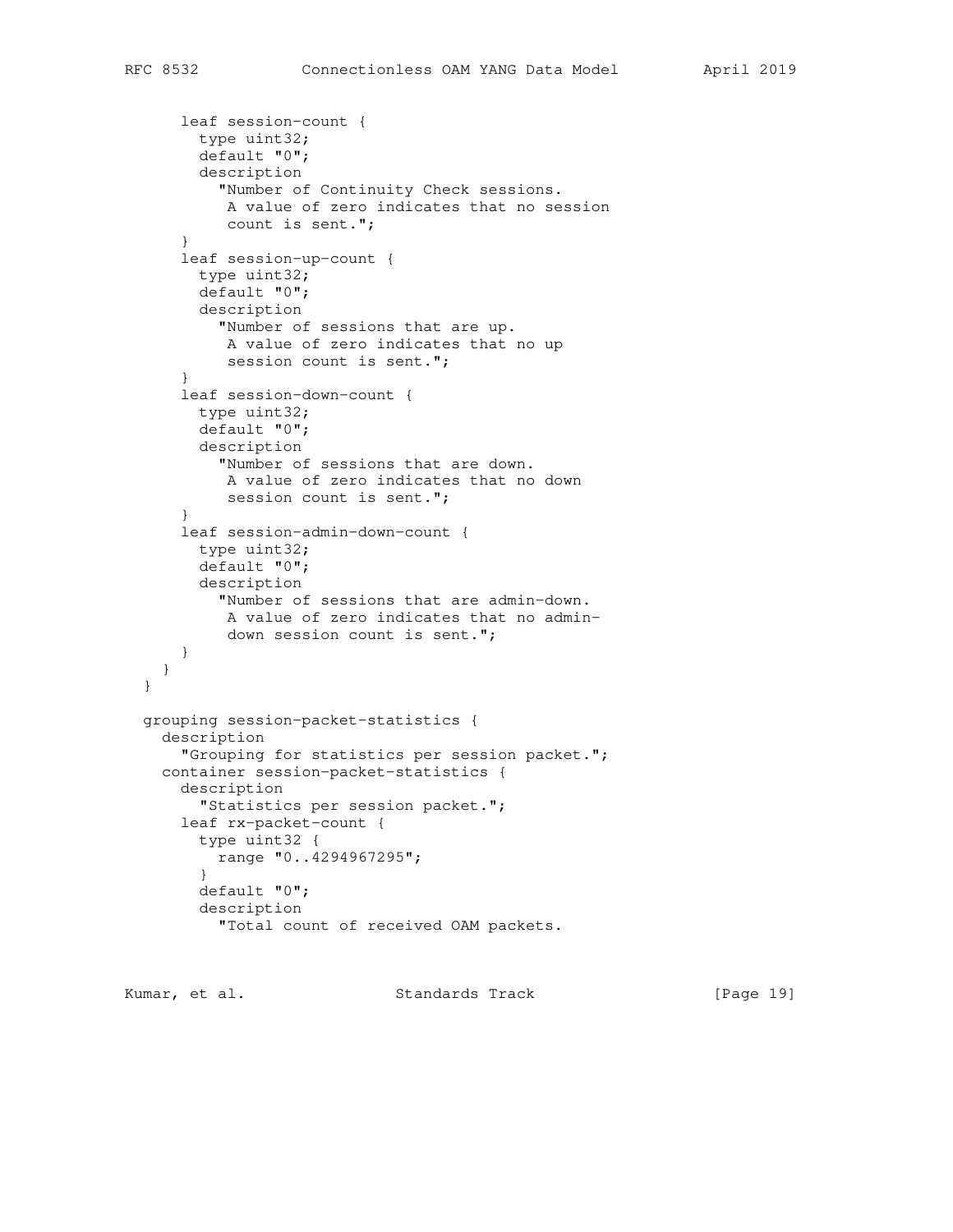```
 The value of count will be set to zero (0)
            on creation and will thereafter increase
            monotonically until it reaches a maximum value
            of 2^32-1 (4294967295 decimal), when it wraps
            around and starts increasing again from zero.";
 }
      leaf tx-packet-count {
        type uint32 {
          range "0..4294967295";
 }
        default "0";
        description
          "Total count of transmitted OAM packets.
           The value of count will be set to zero (0)
           on creation and will thereafter increase
           monotonically until it reaches a maximum value
           of 2^32-1 (4294967295 decimal), when it wraps
           around and starts increasing again from zero.";
       }
      leaf rx-bad-packet {
        type uint32 {
          range "0..4294967295";
 }
        default "0";
        description
           "Total number of received bad OAM packets.
           The value of count will be set to zero (0)
           on creation and will thereafter increase
           monotonically until it reaches a maximum value
           of 2^32-1 (4294967295 decimal), when it wraps
            around and starts increasing again from zero.";
       }
      leaf tx-packet-failed {
        type uint32 {
          range "0..4294967295";
 }
        default "0";
        description
           "Total number of OAM packets that failed when sent.
           The value of count will be set to zero (0)
            on creation and will thereafter increase
           monotonically until it reaches a maximum value
           of 2^32-1 (4294967295 decimal), when it wraps
           around and starts increasing again from zero.";
      }
    }
  }
```
Kumar, et al. Standards Track [Page 20]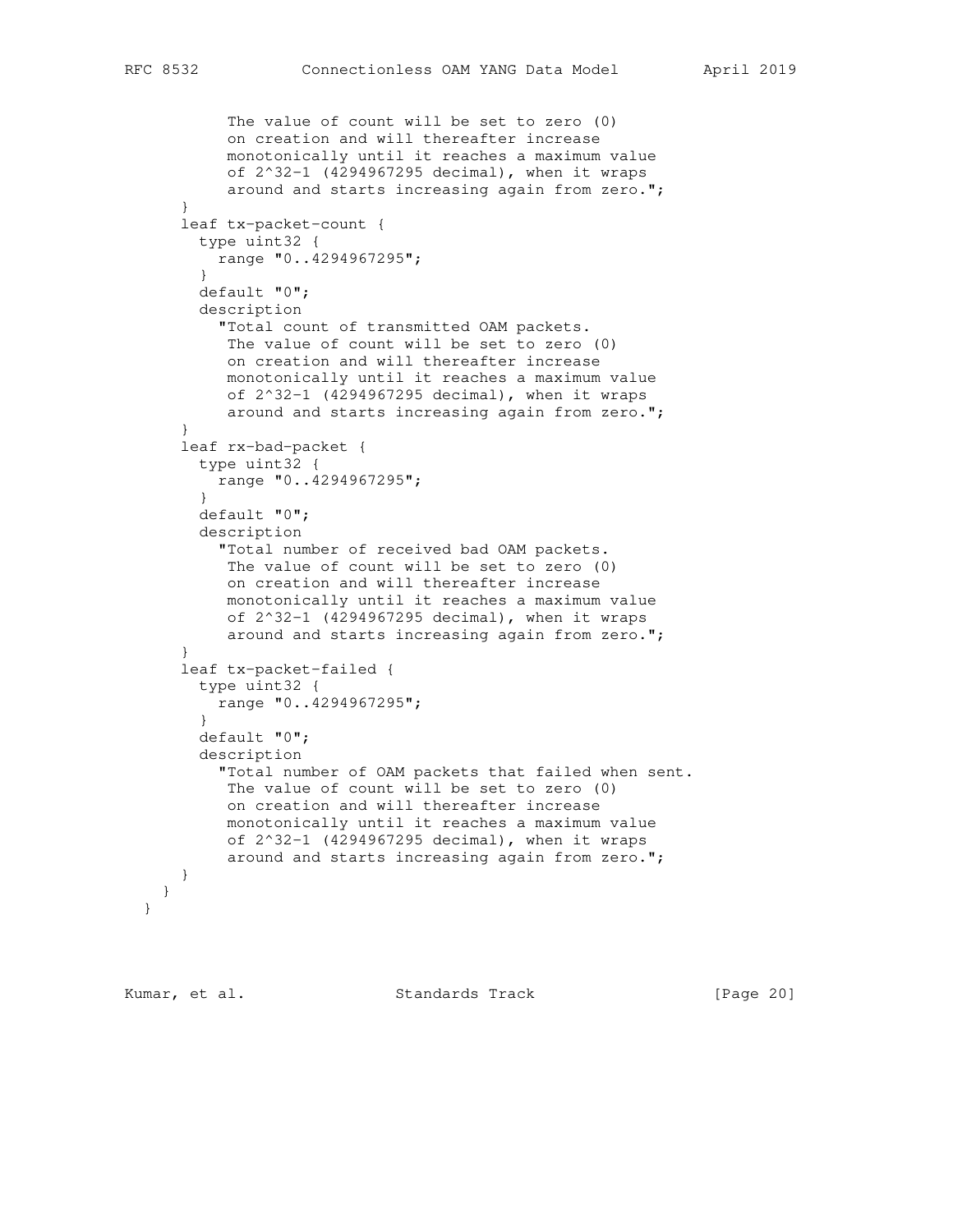```
 grouping cc-per-session-statistics {
    description
       "Grouping for per-session statistics.";
    container cc-per-session-statistics {
       description
         "Per-session statistics.";
       leaf create-time {
         type yang:date-and-time;
         description
          "Time and date when session is created.";
 }
       leaf last-down-time {
        type yang:date-and-time;
        description
          "Time and date of the last time session was down.";
       }
       leaf last-up-time {
        type yang:date-and-time;
         description
          "Time and date of the last time session was up.";
       }
       leaf down-count {
         type uint32 {
          range "0..4294967295";
 }
         default "0";
         description
           "Total count of Continuity Check sessions down.
            The value of count will be set to zero (0)
            on creation and will thereafter increase
            monotonically until it reaches a maximum value
            of 2^32-1 (4294967295 decimal), when it wraps
            around and starts increasing again from zero.";
       }
       leaf admin-down-count {
         type uint32 {
          range "0..4294967295";
 }
         default "0";
         description
           "Total count of Continuity Check sessions admin down.
            The value of count will be set to zero (0)
            on creation and will thereafter increase
            monotonically until it reaches a maximum value
            of 2^32-1 (4294967295 decimal), when it wraps
            around and starts increasing again from zero.";
       }
      uses session-packet-statistics;
```
Kumar, et al. Standards Track [Page 21]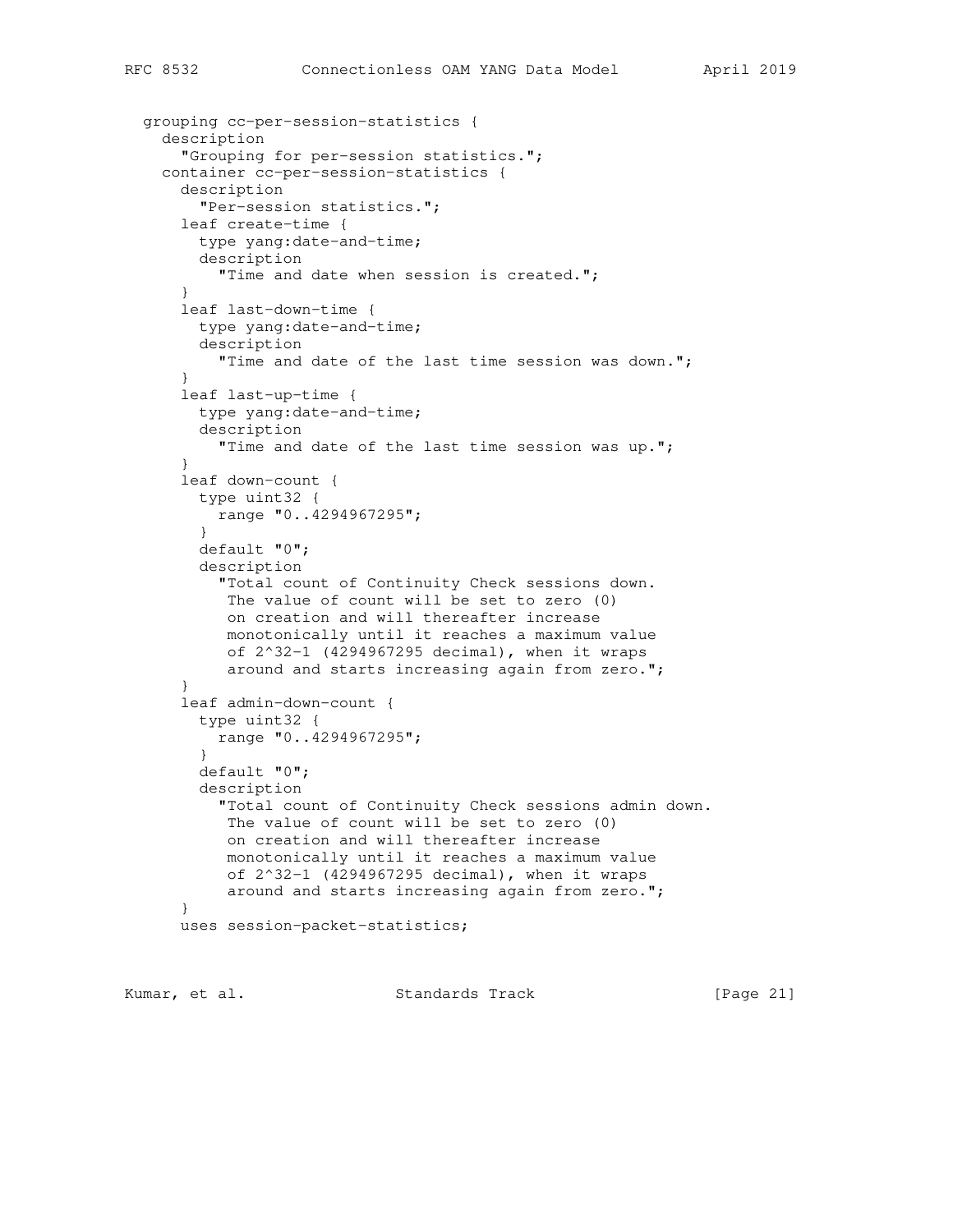} }

```
 grouping session-error-statistics {
    description
       "Grouping for per-session error statistics.";
    container session-error-statistics {
       description
         "Per-session error statistics.";
       leaf packet-loss-count {
        type uint32 {
          range "0..4294967295";
 }
        default "0";
        description
           "Total count of received packet drops.
           The value of count will be set to zero (0)
           on creation and will thereafter increase
           monotonically until it reaches a maximum value
           of 2^32-1 (4294967295 decimal), when it wraps
           around and starts increasing again from zero.";
       }
      leaf loss-ratio {
        type percentage;
        description
           "Loss ratio of the packets. Expressed as percentage
           of packets lost with respect to packets sent.";
       }
       leaf packet-reorder-count {
        type uint32 {
          range "0..4294967295";
 }
        default "0";
        description
           "Total count of received packets that were reordered.
           The value of count will be set to zero (0)
           on creation and will thereafter increase
            monotonically until it reaches a maximum value
           of 2^32-1 (4294967295 decimal), when it wraps
           around and starts increasing again from zero.";
       }
       leaf packets-out-of-seq-count {
        type uint32 {
          range "0..4294967295";
 }
         description
           "Total count of packets received out of sequence.
           The value of count will be set to zero (0)
```
Kumar, et al. Standards Track [Page 22]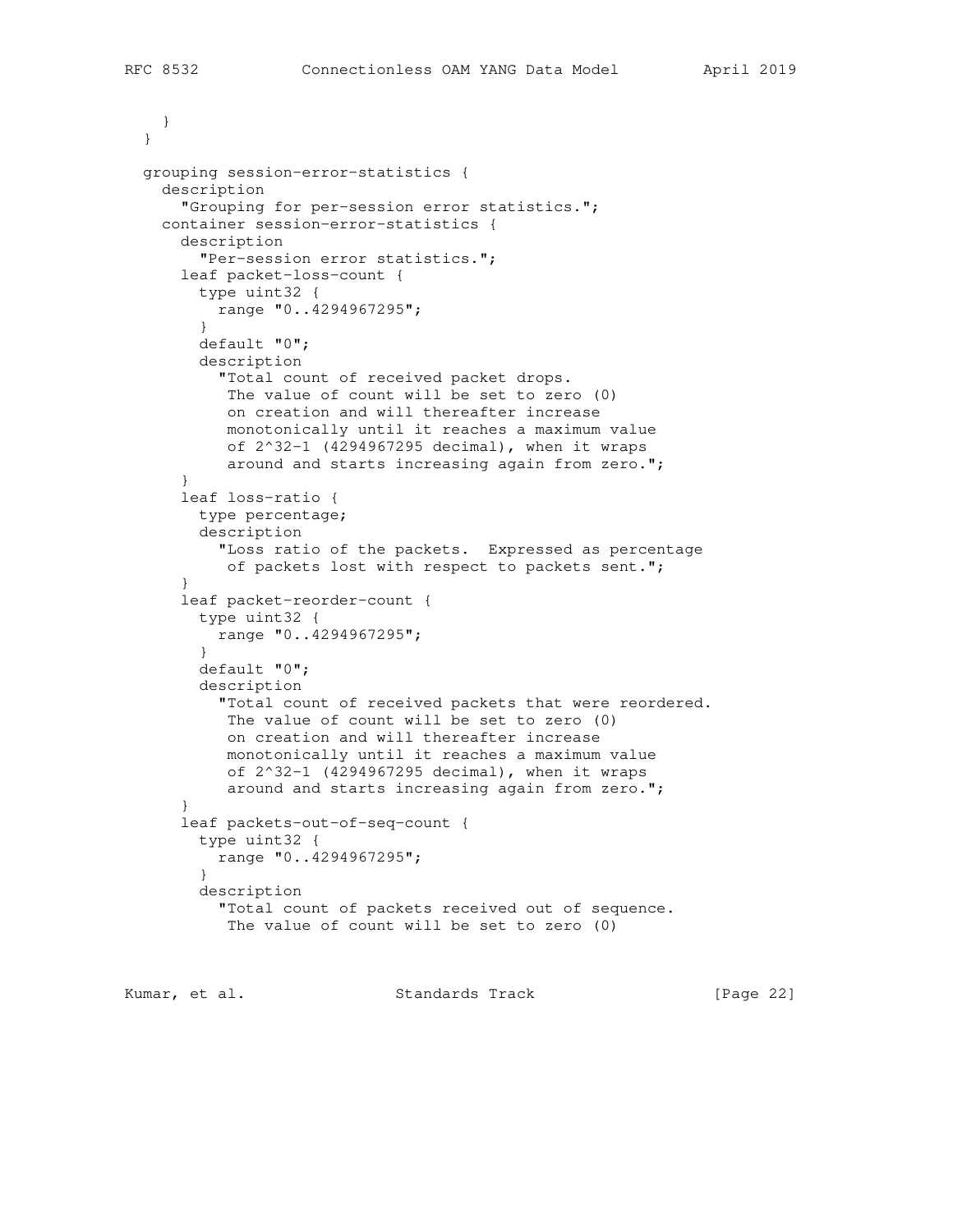```
 on creation and will thereafter increase
            monotonically until it reaches a maximum value
            of 2^32-1 (4294967295 decimal), when it wraps
            around and starts increasing again from zero.";
 }
      leaf packets-dup-count {
        type uint32 {
          range "0..4294967295";
 }
        description
           "Total count of received packet duplicates.
           The value of count will be set to zero (0)
           on creation and will thereafter increase
            monotonically until it reaches a maximum value
            of 2^32-1 (4294967295 decimal), when it wraps
            around and starts increasing again from zero.";
      }
    }
  }
  grouping session-delay-statistics {
    description
       "Grouping for delay statistics per session.";
    container session-delay-statistics {
      description
         "Session delay summarized information. By default, a
         one-way measurement protocol (e.g., OWAMP) is used
         to measure delay. When a two-way measurement protocol
         (e.g., TWAMP) is used instead, it can be indicated
         using the protocol-id defined in RPC operation of
         retrieval methods for connectionless OAM (RFC 8533),
         i.e., set protocol-id as OWAMP. Note that only one
         measurement protocol for delay is specified for
         interoperability reasons.";
      leaf time-unit-value {
        type identityref {
          base lime:time-unit-type;
 }
        default "lime:milliseconds";
        description
          "Time units, where the options are s, ms, ns, etc.";
       }
      leaf min-delay-value {
        type uint32;
        description
          "Minimum delay value observed.";
 }
      leaf max-delay-value {
```
Kumar, et al. Standards Track [Page 23]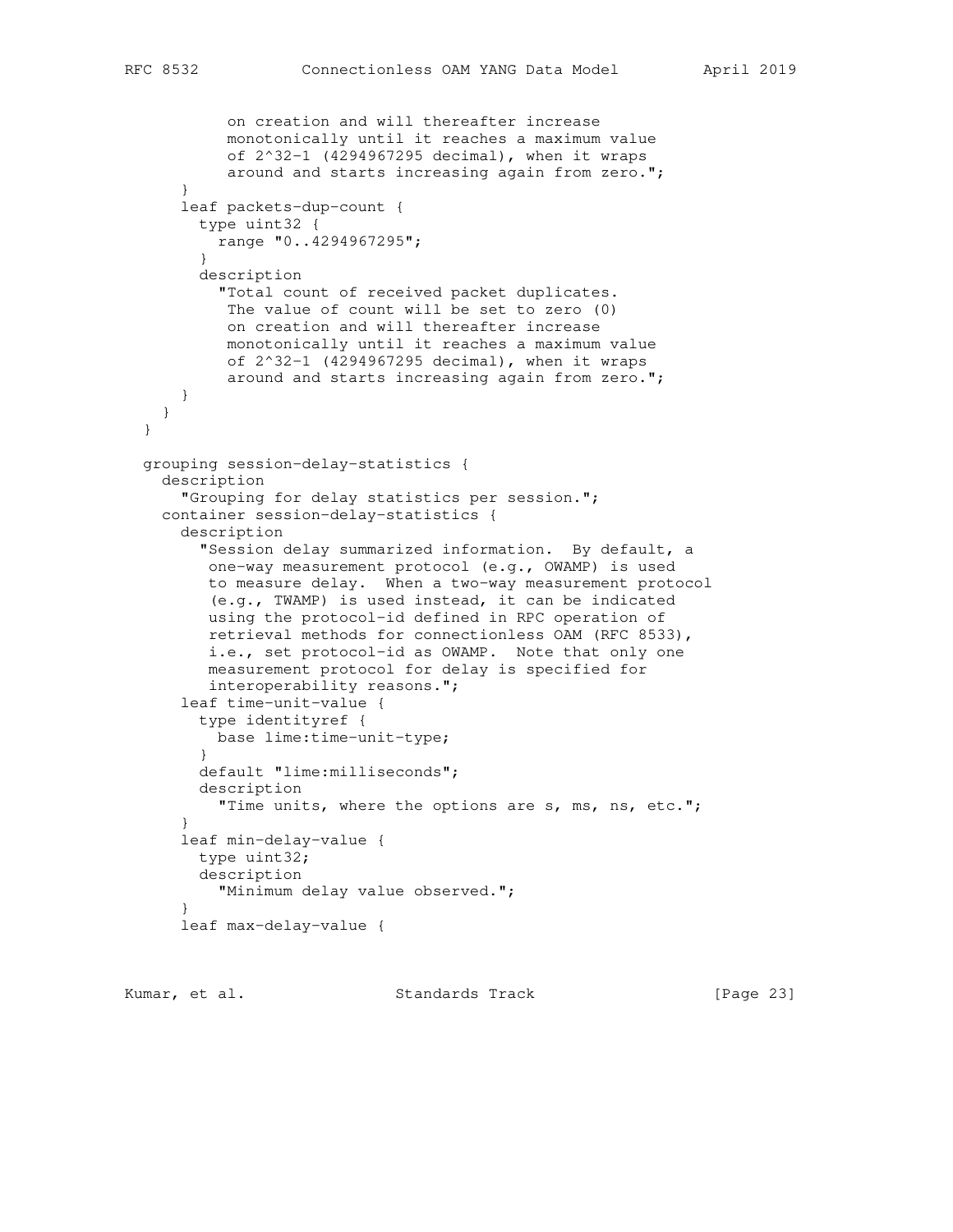```
 type uint32;
         description
           "Maximum delay value observed.";
       }
      leaf average-delay-value {
        type uint32;
        description
           "Average delay value observed.";
      }
    }
  }
  grouping session-jitter-statistics {
    description
       "Grouping for per session jitter statistics.";
    container session-jitter-statistics {
      description
         "Summarized information about session jitter. By default,
         jitter is measured using IP Packet Delay Variation
          (IPDV) as defined in RFC 3393. When the other measurement
         method is used instead (e.g., Packet Delay Variation used
         in ITU-T Recommendation Y.1540, it can be indicated using
         protocol-id-meta-data defined in RPC operation of
         retrieval methods for connectionless OAM (RFC 8533).
         Note that only one measurement method for jitter is
         specified for interoperability reasons.";
       leaf unit-value {
         type identityref {
          base lime:time-unit-type;
 }
        default "lime:milliseconds";
        description
          "Time units, where the options are s, ms, ns, etc.";
 }
       leaf min-jitter-value {
        type uint32;
        description
          "Minimum jitter value observed.";
       }
       leaf max-jitter-value {
        type uint32;
        description
          "Maximum jitter value observed.";
 }
       leaf average-jitter-value {
        type uint32;
        description
           "Average jitter value observed.";
```
Kumar, et al. Standards Track [Page 24]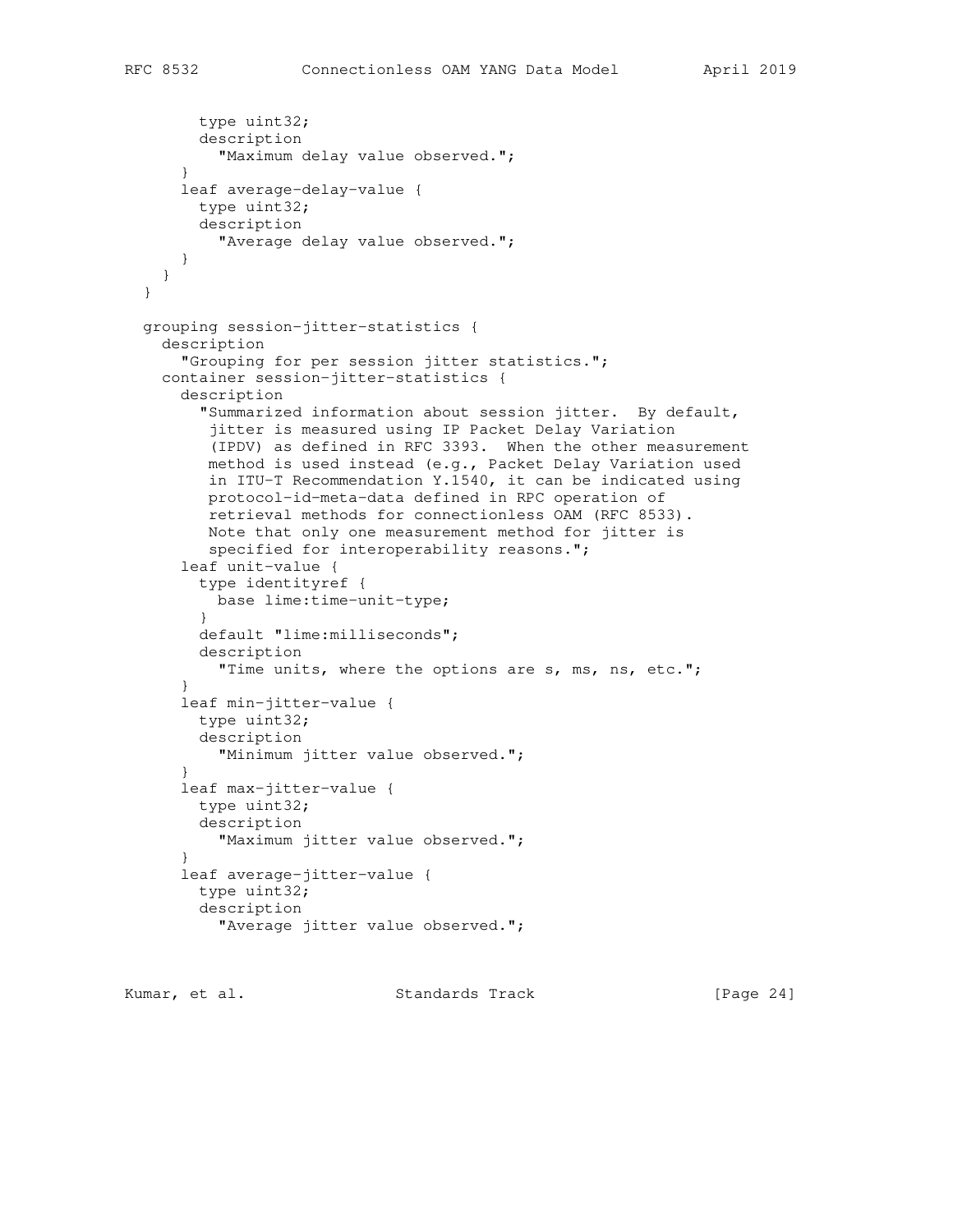```
 }
    }
  }
  grouping session-path-verification-statistics {
    description
       "Grouping for path verification statistics per session.";
    container session-path-verification-statistics {
       description
         "OAM path verification statistics per session.";
       leaf verified-count {
         type uint32 {
          range "0..4294967295";
 }
         description
           "Total number of OAM packets that
            went through a path as intended.
            The value of count will be set to zero (0)
            on creation and will thereafter increase
            monotonically until it reaches a maximum value
            of 2^32-1 (4294967295 decimal), when it wraps
            around and starts increasing again from zero.";
 }
       leaf failed-count {
         type uint32 {
          range "0..4294967295";
 }
         description
           "Total number of OAM packets that
            went through an unintended path.
            The value of count will be set to zero (0)
            on creation and will thereafter increase
            monotonically until it reaches a maximum value
            of 2^32-1 (4294967295 decimal), when it wraps
            around and starts increasing again from zero.";
       }
    }
  }
  grouping session-type {
    description
       "This object indicates which kind of activation will
       be used by the current session.";
     leaf session-type {
       type enumeration {
        enum proactive {
           description
             "The current session is a proactive session.";
```
Kumar, et al. Standards Track [Page 25]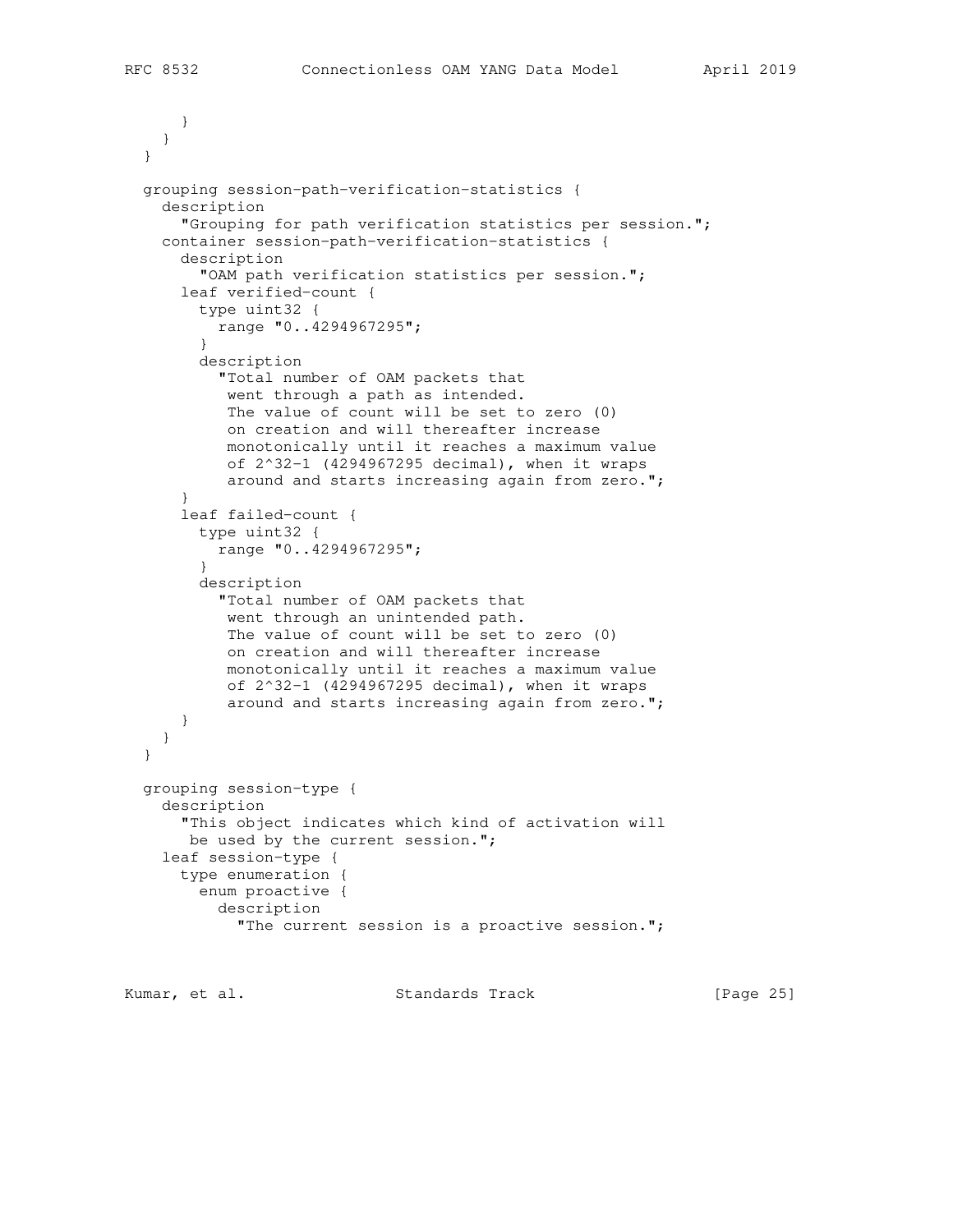```
 }
         enum on-demand {
           description
             "The current session is an on-demand session.";
         }
       }
       default "on-demand";
       description
         "Indicate which kind of activation will be used
        by the current session.";
    }
  }
  identity tp-address-technology-type {
    description
      "Test point address type.";
  }
  identity mac-address-type {
    base tp-address-technology-type;
    description
      "MAC address type.";
  }
  identity ipv4-address-type {
    base tp-address-technology-type;
    description
       "IPv4 address type.";
  }
  identity ipv6-address-type {
    base tp-address-technology-type;
    description
      "IPv6 address type.";
  }
  identity tp-attribute-type {
    base tp-address-technology-type;
    description
      "Test point attribute type.";
  }
  identity router-id-address-type {
    base tp-address-technology-type;
    description
      "System ID address type.";
  }
```
Kumar, et al. Standards Track [Page 26]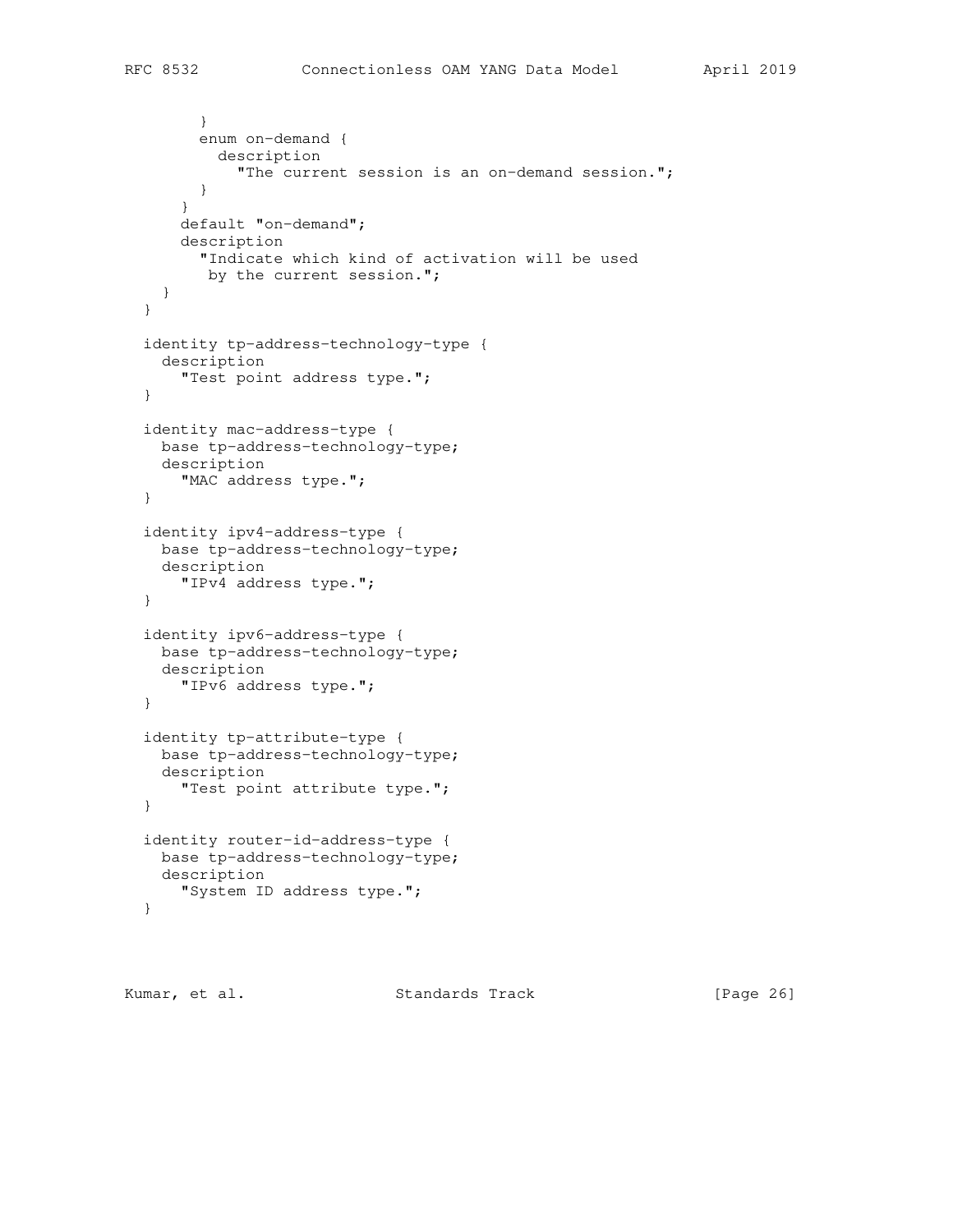```
 identity as-number-address-type {
  base tp-address-technology-type;
   description
     "AS number address type.";
 }
 identity route-distinguisher-address-type {
  base tp-address-technology-type;
   description
     "Route Distinguisher address type.";
 }
 grouping tp-address {
   leaf tp-location-type {
    type identityref {
      base tp-address-technology-type;
     }
    mandatory true;
    description
      "Test point address type.";
   }
   container mac-address {
     when "derived-from-or-self(../tp-location-type,"
       + "'cl-oam:mac-address-type')" {
       description
         "MAC address type.";
     }
     leaf mac-address {
      type yang:mac-address;
       mandatory true;
      description
        "MAC address.";
     }
     description
       "MAC address based TP addressing.";
   }
   container ipv4-address {
     when "derived-from-or-self(../tp-location-type,"
       + "'cl-oam:ipv4-address-type')" {
       description
         "IPv4 address type.";
     }
     leaf ipv4-address {
      type inet:ipv4-address;
       mandatory true;
      description
         "IPv4 address.";
     }
```
Kumar, et al. Standards Track [Page 27]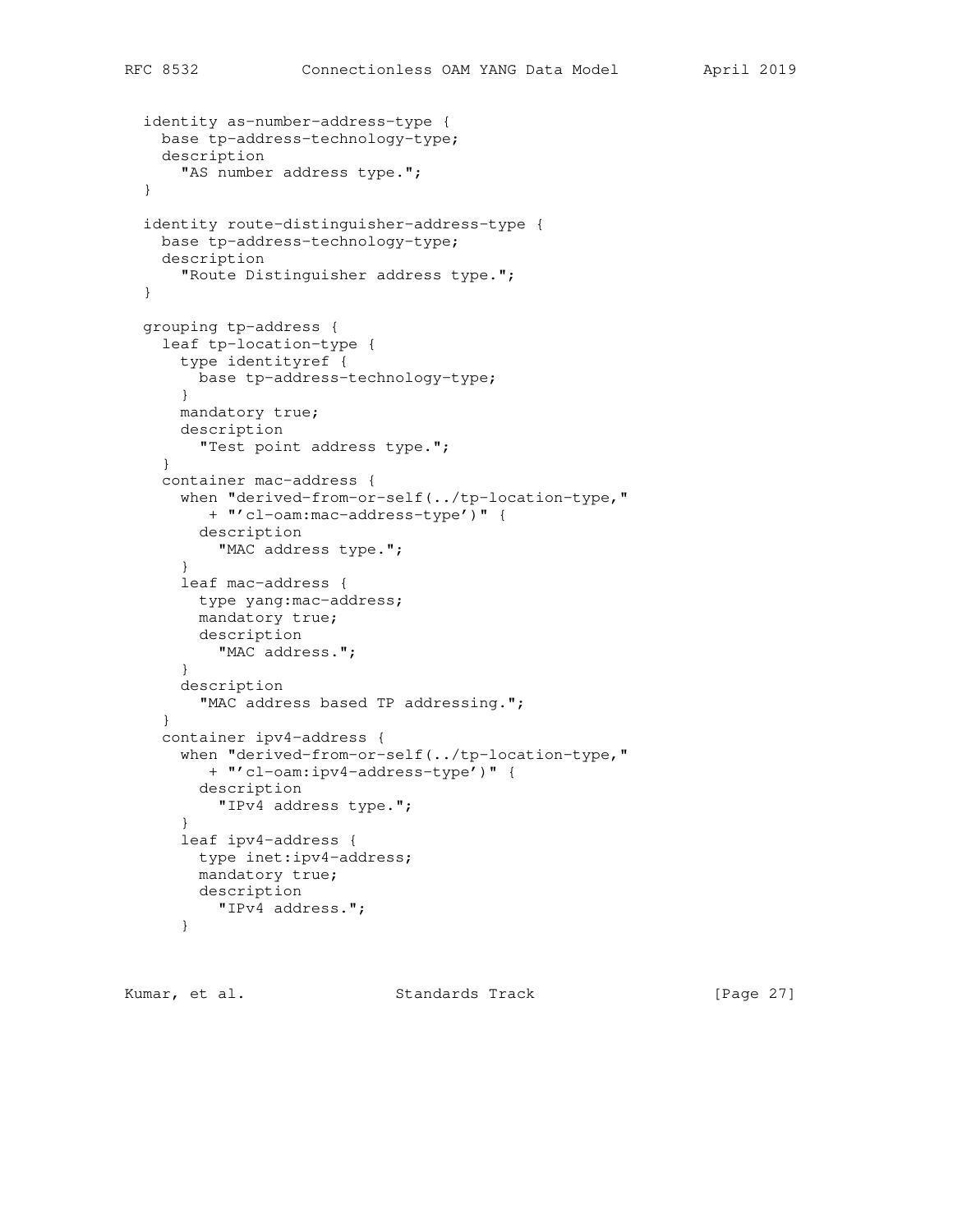```
 description
     "IP address based TP addressing.";
 }
 container ipv6-address {
   when "derived-from-or-self(../tp-location-type,"
     + "'cl-oam:ipv6-address-type')" {
     description
      "IPv6 address type.";
   }
   leaf ipv6-address {
    type inet:ipv6-address;
    mandatory true;
    description
      "IPv6 address.";
   }
   description
     "IPv6 address based TP addressing.";
 }
 container tp-attribute {
   when "derived-from-or-self(../tp-location-type,"
     + "'cl-oam:tp-attribute-type')" {
     description
       "Test point attribute type.";
   }
   leaf tp-attribute-type {
     type address-attribute-type;
     description
      "Test point type.";
   }
   choice tp-attribute-value {
     description
       "Test point value.";
     case ip-prefix {
       leaf ip-prefix {
         type inet:ip-prefix;
         description
           "Generic IPv4/IPv6 prefix. See Sections 3.2.13 and
            3.2.14 of RFC 8029.";
         reference
           "RFC 8029: Detecting Multiprotocol Label
            Switched (MPLS) Data-Plane Failures";
       }
     }
     case bgp {
       leaf bgp {
         type inet:ip-prefix;
         description
           "BGP Labeled IPv4/IPv6 Prefix. See Sections
```
Kumar, et al. Standards Track [Page 28]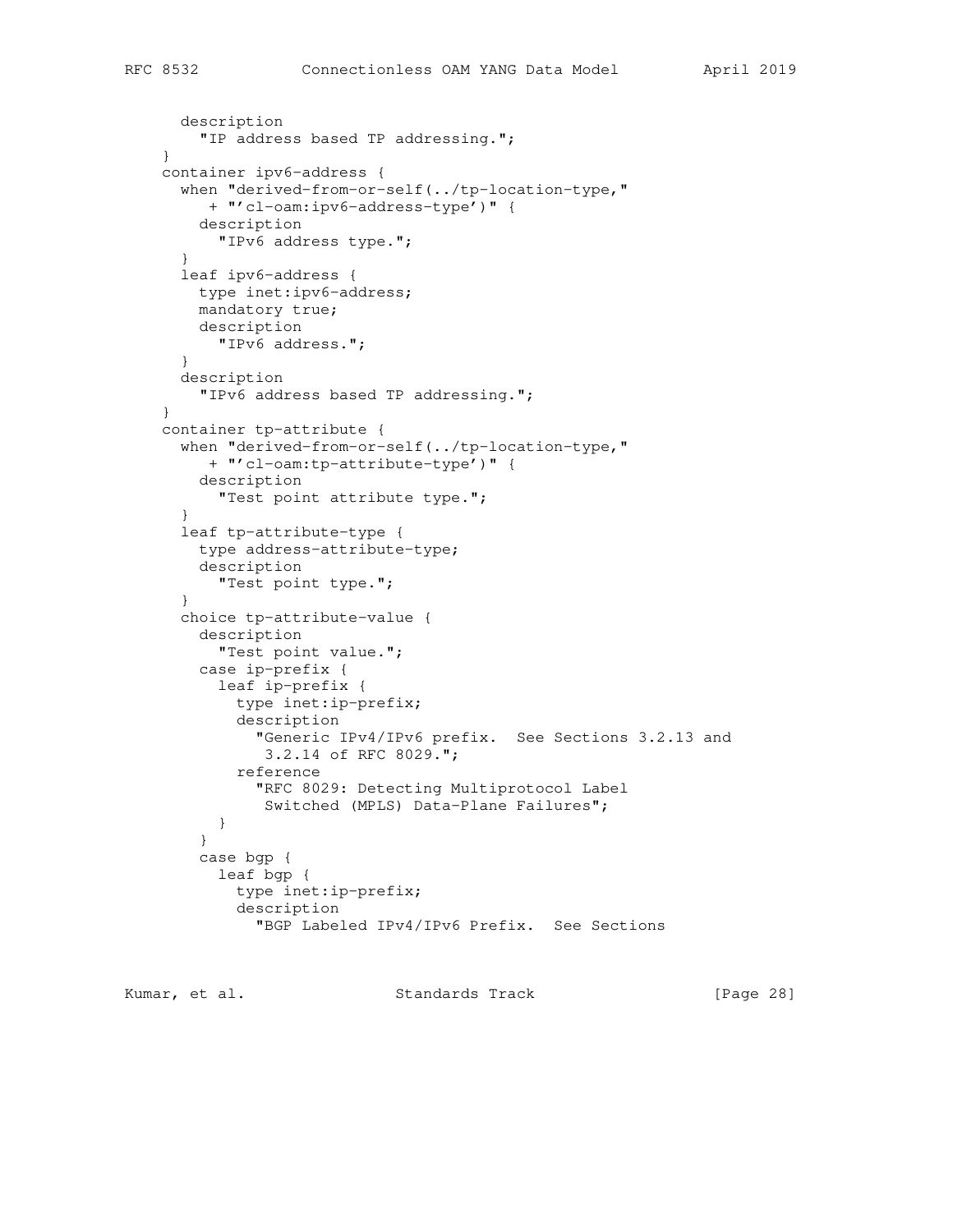```
 3.2.11 and 3.2.12 of RFC 8029 for details.";
            reference
              "RFC 8029: Detecting Multiprotocol Label
               Switched (MPLS) Data-Plane Failures";
 }
 }
        case tunnel {
          leaf tunnel-interface {
            type uint32;
            description
              "Basic IPv4/IPv6 Tunnel ID. See Sections 3.2.3
              and 3.2.4 of RFC 8029 for details.";
            reference
              "RFC 8029: Detecting Multiprotocol Label
               Switched (MPLS) Data-Plane Failures.";
          }
 }
        case pw {
          leaf remote-pe-address {
            type inet:ip-address;
            description
              "Remote PE address. See Section 3.2.8
               of RFC 8029 for details.";
            reference
              "RFC 8029: Detecting Multiprotocol Label
               Switched (MPLS) Data-Plane Failures";
 }
          leaf pw-id {
            type uint32;
            description
              "Pseudowire ID is a non-zero 32-bit ID. See Sections
               3.2.8 and 3.2.9 of RFC 8029 for details.";
            reference
              "RFC 8029: Detecting Multiprotocol Label
               Switched (MPLS) Data-Plane Failures";
 }
         }
        case vpls {
          leaf route-distinguisher {
            type rt:route-distinguisher;
            description
              "Route Distinguisher is an 8-octet identifier
               used to distinguish information about various
              L2VPNs advertised by a node.";
            reference
              "RFC 8029: Detecting Multiprotocol Label
               Switched (MPLS) Data-Plane Failures";
 }
```
Kumar, et al. Standards Track [Page 29]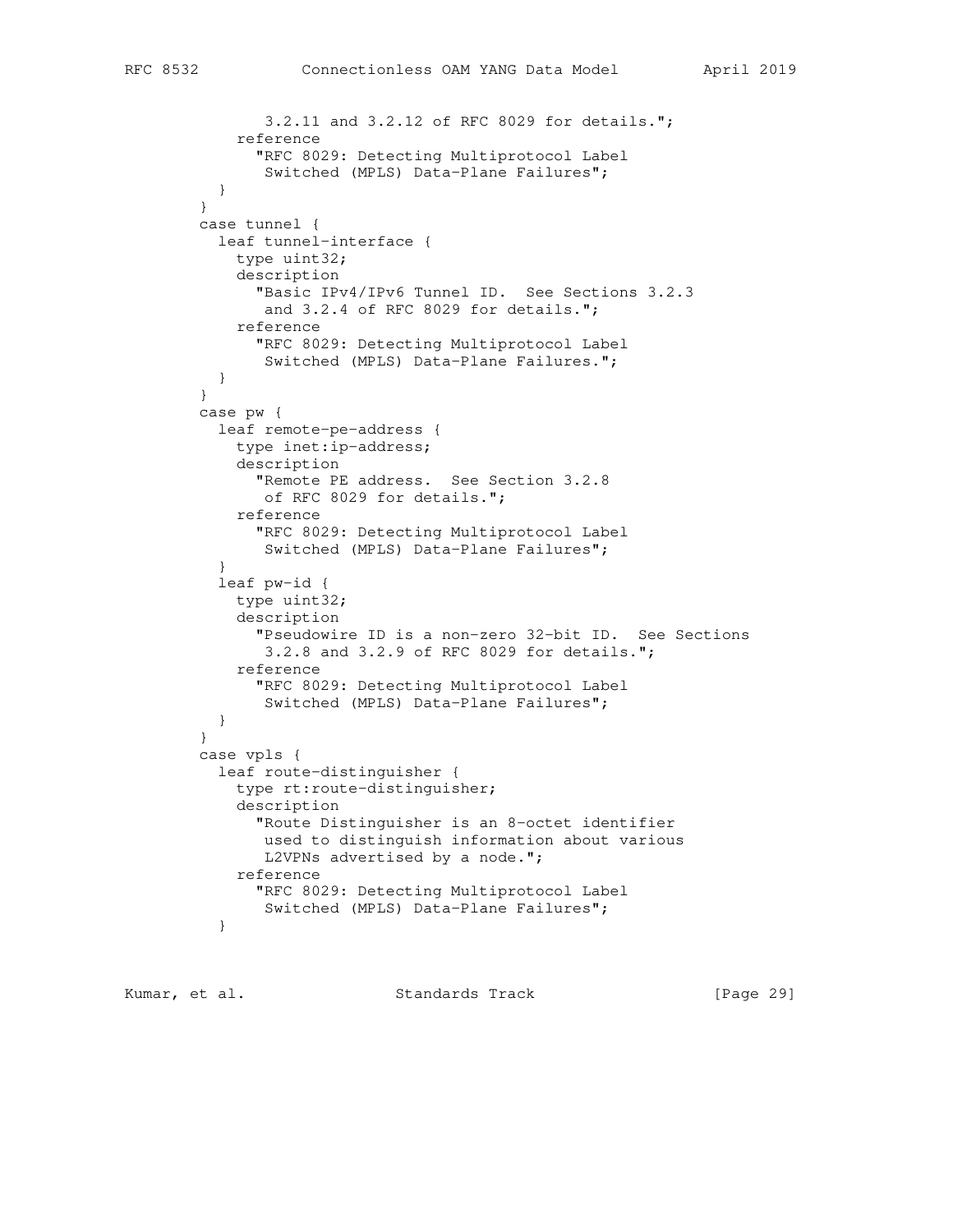```
 leaf sender-ve-id {
            type uint16;
            description
              "Sender's VE ID. The VE ID (VPLS Edge Identifier)
               is a 2-octet identifier.";
            reference
              "RFC 8029: Detecting Multiprotocol Label
               Switched (MPLS) Data-Plane Failures";
 }
          leaf receiver-ve-id {
            type uint16;
            description
              "Receiver's VE ID. The VE ID (VPLS Edge Identifier)
               is a 2-octet identifier.";
            reference
              "RFC 8029: Detecting Multiprotocol Label
               Switched (MPLS) Data-Plane Failures";
          }
        }
        case mpls-mldp {
          choice root-address {
            description
              "Root address choice.";
            case ip-address {
              leaf source-address {
                type inet:ip-address;
                description
                  "IP address.";
 }
              leaf group-ip-address {
                type inet:ip-address;
                description
                  "Group IP address.";
 }
 }
            case vpn {
              leaf as-number {
                type inet:as-number;
                description
                  "The AS number that identifies an Autonomous
                   System.";
 }
 }
            case global-id {
              leaf lsp-id {
                type string;
                description
                  "LSP ID is an identifier of a LSP
```
Kumar, et al. Standards Track [Page 30]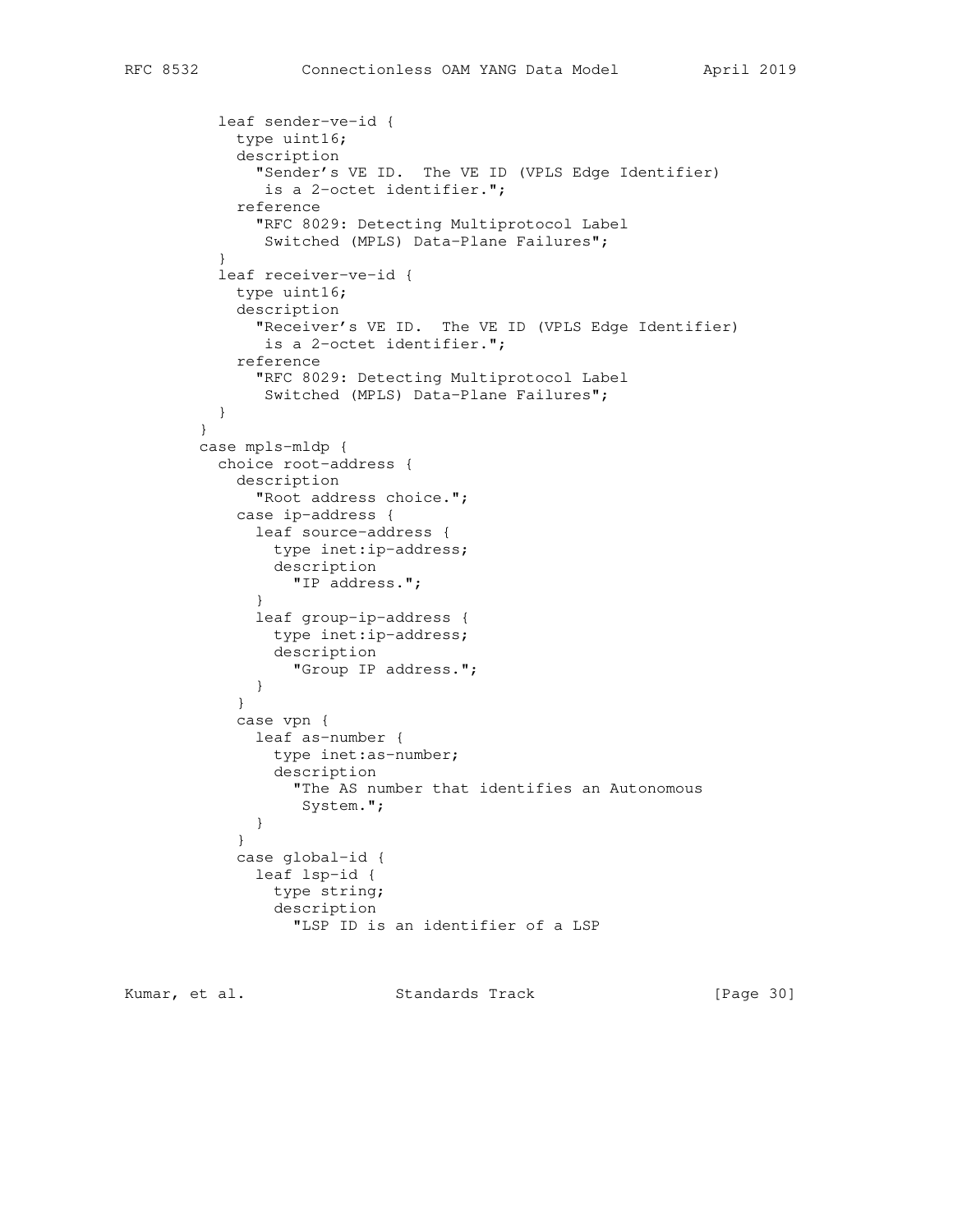```
 within a MPLS network.";
                 reference
                   "RFC 8029: Detecting Multiprotocol Label
                    Switched (MPLS) Data-Plane Failures";
 }
 }
           }
         }
       }
      description
        "Test Point Attribute Container.";
     }
    container system-info {
      when "derived-from-or-self(../tp-location-type,"
         + "'cl-oam:router-id-address-type')" {
        description
          "System ID address type.";
       }
      leaf router-id {
        type rt:router-id;
        description
          "Router ID assigned to this node.";
       }
      description
         "Router ID container.";
     }
    description
       "TP Address.";
  }
  grouping tp-address-ni {
    description
       "Test point address with VRF.";
    leaf ni {
      type routing-instance-ref;
       description
         "The ni is used to describe virtual resource partitioning
         that may be present on a network device. An example of a
         common industry term for virtual resource partitioning is
         'VRF instance'.";
    }
    uses tp-address;
  }
  grouping connectionless-oam-tps {
    list oam-neighboring-tps {
      key "index";
      leaf index {
```
Kumar, et al. Standards Track [Page 31]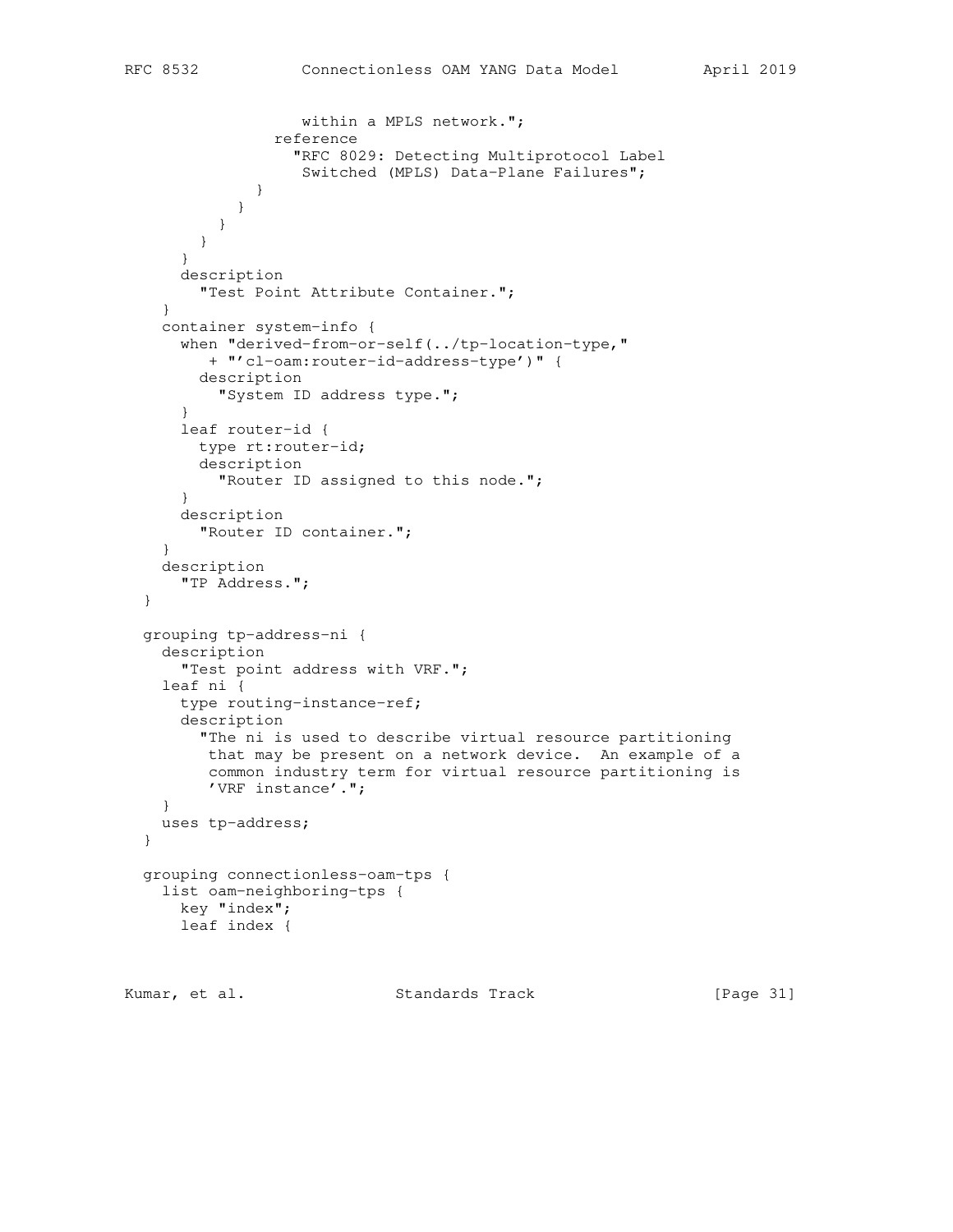```
 type uint16 {
          range "0..65535";
 }
        description
          "Index of a list of neighboring test points
           in layers up and down the stack for
           the same interface that are related to the
           current test point.";
      }
      leaf position {
        type int8 {
         range "-1..1";
 }
        default "0";
        description
          "The position of the neighboring test point relative to
           the current test point. Level 0 indicates a test point
           corresponding to a specific index in the same layer as
           the current test point. -1 means there is a test point
           corresponding to a specific index in the test point down
           the stack, and +1 means there is a test point corresponding
           to a specific index in the test point up the stack.";
 }
      choice tp-location {
        case mac-address {
          leaf mac-address-location {
           type yang:mac-address;
            description
              "MAC address.";
 }
          description
            "MAC address based TP addressing.";
 }
        case ipv4-address {
          leaf ipv4-address-location {
            type inet:ipv4-address;
            description
             "IPv4 address.";
 }
          description
            "IP address based TP addressing.";
 }
        case ipv6-address {
          leaf ipv6-address-location {
            type inet:ipv6-address;
            description
              "IPv6 address.";
 }
```
Kumar, et al. Standards Track [Page 32]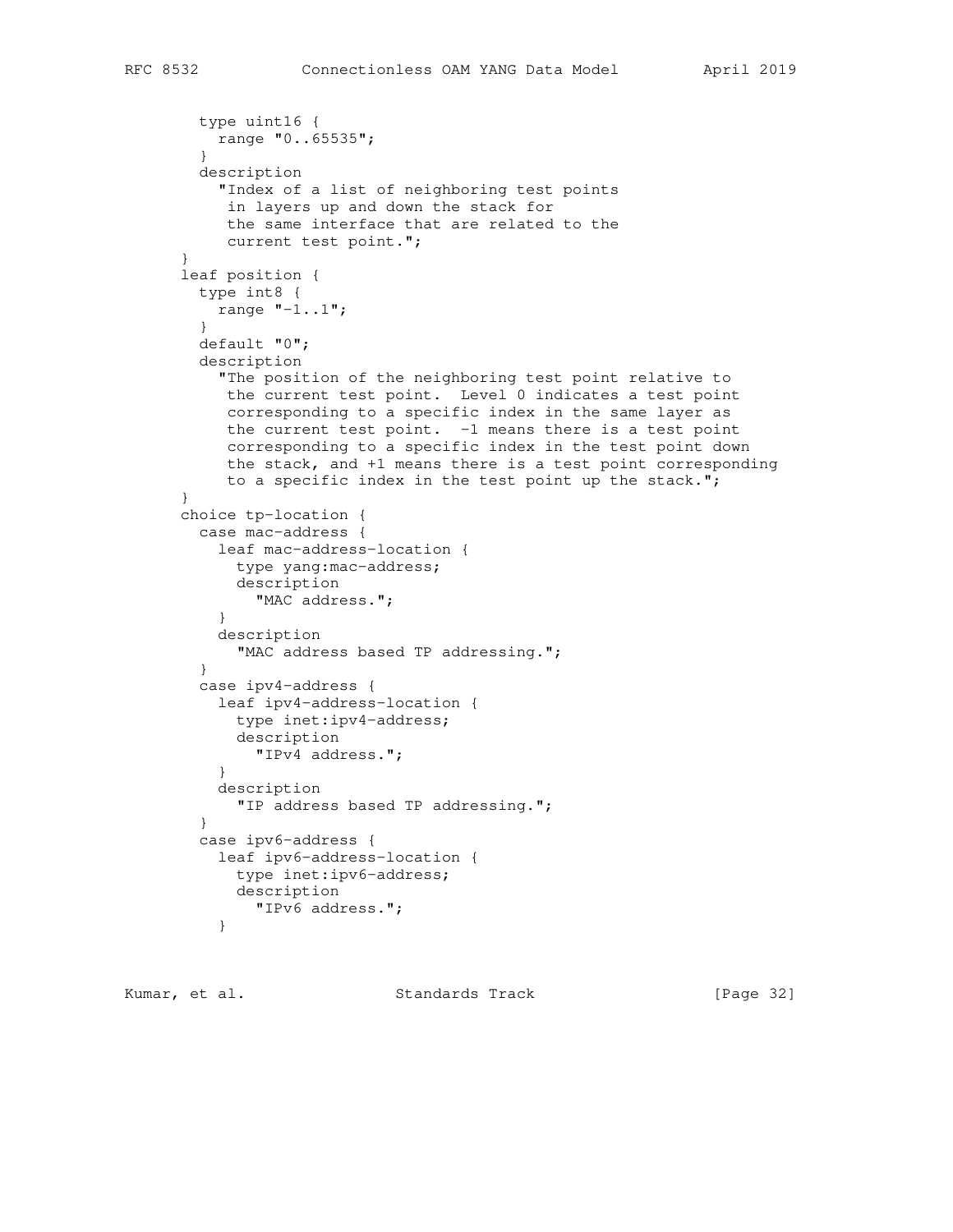```
 description
            "IPv6 address based TP addressing.";
 }
        case as-number {
          leaf as-number-location {
            type inet:as-number;
            description
              "AS number location.";
 }
          description
            "AS number for point-to-multipoint OAM.";
 }
        case router-id {
          leaf router-id-location {
            type rt:router-id;
            description
              "System ID location.";
          }
          description
            "System ID.";
 }
        description
          "TP location.";
      }
      description
         "List of neighboring test points in the same layer that are
         related to current test point. If the neighboring test point
         is placed after the current test point, the position is
         specified as +1. If the neighboring test point is placed
         before the current test point, the position is specified
         as -1; if no neighboring test points are placed before or
         after the current test point in the same layer, the
         position is specified as 0.";
    }
    description
     "List of neighboring test points related to connectionless OAM.";
  grouping tp-technology {
    choice technology {
      default "technology-null";
      case technology-null {
        description
         "This is a placeholder when no technology is needed.";
        leaf tech-null {
          type empty;
          description
            "There is no technology to be defined.";
```
Kumar, et al. Standards Track [Page 33]

}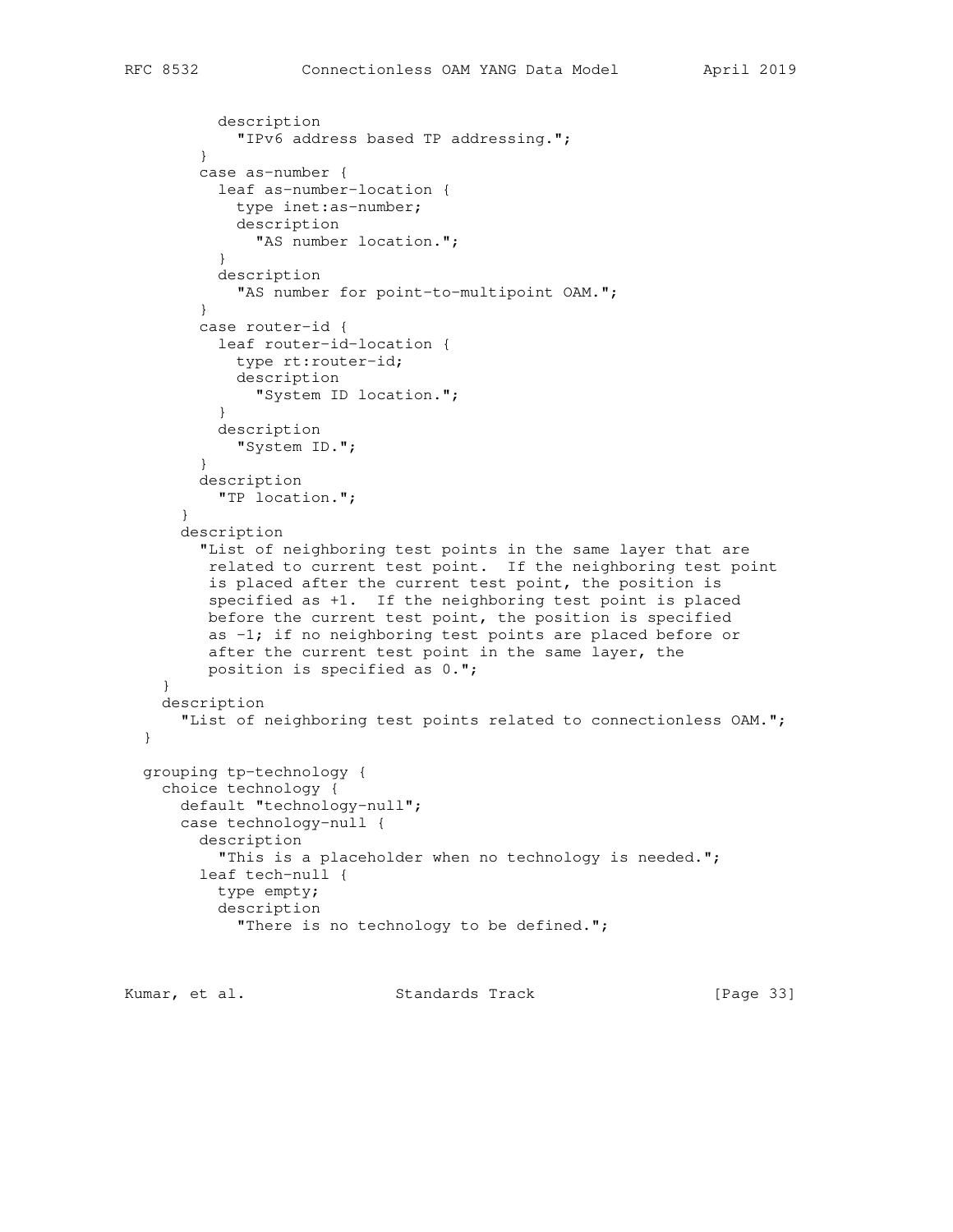} } description "Technology choice."; } description "OAM technology."; } grouping tp-tools { description "Test point OAM toolset."; container tp-tools { leaf continuity-check { type boolean; mandatory true; description "A flag indicating whether or not the Continuity Check function is supported."; reference "RFC 792: INTERNET CONTROL MESSAGE PROTOCOL RFC 4443: Internet Control Message Protocol (ICMPv6) for the Internet Protocol Version 6 (IPv6) Specification RFC 5880: Bidirectional Forwarding Detection RFC 5881: BFD for IPv4 and IPv6 RFC 5883: BFD for Multihop Paths RFC 5884: BFD for MPLS Label Switched Paths RFC 5885: BFD for PW VCCV RFC 6450: Multicast Ping Protocol RFC 8029: Detecting Multiprotocol Label Switched (MPLS) Data-Plane Failures"; } leaf path-discovery { type boolean; mandatory true; description "A flag indicating whether or not the path discovery function is supported."; reference "RFC 792: INTERNET CONTROL MESSAGE PROTOCOL RFC 4443: Internet Control Message Protocol (ICMPv6) for the Internet Protocol Version 6 (IPv6) Specification RFC 4884: Extended ICMP to Support Multi-Part Messages RFC 5837: Extending ICMP for Interface and Next-Hop Identification RFC 8029: Detecting Multiprotocol Label Switched (MPLS) Data-Plane Failures"; }

Kumar, et al. Standards Track [Page 34]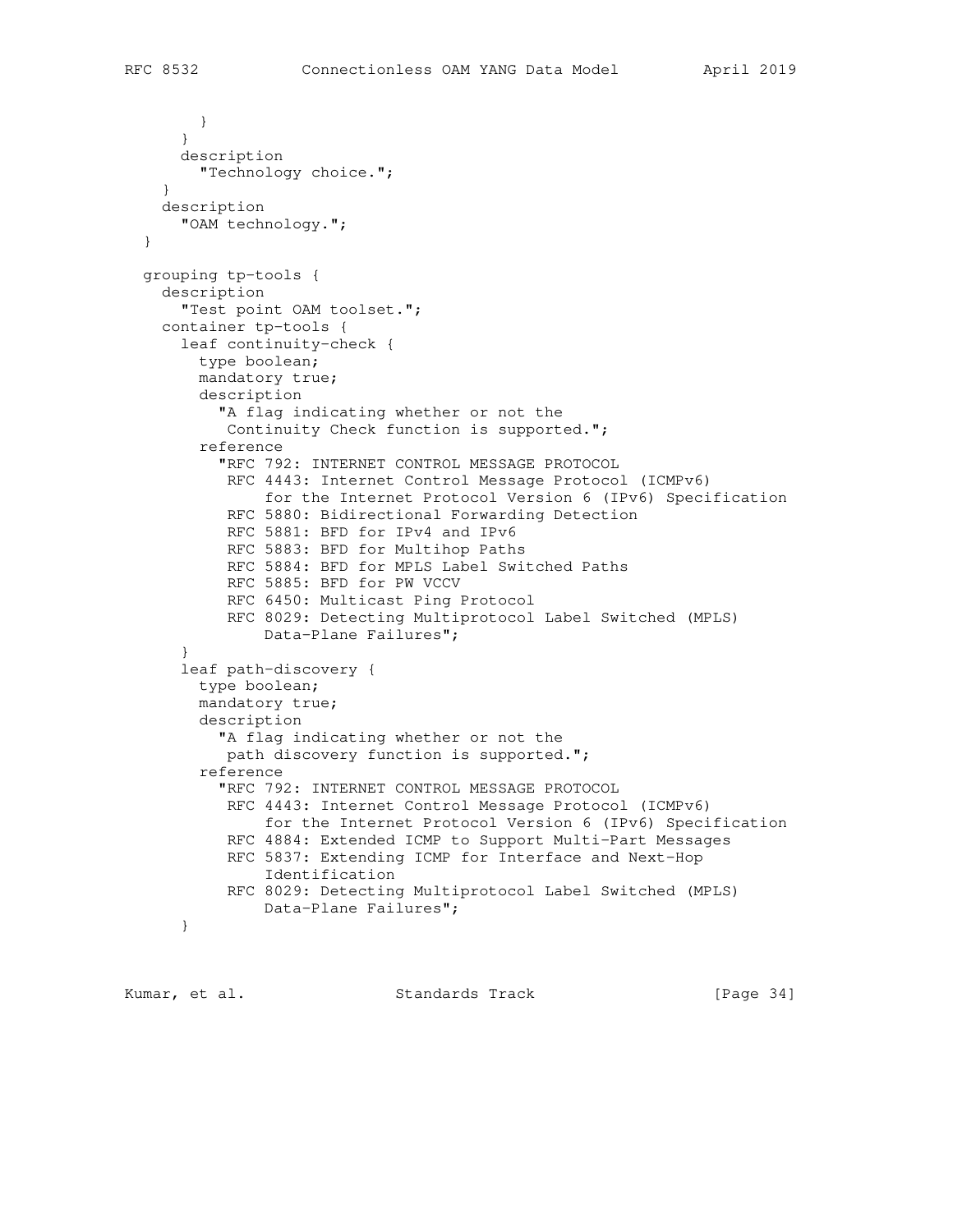```
 description
        "Container for test point OAM toolset.";
    }
  }
  grouping test-point-location-info {
    uses tp-technology;
    uses tp-tools;
    anydata root {
      yangmnt:mount-point "root";
      description
        "Root for models supported per test point.";
     }
    uses connectionless-oam-tps;
    description
      "Test point location.";
  }
  grouping test-point-locations {
    description
       "Group of test point locations.";
    leaf tp-location-type {
      type identityref {
        base tp-address-technology-type;
       }
      description
         "Test point location type.";
     }
    container ipv4-location-type {
      when "derived-from-or-self(../tp-location-type,"
         + "'cl-oam:ipv4-address-type')" {
        description
           "When test point location type is equal to IPv4 address.";
       }
       container test-point-ipv4-location-list {
         list test-point-locations {
          key "ipv4-location ni";
           leaf ipv4-location {
            type inet:ipv4-address;
            description
               "IPv4 address.";
 }
           leaf ni {
            type routing-instance-ref;
             description
               "The ni is used to describe the
                corresponding network instance";
 }
```
Kumar, et al. Standards Track [Page 35]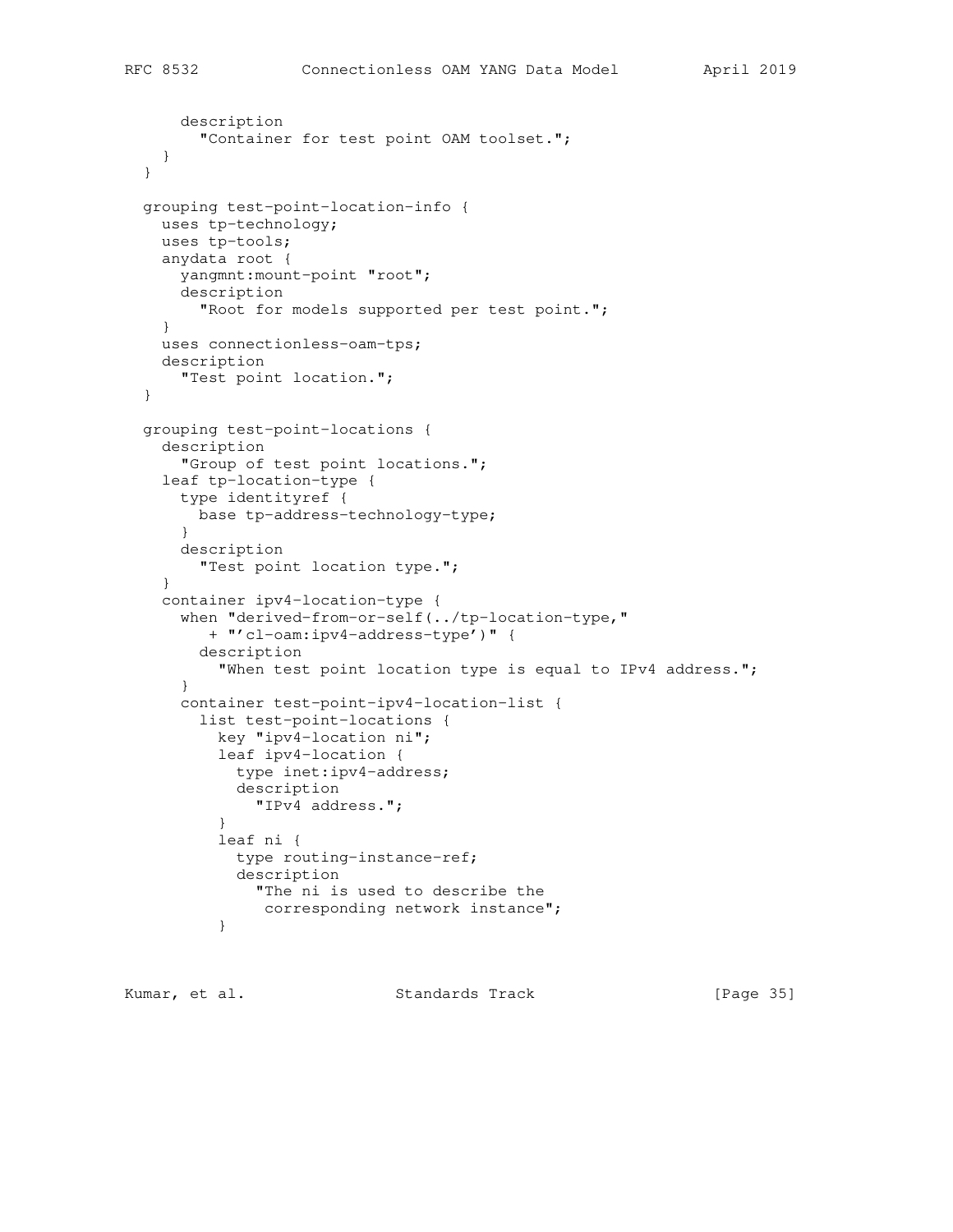```
 uses test-point-location-info;
           description
             "List of test point locations.";
 }
        description
          "Serves as top-level container
           for test point location list.";
       }
       description
         "Container for IPv4 location types.";
     }
    container ipv6-location-type {
       when "derived-from-or-self(../tp-location-type,"
         + "'cl-oam:ipv6-address-type')" {
        description
           "When test point location is equal to IPv6 address.";
       }
      container test-point-ipv6-location-list {
        list test-point-locations {
          key "ipv6-location ni";
           leaf ipv6-location {
            type inet:ipv6-address;
            description
              "IPv6 address.";
 }
           leaf ni {
            type routing-instance-ref;
             description
               "The ni is used to describe the
              corresponding network instance.";
           }
           uses test-point-location-info;
           description
             "List of test point locations.";
 }
        description
          "Serves as top-level container
           for test point location list.";
       }
      description
        "ipv6 location type container.";
     }
    container mac-location-type {
      when "derived-from-or-self(../tp-location-type,"
         + "'cl-oam:mac-address-type')" {
        description
          "When test point location type is equal to MAC address.";
       }
```
Kumar, et al. Standards Track [Page 36]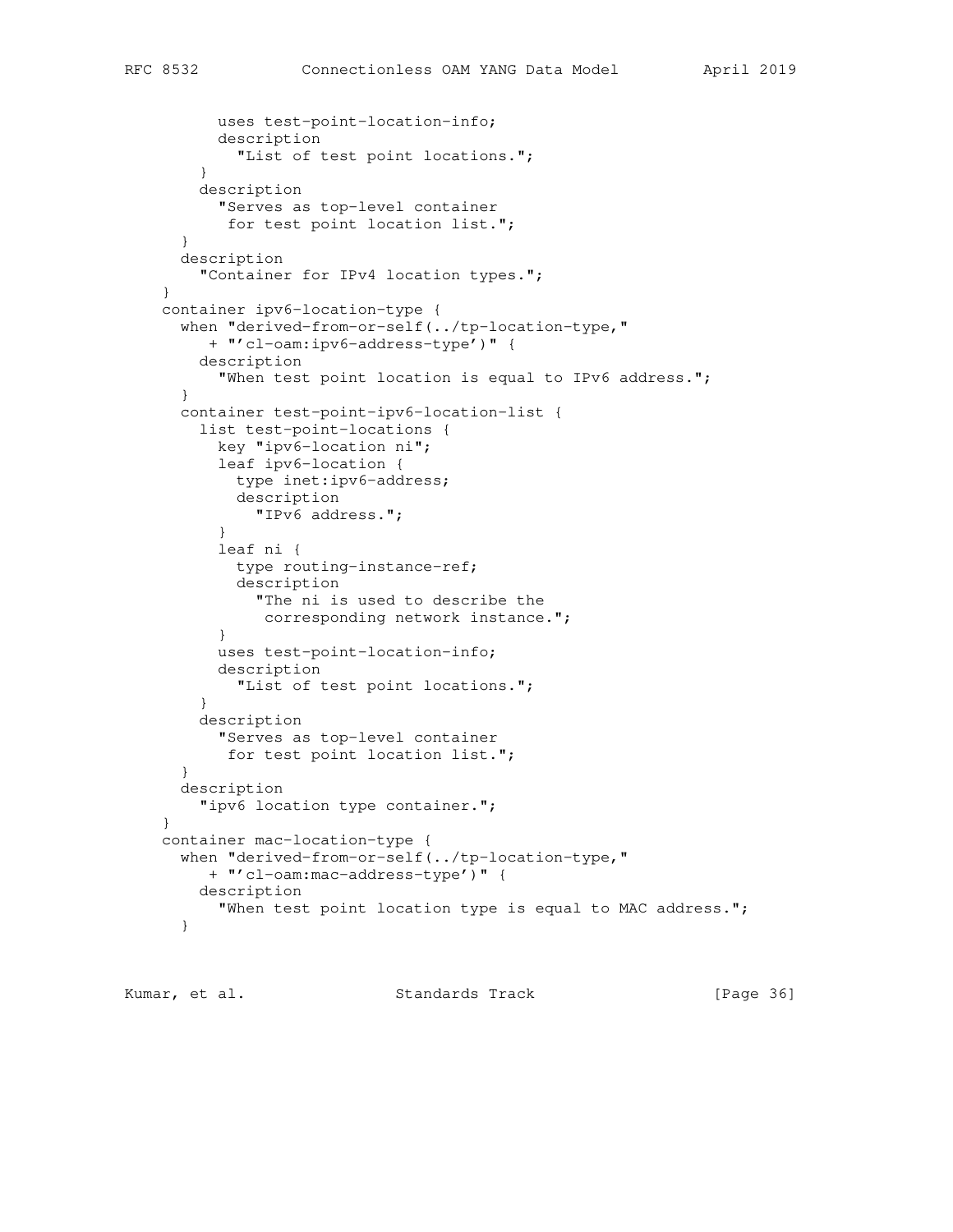```
 container test-point-mac-address-location-list {
         list test-point-locations {
          key "mac-address-location";
          leaf mac-address-location {
            type yang:mac-address;
            description
              "MAC address.";
 }
          uses test-point-location-info;
          description
            "List of test point locations.";
         }
        description
          "Serves as top-level container
           for test point location list.";
      }
      description
        "Container for MAC address location types.";
     }
    container group-as-number-location-type {
      when "derived-from-or-self(../tp-location-type,"
         + "'cl-oam:as-number-address-type')" {
        description
           "When test point location type is equal to AS number.";
      }
      container test-point-as-number-location-list {
         list test-point-locations {
          key "as-number-location";
          leaf as-number-location {
            type inet:as-number;
            description
              "AS number for point-to-multipoint OAM.";
 }
          leaf ni {
            type routing-instance-ref;
            description
              "The ni is used to describe the
               corresponding network instance.";
 }
          uses test-point-location-info;
          description
            "List of test point locations.";
 }
         description
          "Serves as top-level container
           for test point location list.";
 }
      description
```
Kumar, et al. Standards Track [Page 37]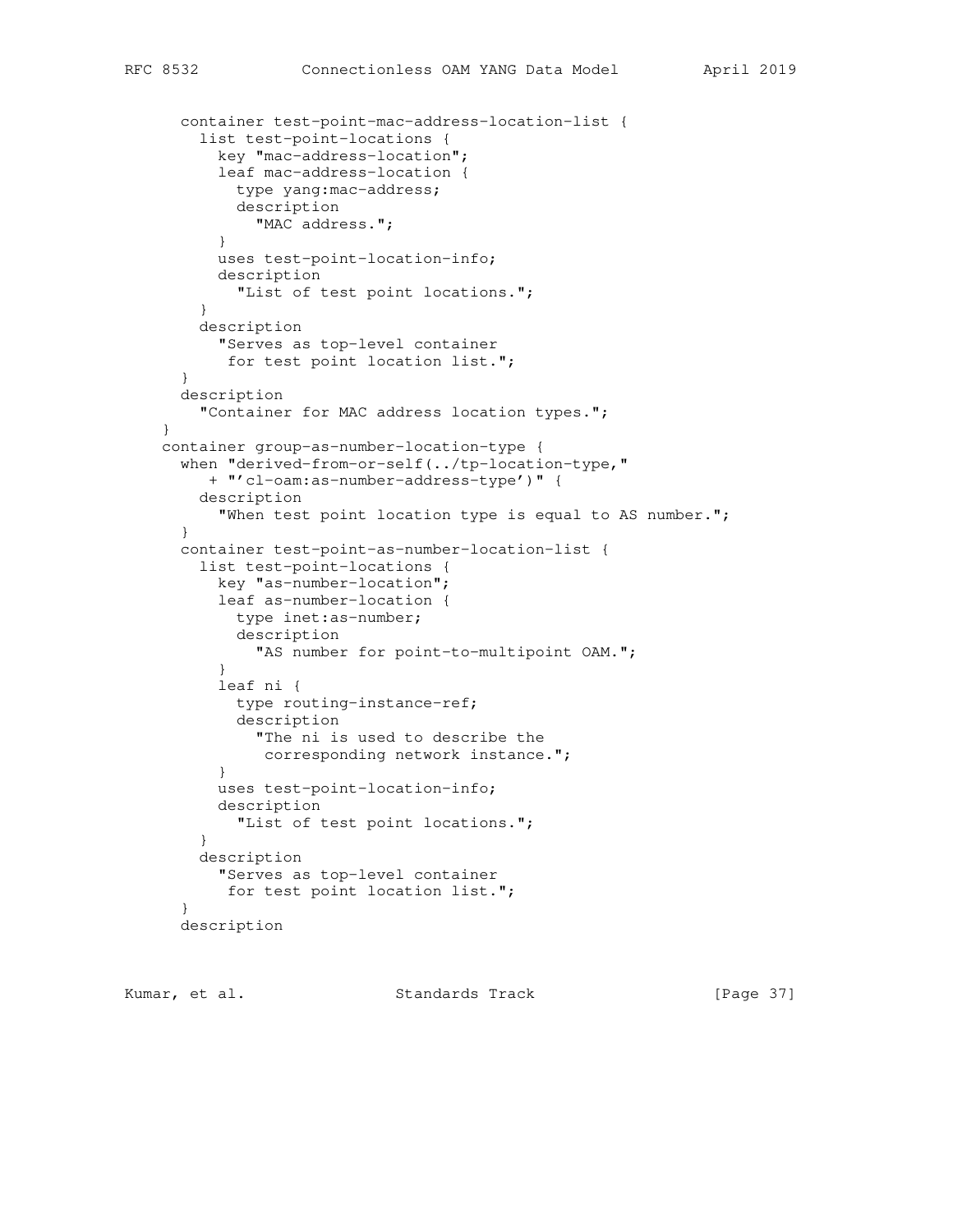```
"Container for AS number location types.";
     }
    container group-router-id-location-type {
       when "derived-from-or-self(../tp-location-type,"
          + "'cl-oam:router-id-address-type')" {
        description
          "When test point location type is equal to system-info.";
       }
       container test-point-system-info-location-list {
        list test-point-locations {
          key "router-id-location";
           leaf router-id-location {
            type rt:router-id;
            description
              "System ID.";
 }
           leaf ni {
            type routing-instance-ref;
            description
              "The ni is used to describe the
               corresponding network instance.";
 }
           uses test-point-location-info;
           description
             "List of test point locations.";
 }
        description
           "Serves as top-level container for
           test point location list.";
       }
       description
        "Container for system ID location types.";
    }
  }
  augment "/nd:networks/nd:network/nd:node" {
    description
      "Augments the /networks/network/node path defined in the
       ietf-network module (RFC 8345) with test-point-locations
       grouping.";
    uses test-point-locations;
  }
  grouping timestamp {
    description
       "Grouping for timestamp.";
    leaf timestamp-type {
      type identityref {
```
Kumar, et al. Standards Track [Page 38]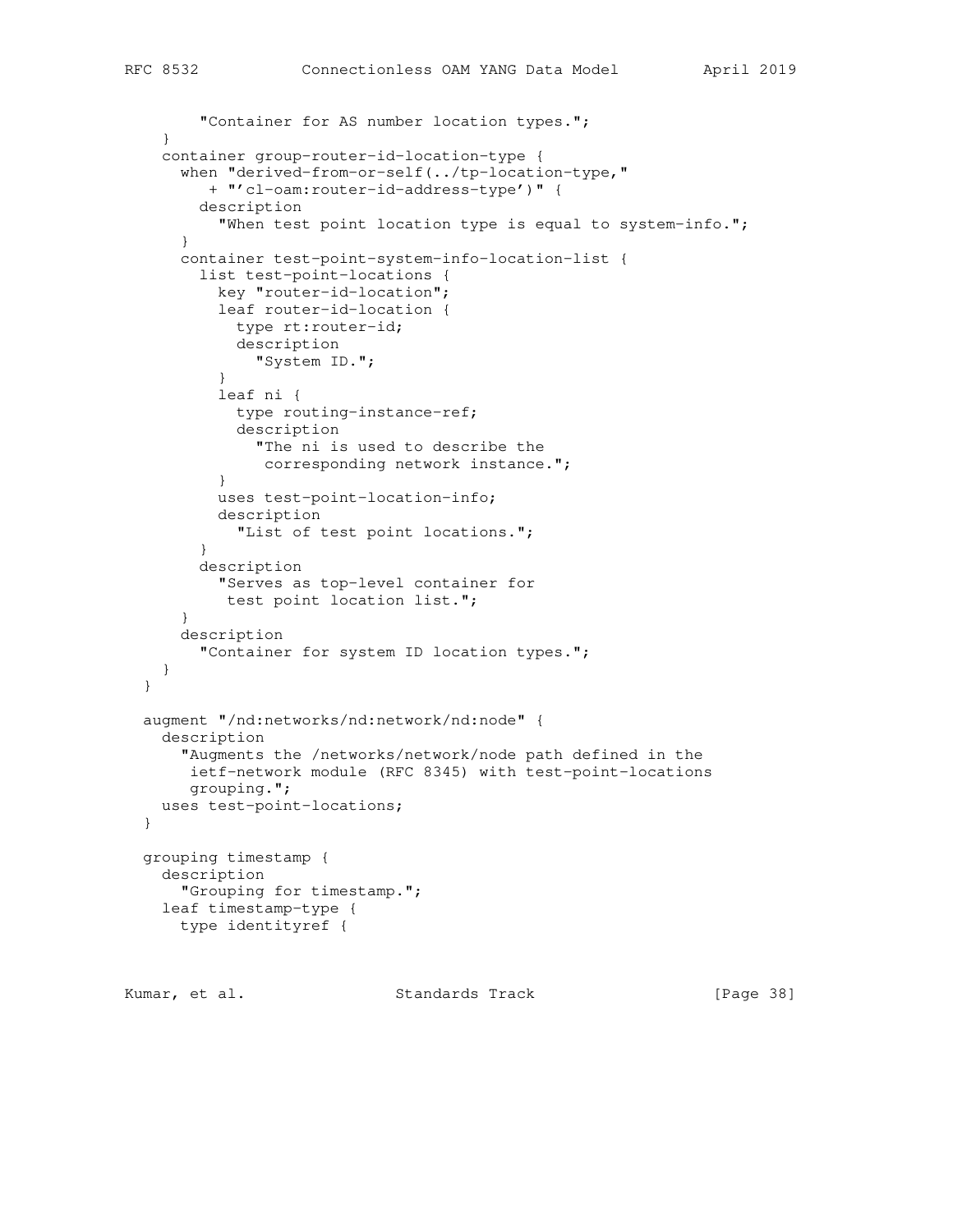```
 base lime:timestamp-type;
       }
      description
         "Type of timestamp, such as Truncated PTP or NTP.";
     }
    container timestamp-64bit {
       when "derived-from-or-self(../timestamp-type,"
         + "'lime:truncated-ptp')"
         + "or derived-from-or-self(../timestamp-type,"
         + "'lime:ntp64')" {
        description
           "Only applies when PTP truncated or 64-bit NTP timestamp.";
 }
       leaf timestamp-sec {
        type uint32;
        description
          "Absolute timestamp in seconds as per IEEE 1588v2
           or seconds part in 64-bit NTP timestamp.";
       }
       leaf timestamp-nanosec {
        type uint32;
        description
           "Fractional part in nanoseconds as per IEEE 1588v2
           or fractional part in 64-bit NTP timestamp.";
 }
       description
         "Container for 64-bit timestamp. The Network Time Protocol
          (NTP) 64-bit timestamp format is defined in RFC 5905. The
        PTP truncated timestamp format is defined in IEEE 1588v1.";
       reference
         "RFC 5905: Network Time Protocol Version 4: Protocol and
              Algorithms Specification
         IEEE 1588v1: IEEE Standard for a Precision Clock
              Synchronization Protocol for Networked Measurement and
              Control Systems Version 1";
     }
    container timestamp-80bit {
      when "derived-from-or-self(../timestamp-type, 'lime:ptp80')" {
        description
           "Only applies when 80-bit PTP timestamp.";
 }
       if-feature "ptp-long-format";
       leaf timestamp-sec {
        type uint64 {
          range "0..281474976710655";
 }
        description
           "48-bit timestamp in seconds as per IEEE 1588v2.";
```
Kumar, et al. Standards Track [Page 39]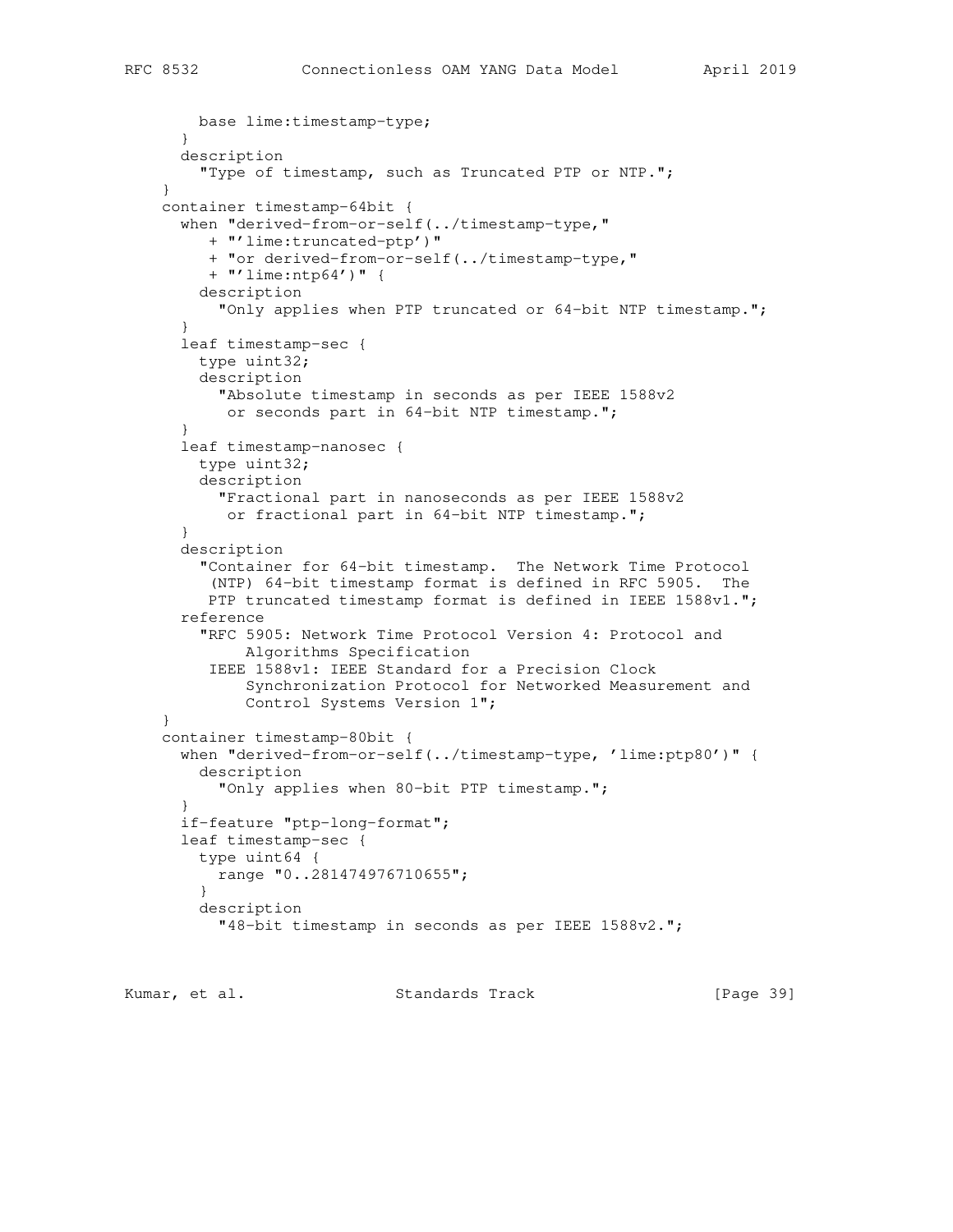```
 }
     leaf timestamp-nanosec {
      type uint32;
       description
         "Fractional part in nanoseconds as per IEEE 1588v2.";
     }
     description
       "Container for 80-bit timestamp.";
   }
   container ntp-timestamp-32bit {
     when "derived-from-or-self(../timestamp-type,"
       + "'lime:truncated-ntp')" {
       description
         "Only applies when 32-bit NTP short-format timestamp.";
     }
     if-feature "ntp-short-format";
     leaf timestamp-sec {
       type uint16;
       description
         "Timestamp in seconds as per short-format NTP.";
     }
     leaf timestamp-nanosec {
       type uint16;
       description
         "Truncated fractional part in 16-bit NTP timestamp.";
     }
     description
       "Container for 32-bit timestamp RFC5905.";
     reference
       "RFC 5905: Network Time Protocol Version 4: Protocol and
        Algorithms Specification.";
   }
   container icmp-timestamp-32bit {
     when "derived-from-or-self(../timestamp-type, 'lime:icmp')" {
       description
        "Only applies when ICMP timestamp.";
     }
     if-feature "icmp-timestamp";
     leaf timestamp-millisec {
       type uint32;
       description
         "Timestamp in milliseconds for ICMP timestamp.";
     }
     description
       "Container for 32-bit timestamp. See RFC 792 for ICMP
       timestamp format.";
   }
 }
```
Kumar, et al. Standards Track [Page 40]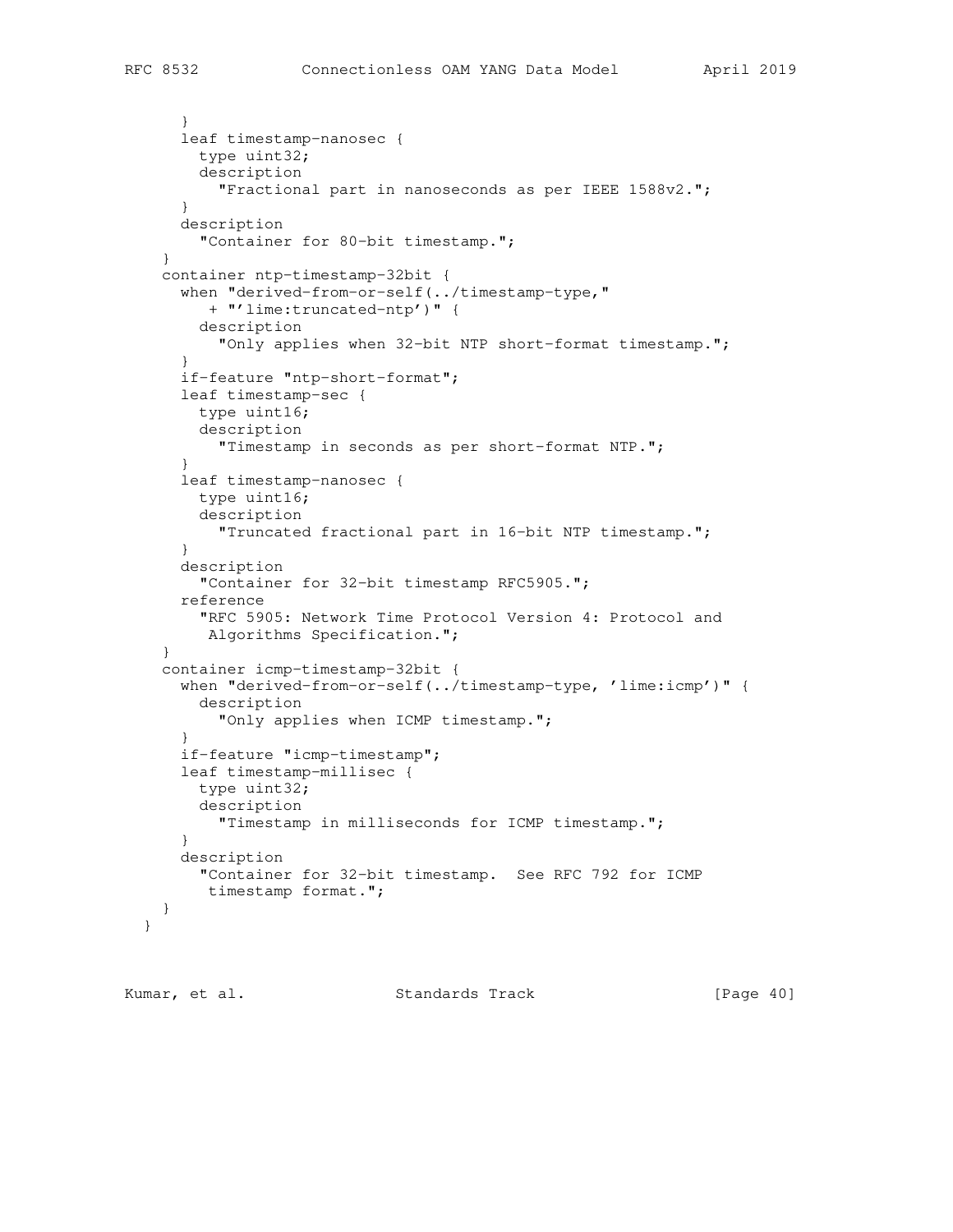```
 grouping path-discovery-data {
  description
     "Data output from nodes related to path discovery.";
  container src-test-point {
     description
       "Source test point.";
    uses tp-address-ni;
   }
   container dest-test-point {
    description
      "Destination test point.";
    uses tp-address-ni;
   }
   leaf sequence-number {
    type uint64;
    default "0";
    description
      "Sequence number in data packets. A value of
      zero indicates that no sequence number is sent.";
   }
   leaf hop-cnt {
     type uint8;
    default "0";
    description
       "Hop count. A value of zero indicates
        that no hop count is sent.";
   }
  uses session-packet-statistics;
  uses session-error-statistics;
  uses session-delay-statistics;
  uses session-jitter-statistics;
  container path-verification {
     description
       "Optional information related to path verification.";
     leaf flow-info {
      type string;
      description
        "Information that refers to the flow.";
     }
     uses session-path-verification-statistics;
   }
   container path-trace-info {
     description
       "Optional per-hop path trace information about test points.
        The path trace information list typically has a single
        element for per-hop cases such as path-discovery RPC operation
        but allows a list of hop-related information for other types of
        data retrieval methods.";
```
Kumar, et al. Standards Track [Page 41]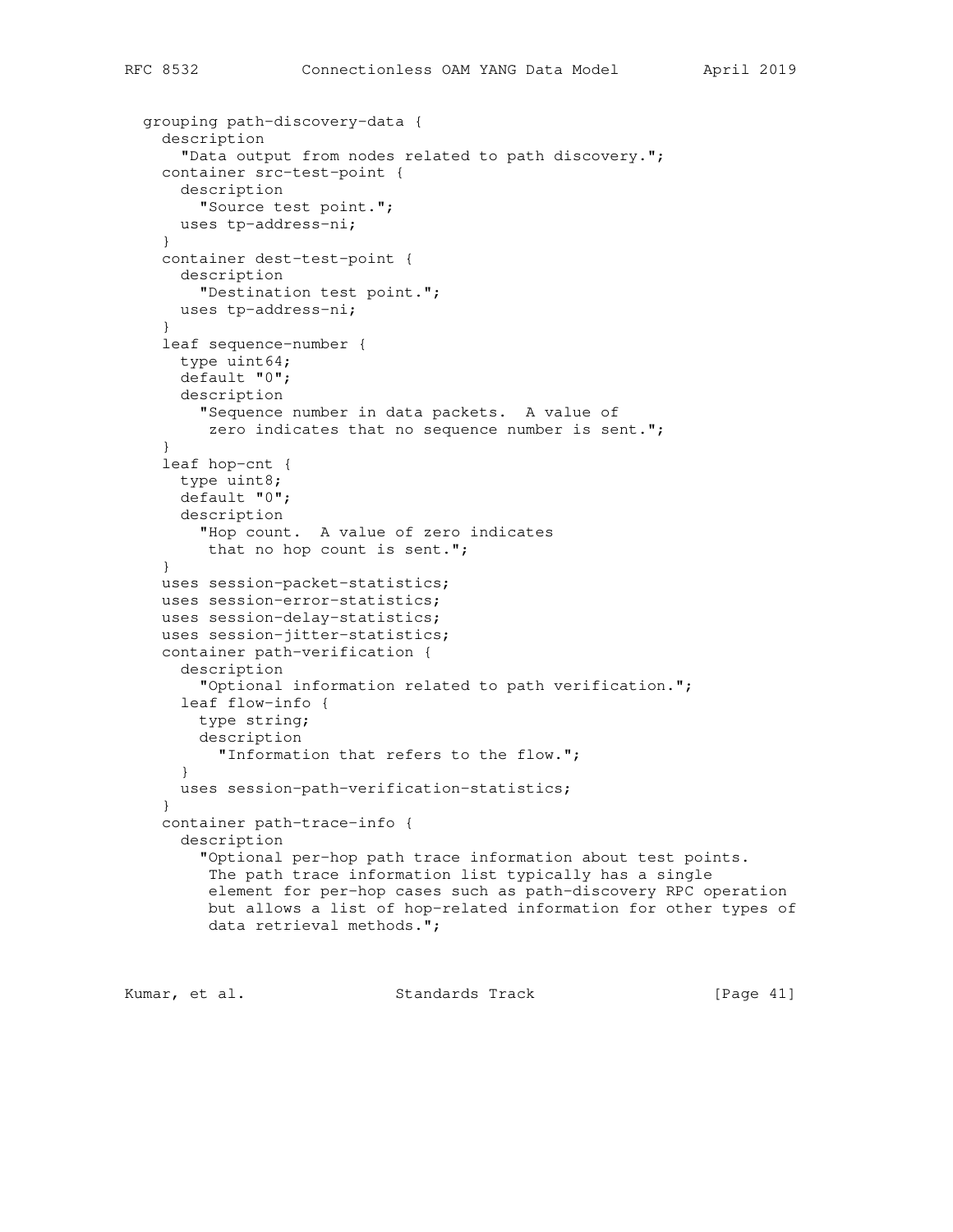```
 list path-trace-info-list {
        key "index";
        description
           "Path trace information list.";
        leaf index {
          type uint32;
           description
             "Trace information index.";
         }
        uses tp-address-ni;
        uses timestamp;
         leaf ingress-intf-name {
          type if:interface-ref;
          description
             "Ingress interface name.";
 }
         leaf egress-intf-name {
          type if:interface-ref;
           description
             "Egress interface name.";
 }
         leaf queue-depth {
           type uint32;
           description
             "Length of the queue of the interface from where
              the packet is forwarded out. The queue depth could
              be the current number of memory buffers used by the
              queue, and a packet can consume one or more memory buffers,
              thus constituting device-level information.";
 }
        leaf transit-delay {
          type uint32;
           description
             "Time in nanoseconds that the packet spent transiting a
             node.";
 }
        leaf app-meta-data {
          type uint64;
           description
             "Application-specific data added by node.";
        }
       }
    }
  grouping continuity-check-data {
    description
      "Continuity Check data output from nodes.";
```
Kumar, et al. Standards Track [Page 42]

}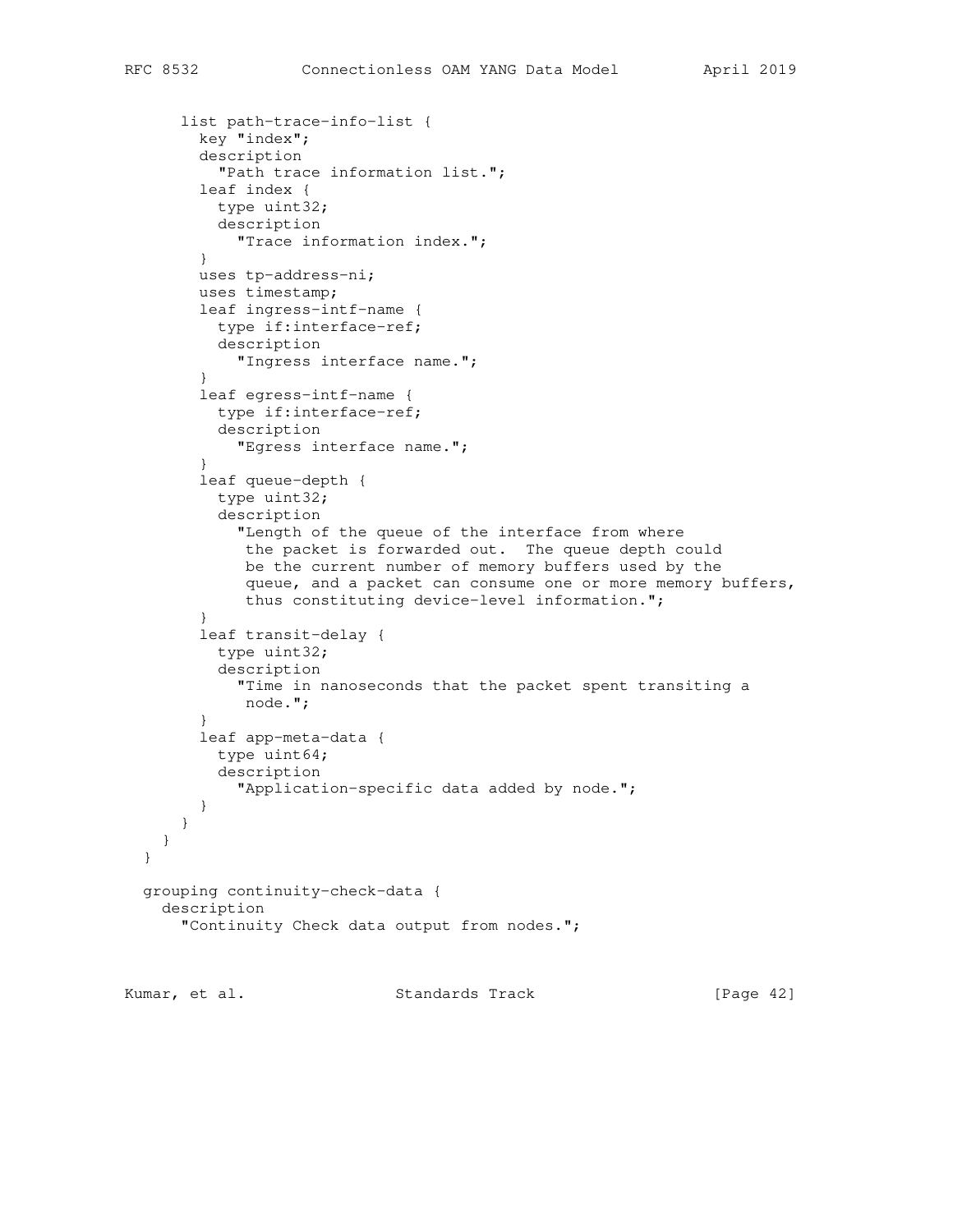```
 container src-test-point {
     description
      "Source test point.";
     uses tp-address-ni;
     leaf egress-intf-name {
      type if:interface-ref;
       description
         "Egress interface name.";
     }
   }
   container dest-test-point {
     description
      "Destination test point.";
     uses tp-address-ni;
     leaf ingress-intf-name {
      type if:interface-ref;
      description
        "Ingress interface name.";
     }
   }
   leaf sequence-number {
     type uint64;
    default "0";
    description
       "Sequence number in data packets. A value of
       zero indicates that no sequence number is sent.";
   }
   leaf hop-cnt {
    type uint8;
    default "0";
    description
      "Hop count. A value of zero indicates
       that no hop count is sent.";
   }
  uses session-packet-statistics;
   uses session-error-statistics;
  uses session-delay-statistics;
   uses session-jitter-statistics;
 }
 container cc-session-statistics-data {
   if-feature "continuity-check";
   config false;
   list cc-session-statistics {
     key "type";
     leaf type {
       type identityref {
         base traffic-type;
```
Kumar, et al. Standards Track [Page 43]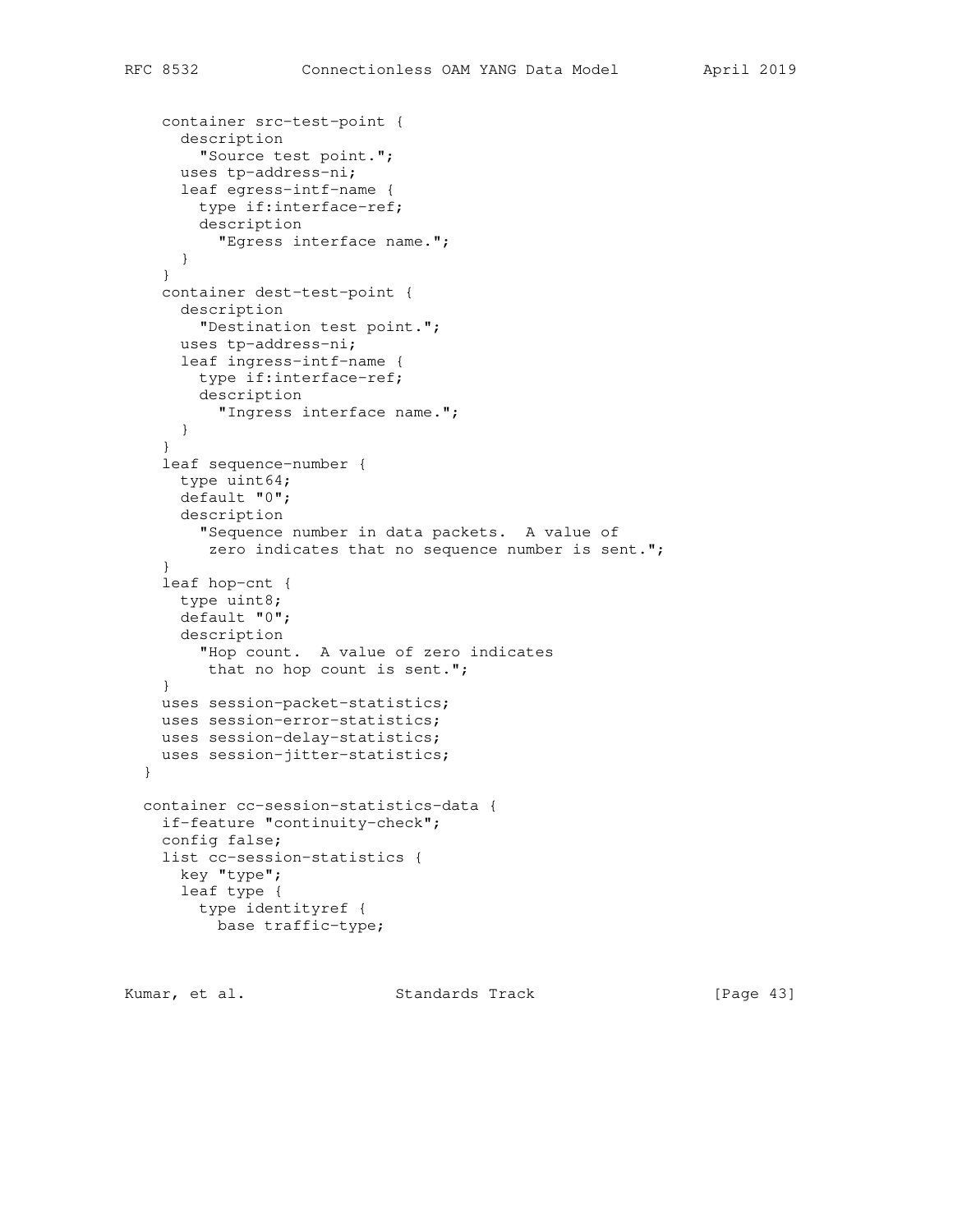```
 }
         description
          "Type of traffic.";
       }
       container cc-ipv4-sessions-statistics {
        when \cdot \cdot./type = 'ipv4'" {
           description
            "Only applies when traffic type is IPv4.";
 }
         description
           "CC ipv4 sessions.";
         uses cc-session-statistics;
       }
       container cc-ipv6-sessions-statistics {
        when \cdot../type = 'ipv6'\cdot {
          description
            "Only applies when traffic type is IPv6.";
 }
         description
           "CC IPv6 sessions.";
        uses cc-session-statistics;
       }
       description
         "List of CC session statistics data.";
     }
     description
       "CC operational information.";
  }
```
<CODE ENDS>

}

6. Connectionless Model Applicability

 The "ietf-connectionless-oam" module defined in this document provides a technology-independent abstraction of key OAM constructs for OAM protocols that use connectionless communication. This module can be further extended to include technology-specific details, e.g., adding new data nodes with technology-specific functions and parameters into proper anchor points of the base model, so as to develop a technology-specific connectionless OAM model.

 This section demonstrates the usability of the connectionless YANG OAM data model to various connectionless OAM technologies, e.g., BFD and LSP ping. Note that, in this section, several snippets of technology-specific model extensions are presented for illustrative purposes. The complete model extensions should be worked on in the working groups of the respective protocols.

| Kumar, et al. |  | Standards Track | [Page $44$ ] |  |
|---------------|--|-----------------|--------------|--|
|---------------|--|-----------------|--------------|--|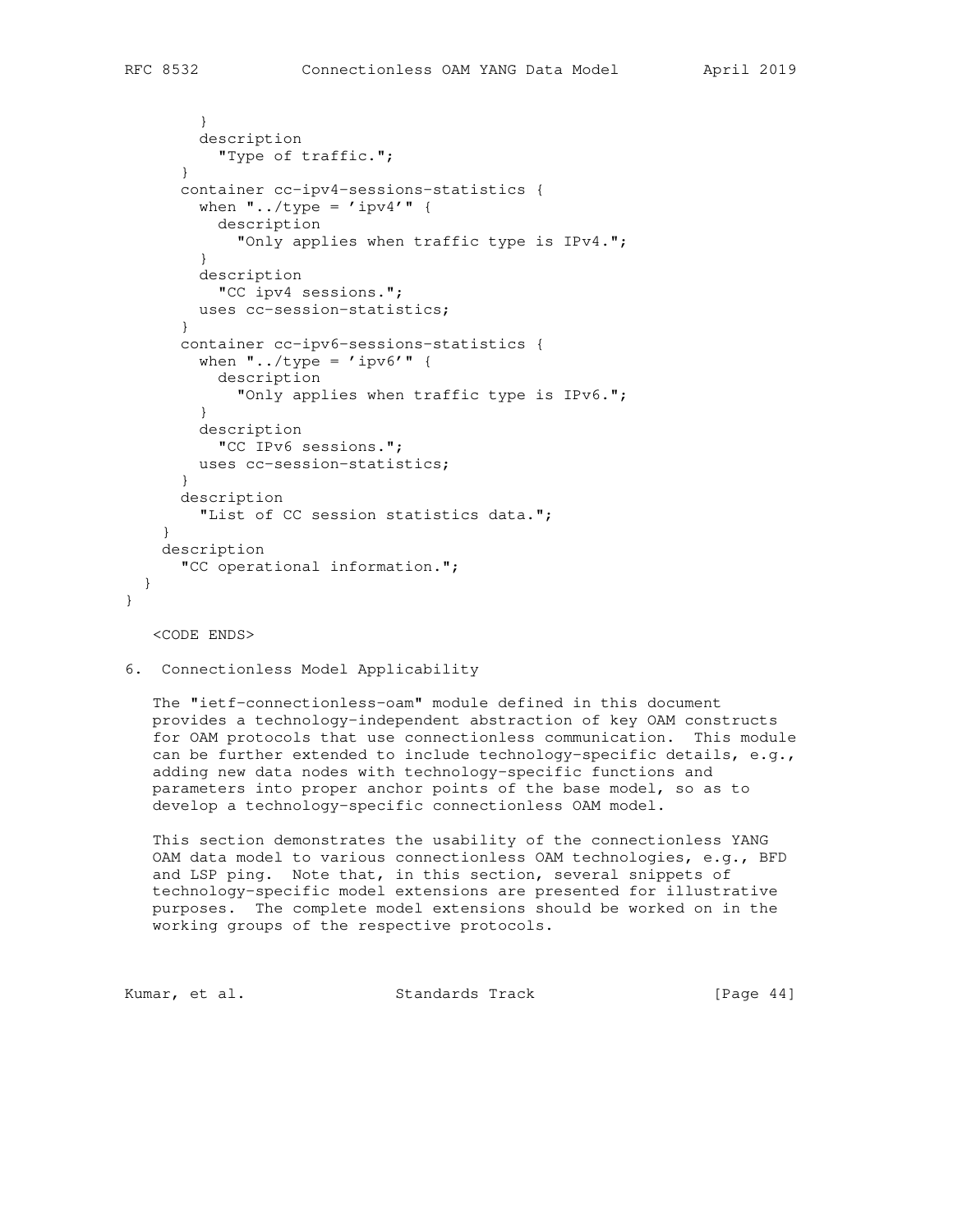## 6.1. BFD Extension

 RFC 7276 defines BFD as a connection-oriented protocol. It is used to monitor a connectionless protocol in the case of basic BFD for IP.

6.1.1. Augment Method

 The following sections show how the "ietf-connectionless-oam" module can be extended to cover BFD technology. For this purpose, a set of extensions are introduced such as the technology-type extension and test-point attributes extension.

 Note that a dedicated BFD YANG data model [BFD-YANG] is also standardized. Augmentation of the "ietf-connectionless-oam" module with BFD-specific details provides an alternative approach with a unified view of management information across various OAM protocols. The BFD-specific details can be the grouping defined in the BFD model, thereby avoiding duplication of effort.

## 6.1.1.1. Technology-Type Extension

 No BFD technology type has been defined in the "ietf-connectionless oam" module. Therefore, a technology-type extension is required in the module extension.

 The snippet below depicts an example of adding the "bfd" type as an augment to the "ietf-connectionless-oam" module:

```
 augment "/nd:networks/nd:network/nd:node/"
 +"coam:location-type/coam:ipv4-location-type"
 +"/coam:test-point-ipv4-location-list/"
 +"coam:test-point-locations/coam:technology"
 {
    leaf bfd{
   type string;
   }
 }
```
6.1.1.2. Test Point Attributes Extension

 To support BFD, the "ietf-connectionless-oam" module can be extended by adding specific parameters into the "test-point-locations" list and/or adding a new location type such as "BFD over MPLS TE" under "location-type".

Kumar, et al. Standards Track [Page 45]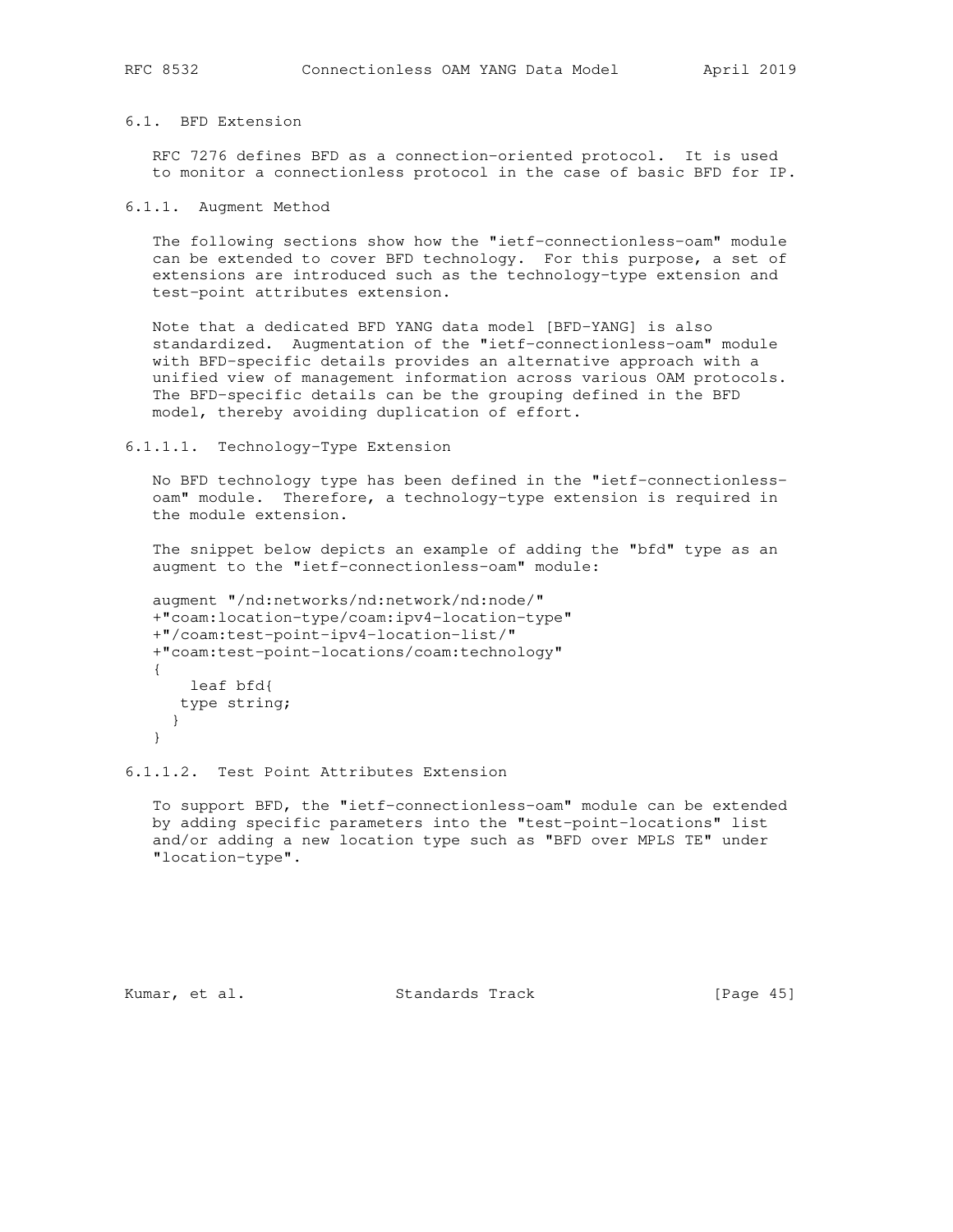6.1.1.2.1. Define and Insert New Nodes into Corresponding test-point location

 In the "ietf-connectionless-oam" module, multiple "test-point location" lists are defined under the "location-type" choice node. Therefore, to derive a model for some BFD technologies (such as IP single-hop, IP multihop, etc.), data nodes for BFD-specific details need to be added to the corresponding "test-point-locations" list. In this section, some groupings that are defined in [BFD-YANG] are reused as follows.

 The snippet below shows how the "ietf-connectionless-oam" module can be extended to support "BFD IP Single-Hop":

```
 augment "/nd:networks/nd:network/nd:node/"
   +"coam:location-type/coam:ipv4-location-type"
   +"/coam:test-point-ipv4-location-list/"
           +"coam:test-point-locations"
   {
           container session-cfg {
             description "BFD IP single-hop session configuration";
             list sessions {
               key "interface dest-addr";
               description "List of IP single-hop sessions";
               leaf interface {
                 type if:interface-ref;
                 description
                   "Interface on which the BFD session is running.";
 }
               leaf dest-addr {
                type inet:ip-address;
                description "IP address of the peer";
 }
              uses bfd:bfd-grouping-common-cfg-parms;
              uses bfd:bfd-grouping-echo-cfg-parms;
 }
 }
   }
```
 Similar augmentations can be defined to support other BFD technologies such as BFD IP Multihop, BFD over MPLS, etc.

Kumar, et al. Standards Track [Page 46]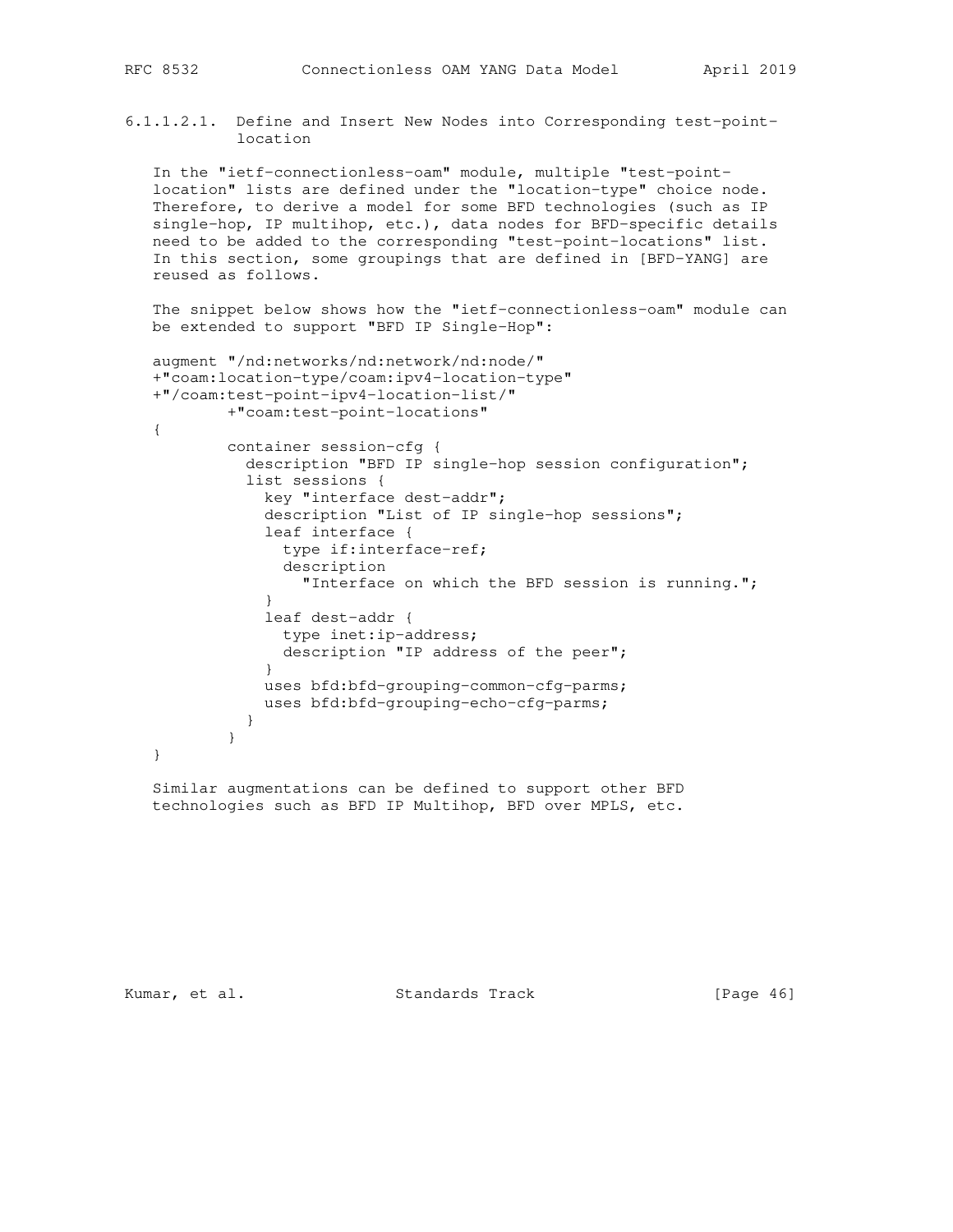6.1.1.2.2. Add New location-type Cases

 In the "ietf-connectionless-oam" module, If there is no appropriate "location-type" case that can be extended, a new "location-type" case can be defined and inserted into the "location-type" choice node.

Therefore, there is flexibility -- the module user can add "location type" to support other types of test point that are not defined in the "ietf-connectionless-oam" module. In this section, a new "location-type" case is added, and some groupings that are defined in [BFD-YANG] are reused as follows.

 The snippet below shows how the "ietf-connectionless-oam" module can be extended to support "BFD over MPLS-TE":

```
 augment "/nd:networks/nd:network/nd:node/coam:location-type"{
 case te-location{
  list test-point-location-list{
   key "tunnel-name";
   leaf tunnel-name{
    type leafref{
 path "/te:te/te:tunnels/te:tunnel/te:name";
 }
 description
 "Point to a TE instance.";
   }
    uses bfd:bfd-grouping-common-cfg-parms;
        uses bfd-mpls:bfd-encap-cfg;
  }
 }
 }
```
 Similar augmentations can be defined to support other BFD technologies such as BFD over LAG, etc.

## 6.1.2. Schema Mount

 An alternative method is using the schema mount mechanism [RFC8528] in the "ietf-connectionless-oam" module. Within the "test-point locations" list, a "root" attribute is defined to provide a mount point for models that will be added onto per "test-point-locations". Therefore, the "ietf-connectionless-oam" module can provide a place in the node hierarchy where other OAM YANG data models can be attached, without any special extension in the "ietf-connectionless oam" YANG data module [RFC8528]. Note that the limitation of the schema mount method is that it's not allowed to specify certain modules that are required to be mounted under a mount point.

Kumar, et al. Standards Track [Page 47]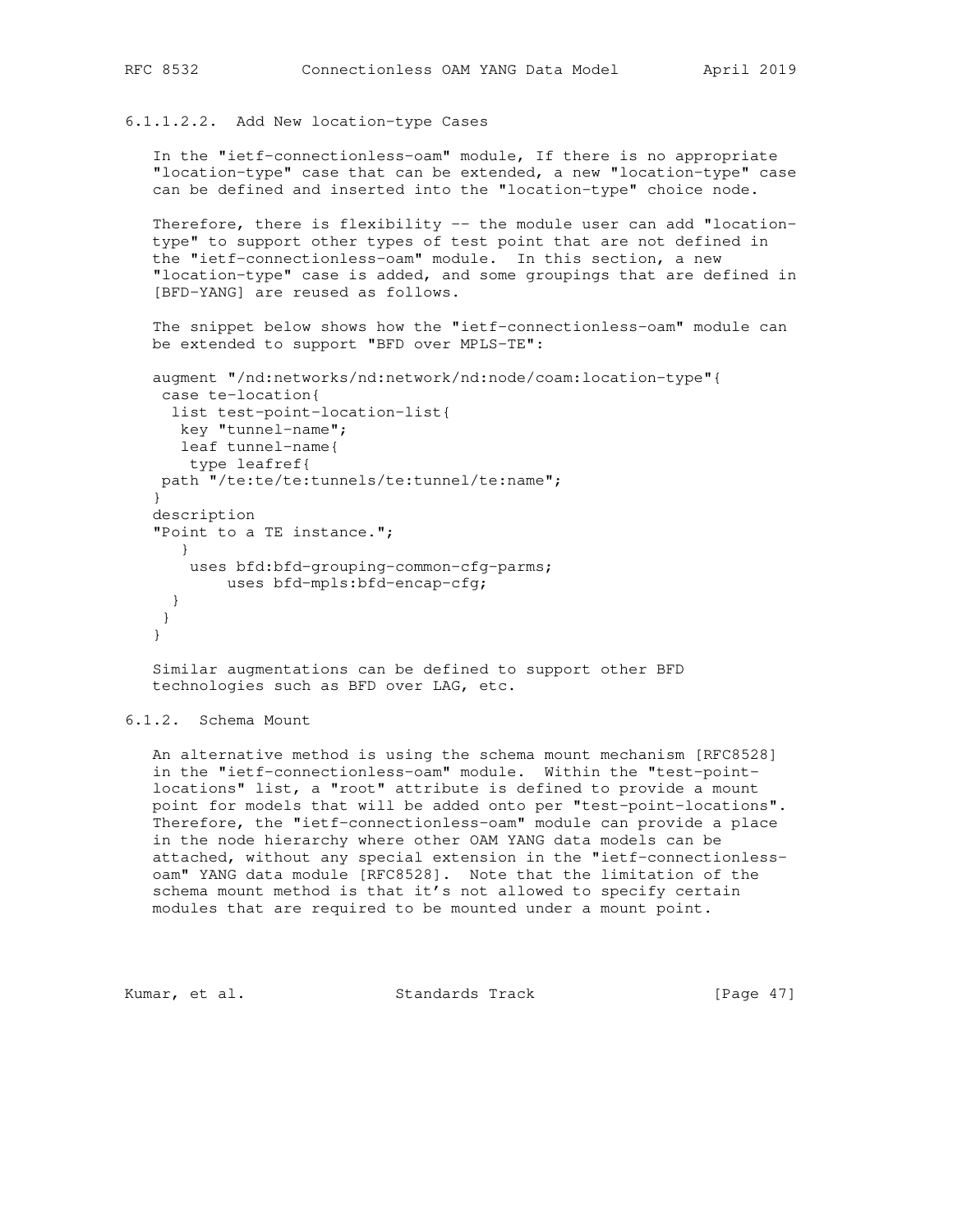The snippet below depicts the definition of the "root" attribute. anydata root { yangmnt:mount-point root; description "Root for models that are supported per test point"; } The following section shows how the "ietf-connectionless-oam" module can use schema mount to support BFD technology. 6.1.2.1. BFD Modules Might Be Populated in schema-mounts To support BFD technology, "ietf-bfd-ip-sh" and "ietf-bfd-ip-mh" YANG modules might be populated in the "schema-mounts" container: <schema-mounts xmlns="urn:ietf:params:xml:ns:yang:ietf-yang-schema-mount"> <mount-point> <module> ietf-connectionless-oam </module> <name>root</name> <use-schema> <name>root</name> </use-schema> </mount-point> <schema> <name>root</name> <module> <name>ietf-bfd-ip-sh </name> <revision>2016-07-04</revision> <namespace> urn:ietf:params:xml:ns:yang:ietf-bfd-ip-sh </namespace> <conformance-type>implement</conformance-type> </module> <module> <name>ietf-bfd-ip-mh</name> <revision> 2016-07-04</revision> <namespace> urn:ietf:params:xml:ns:yang:ietf-bfd-ip-mh </namespace> <conformance-type>implement</conformance-type> </module> </schema> </schema-mounts>

Kumar, et al. Standards Track [Page 48]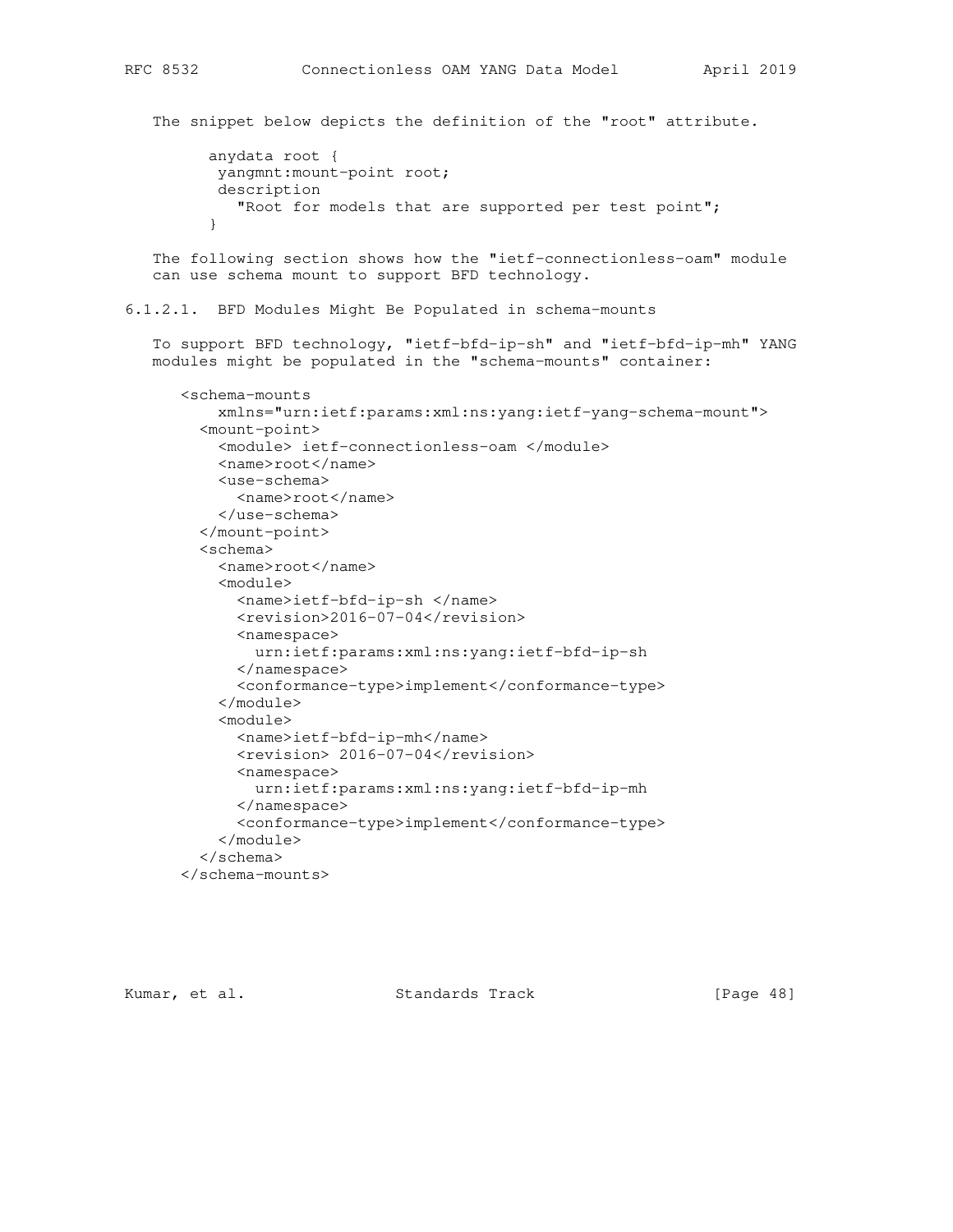```
 and the "ietf-connectionless-oam" module might have:
 <ietf-connectionless-oam
 uri="urn:ietf:params:xml:ns:yang:ietf-connectionless-oam">
    ......
 <test-point-locations>
  <ipv4-location>192.0.2.1</ipv4-location>
    ......
   <root>
    <ietf-bfd-ip-sh uri="urn:ietf:params:xml:ns:yang:ietf-bfd-ip-sh">
     <ip-sh>
     foo
      ......
    </ip-sh>
    </ietf-bfd-ip-sh>
    <ietf-bfd-ip-mh uri="urn:ietf:params:xml:ns:yang:ietf-bfd-ip-mh">
     <ip-mh>
     foo
      ......
    </ip-mh>
   </ietf-bfd-ip-mh>
  \langleroot\rangle </test-point-locations>
 </ietf-connectionless-oam>
```
6.2. LSP Ping Extension

6.2.1. Augment Method

 The following sections show how the "ietf-connectionless-oam" module can be extended to support LSP ping technology. For this purpose, a set of extensions are introduced such as the "technology-type" extension and the test-point "attributes" extension.

 Note that an LSP Ping YANG data model is being specified [LSP-PING-YANG]. As with BFD, users can choose to use the "ietf-connectionless-oam" as the basis and augment the "ietf-connectionless-oam" model with details specific to LSP Ping in the model extension to provide a unified view across different technologies. The details that are specific to LSP Ping can be the grouping defined in the LSP ping model to avoid duplication of effort.

6.2.1.1. Technology-Type Extension

 No LSP Ping technology type has been defined in the "ietf-connectionless-oam" module. Therefore, a technology-type extension is required in the module extension.

Kumar, et al. Standards Track [Page 49]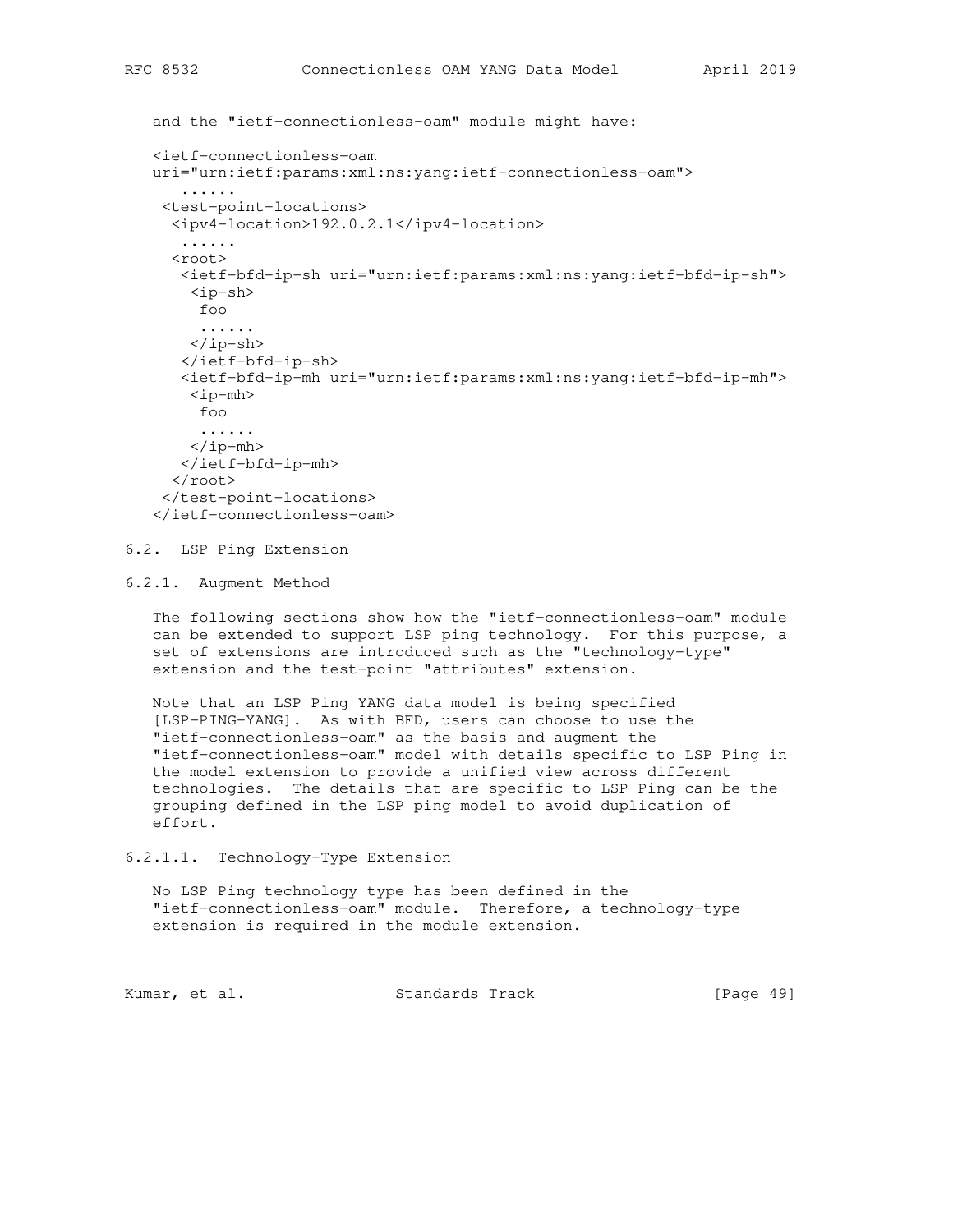```
 The snippet below depicts an example of augmenting
    "ietf-connectionless-oam" with "lsp-ping" type:
    augment "/nd:networks/nd:network/nd:node/"
    +"coam:location-type/coam:ipv4-location-type"
    +"/coam:test-point-ipv4-location-list/"
            +"coam:test-point-locations/coam:technology"
    {
      leaf lsp-ping{
      type string;
     }
    }
6.2.1.2. Test Point Attributes Extension
    To support LSP Ping, the "ietf-connectionless-oam" module can be
    extended and parameters specific to LSP Ping can be defined and put
    on the "test-point-locations" list.
   Users can reuse the attributes or groupings that are defined in
    [LSP-PING-YANG] as follows:
    The snippet below depicts an example of augmenting the "test-point-
    locations" list with LSP Ping attributes:
    augment "/nd:networks/nd:network/nd:node/"
    +"coam:location-type/coam:ipv4-location-type"
    +"/coam:test-point-ipv4-location-list/"
            +"coam:test-point-locations"
\{ list lsp-ping {
            key "lsp-ping-name";
             leaf lsp-ping-name {
             type string {
                length "1..31";
            }
            mandatory "true";
            description "LSP Ping test name.";
            ......
          }
```
6.2.2. Schema Mount

 An alternative method is using the schema mount mechanism [RFC8528] in the "ietf-connectionless-oam" module. Within the "test-point locations" list, a "root" attribute is defined to provide a mounted point for models mounted per "test-point-locations". Therefore, the "ietf-connectionless-oam" model can provide a place in the node

Kumar, et al. Standards Track [Page 50]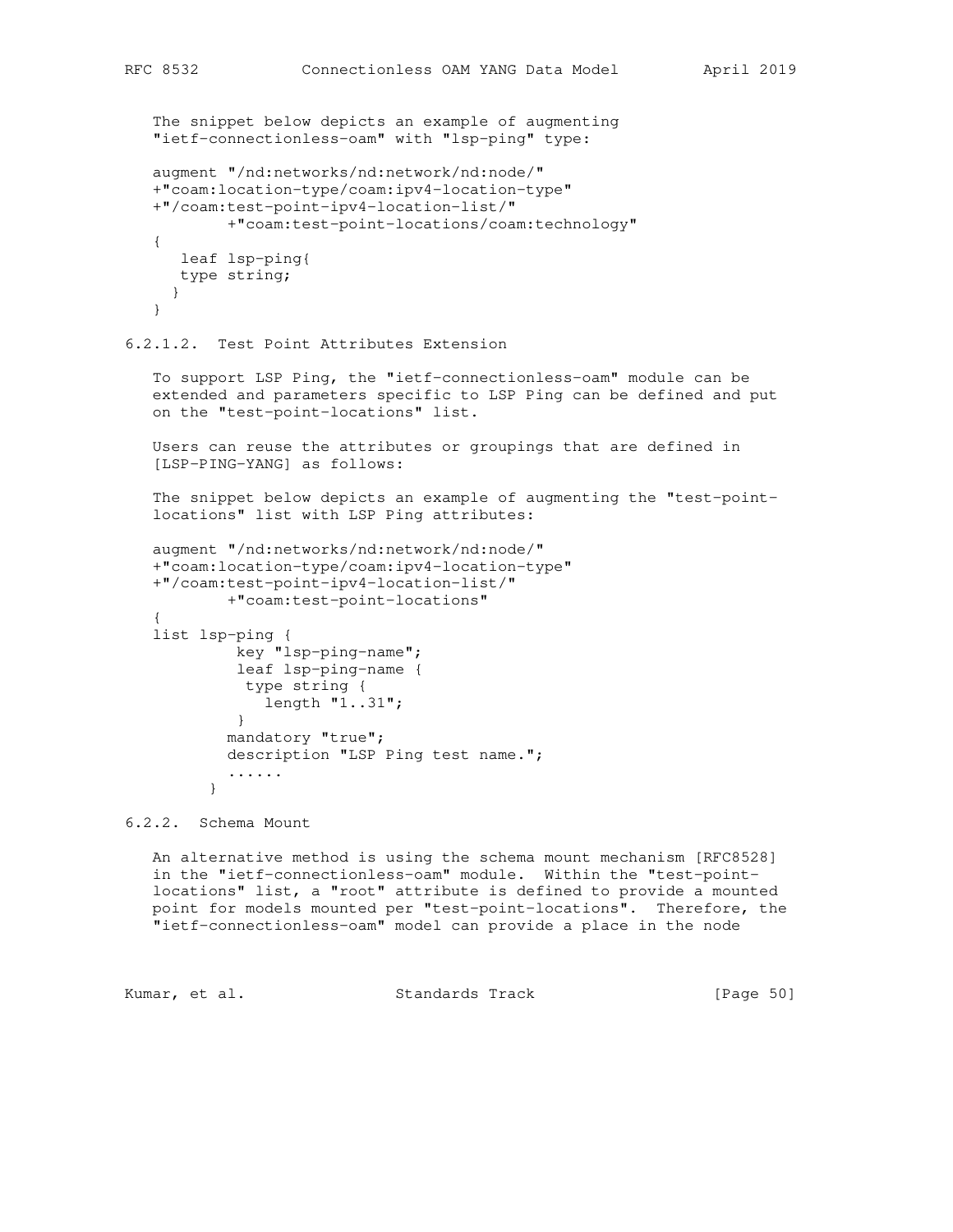hierarchy where other OAM YANG data models can be attached, without any special extension in the "ietf-connectionless-oam" YANG data module [RFC8528]. Note that the limitation of the schema mount method is that it's not allowed to specify certain modules that are required to be mounted under a mount point.

The snippet below depicts the definition of "root" attribute.

 anydata root { yangmnt:mount-point root; description "Root for models supported per test point"; }

 The following section shows how the "ietf-connectionless-oam" module can use schema mount to support LSP Ping technology.

6.2.2.1. LSP Ping Modules Might Be Populated in schema-mounts

 To support LSP Ping technology, the "ietf-lsp-ping" YANG module [LSP-PING-YANG] might be populated in the "schema-mounts" container:

```
 <schema-mounts
     xmlns="urn:ietf:params:xml:ns:yang:ietf-yang-schema-mount">
   <mount-point>
     <module> ietf-connectionless-oam </module>
     <name>root</name>
     <use-schema>
       <name>root</name>
     </use-schema>
   </mount-point>
   <schema>
     <name>root</name>
     <module>
       <name>ietf-lsp-ping </name>
       <revision>2016-03-18</revision>
       <namespace>
         urn:ietf:params:xml:ns:yang: ietf-lsp-ping
       </namespace>
       <conformance-type>implement</conformance-type>
     </module>
   </schema>
 </schema-mounts>
```
Kumar, et al. Standards Track [Page 51]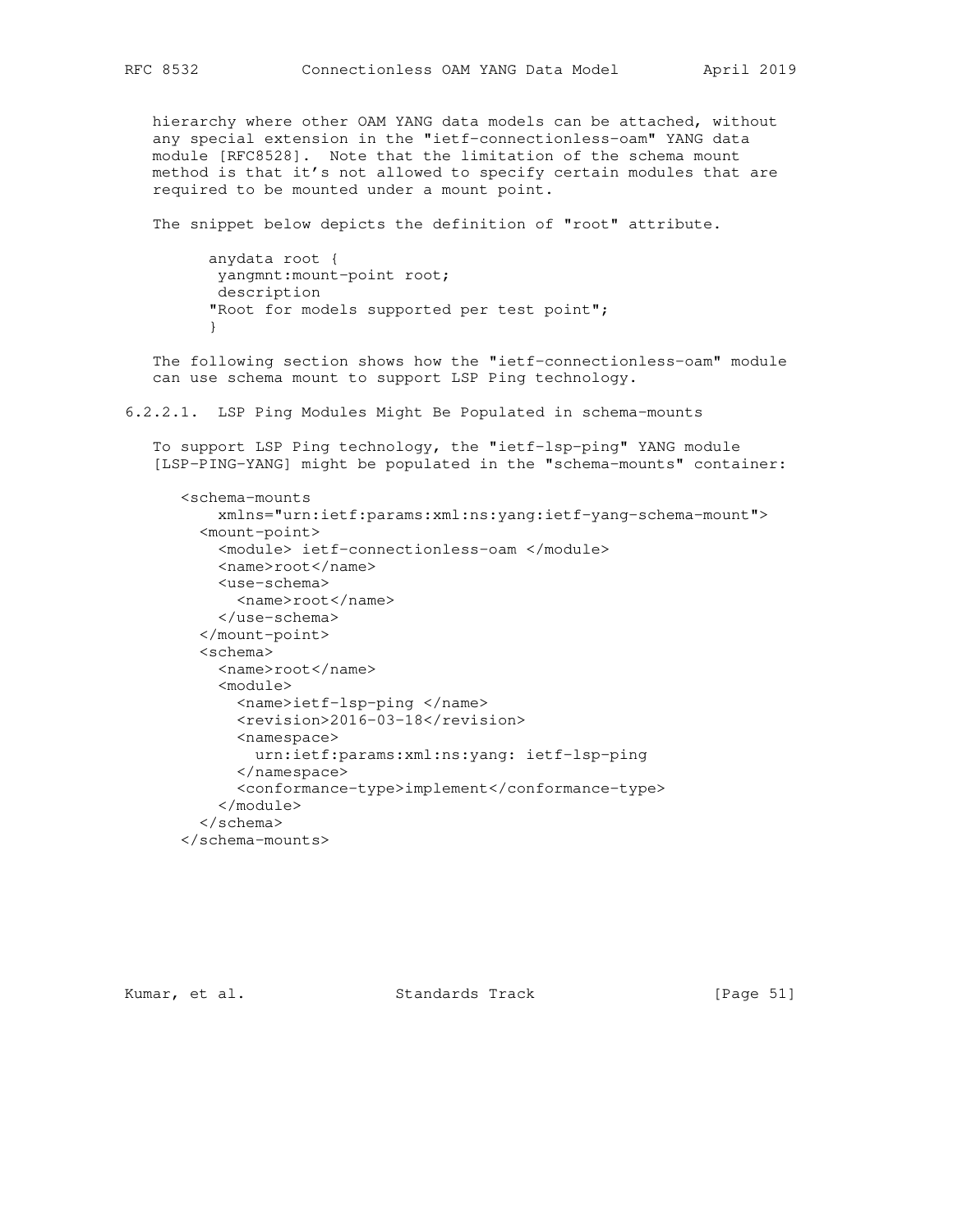and the "ietf-connectionless-oam" module might have: <ietf-connectionless-oam uri="urn:ietf:params:xml:ns:yang:ietf-connectionless-oam"> ...... <test-point-locations> <ipv4-location> 192.0.2.1</ipv4-location> ...... <root> <ietf-lsp-ping uri="urn:ietf:params:xml:ns:yang:ietf-lsp-ping"> <lsp-pings> foo ...... </lsp-pings> </ietf-lsp-ping>  $\langle$ root>

- </test-point-locations> </ietf-connectionless-oam>
- 7. Security Considerations

 The YANG module specified in this document defines a schema for data that is designed to be accessed via network management protocols such as NETCONF [RFC6241] or RESTCONF [RFC8040]. The lowest NETCONF layer is the secure transport layer, and the mandatory-to-implement secure transport is Secure Shell (SSH) [RFC6242]. The lowest RESTCONF layer is HTTPS, and the mandatory-to-implement secure transport is TLS [RFC8446].

 The NETCONF Configuration Access Control Model (NACM) [RFC8341] provides the means to restrict access for particular NETCONF or RESTCONF users to a preconfigured subset of all available NETCONF or RESTCONF protocol operations and content.

 There are a number of data nodes defined in this YANG module that are writable/creatable/deletable (i.e., config true, which is the default). These data nodes may be considered sensitive in some network environments. Write operations (e.g., edit-config) to these data nodes without proper protection can have a negative effect on network operations. These are the subtrees and data nodes and their sensitivity/vulnerability:

```
 /nd:networks/nd:network/nd:node/cl-oam:location-type/cl-oam:ipv4-
 location-type/cl-oam:test-point-ipv4-location-list/cl-oam:test-
 point-locations/
```
Kumar, et al. Standards Track [Page 52]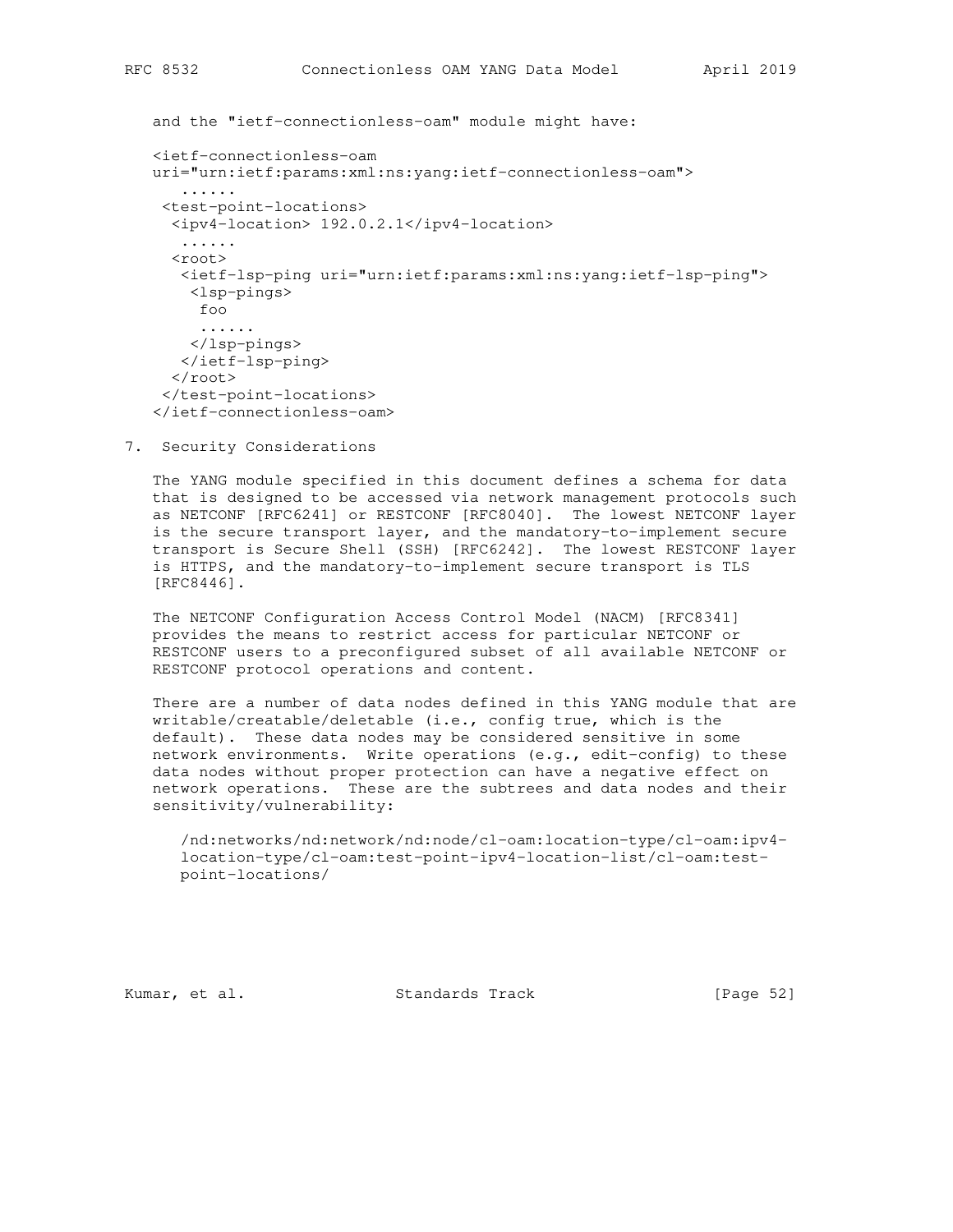/nd:networks/nd:network/nd:node/cl-oam:location-type/cl-oam:ipv6 location-type/cl-oam:test-point-ipv6-location-list/cl-oam:test point-locations/

 /nd:networks/nd:network/nd:node/cl-oam:location-type/cl-oam:mac location-type/cl-oam:test-point-mac-address-location-list/cl oam:test-point-locations/

 /nd:networks/nd:network/nd:node/cl-oam:location-type/cl-oam:group as-number-location-type/cl-oam:test-point-as-number-location-list/ cl-oam:test-point-locations/

 /nd:networks/nd:network/nd:node/cl-oam:location-type/cl-oam:group router-id-location-type/cl-oam:test-point-system-info-location list/cl-oam:test-point-locations/

 Unauthorized access to any of these lists can adversely affect OAM management system handling of end-to-end OAM and coordination of OAM within underlying network layers. This may lead to inconsistent configuration, reporting, and presentation for the OAM mechanisms used to manage the network.

 Some of the readable data nodes in this YANG module may be considered sensitive or vulnerable in some network environments. It is thus important to control read access (e.g., via get, get-config, or notification) to these data nodes. These are the subtrees and data nodes and their sensitivity/vulnerability:

 /coam:cc-session-statistics-data/cl-oam:cc-ipv4-sessions statistics/cl-oam:cc-session-statistics/cl-oam:session-count/

 /coam:cc-session-statistics-data/cl-oam:cc-ipv4-sessions statistics/cl-oam:cc-session-statistics/cl-oam:session-up-count/

 /coam:cc-session-statistics-data/cl-oam:cc-ipv4-sessions statistics/cl-oam:cc-session-statistics/cl-oam:session-down-count/

 /coam:cc-session-statistics-data/cl-oam:cc-ipv4-sessions statistics/cl-oam:cc-session-statistics/cl-oam:session-admin-down count/

 /coam:cc-session-statistics-data/cl-oam:cc-ipv6-sessions statistics/cl-oam:cc-session-statistics/cl-oam:session-count/

 /coam:cc-session-statistics-data/cl-oam:cc-ipv6-sessions statistics/cl-oam:cc-session-statistics/cl-oam:session-up-count//

Kumar, et al. Standards Track [Page 53]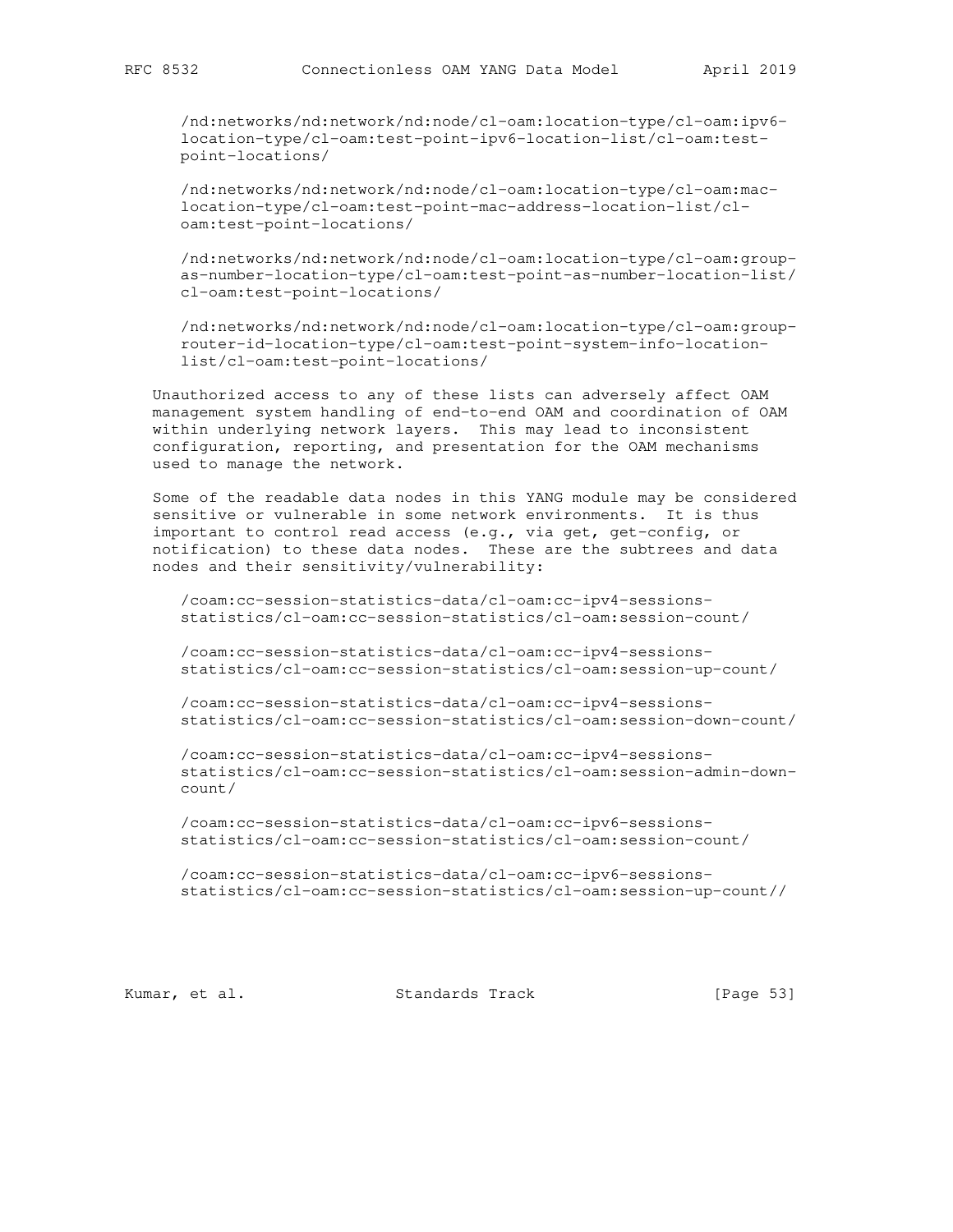/coam:cc-session-statistics-data/cl-oam:cc-ipv6-sessions statistics/cl-oam:cc-session-statistics/cl-oam:session-down-count/

 /coam:cc-session-statistics-data/cl-oam:cc-ipv6-sessions statistics/cl-oam:cc-session-statistics/cl-oam:session-admin-down count/

#### 8. IANA Considerations

 This document registers URIs in the "IETF XML Registry" [RFC3688]. Following the format in [RFC3688], the following registrations have been made.

 URI: urn:ietf:params:xml:ns:yang:ietf-lime-time-types Registrant Contact: The IESG. XML: N/A; the requested URI is an XML namespace.

 URI: urn:ietf:params:xml:ns:yang:ietf-connectionless-oam Registrant Contact: The IESG. XML: N/A; the requested URI is an XML namespace.

 This document registers two YANG modules in the "YANG Module Names" registry [RFC6020].

 Name: ietf-lime-time-types Namespace: urn:ietf:params:xml:ns:yang:ietf-lime-time-types Prefix: lime Reference: RFC 8532

 Name: ietf-connectionless-oam Namespace: urn:ietf:params:xml:ns:yang:ietf-connectionless-oam Prefix: cl-oam Reference: RFC 8532

## 9. References

- 9.1. Normative References
	- [RFC792] Postel, J., "Internet Control Message Protocol", RFC 792, September 1981.
	- [RFC1831] Srinivasan, R., "RPC: Remote Procedure Call Protocol Specification Version 2", RFC 1831, DOI 10.17487/RFC1831, August 1995, <https://www.rfc-editor.org/info/rfc1831>.
	- [RFC3688] Mealling, M., "The IETF XML Registry", BCP 81, RFC 3688, DOI 10.17487/RFC3688, January 2004, <https://www.rfc-editor.org/info/rfc3688>.

Kumar, et al. Standards Track [Page 54]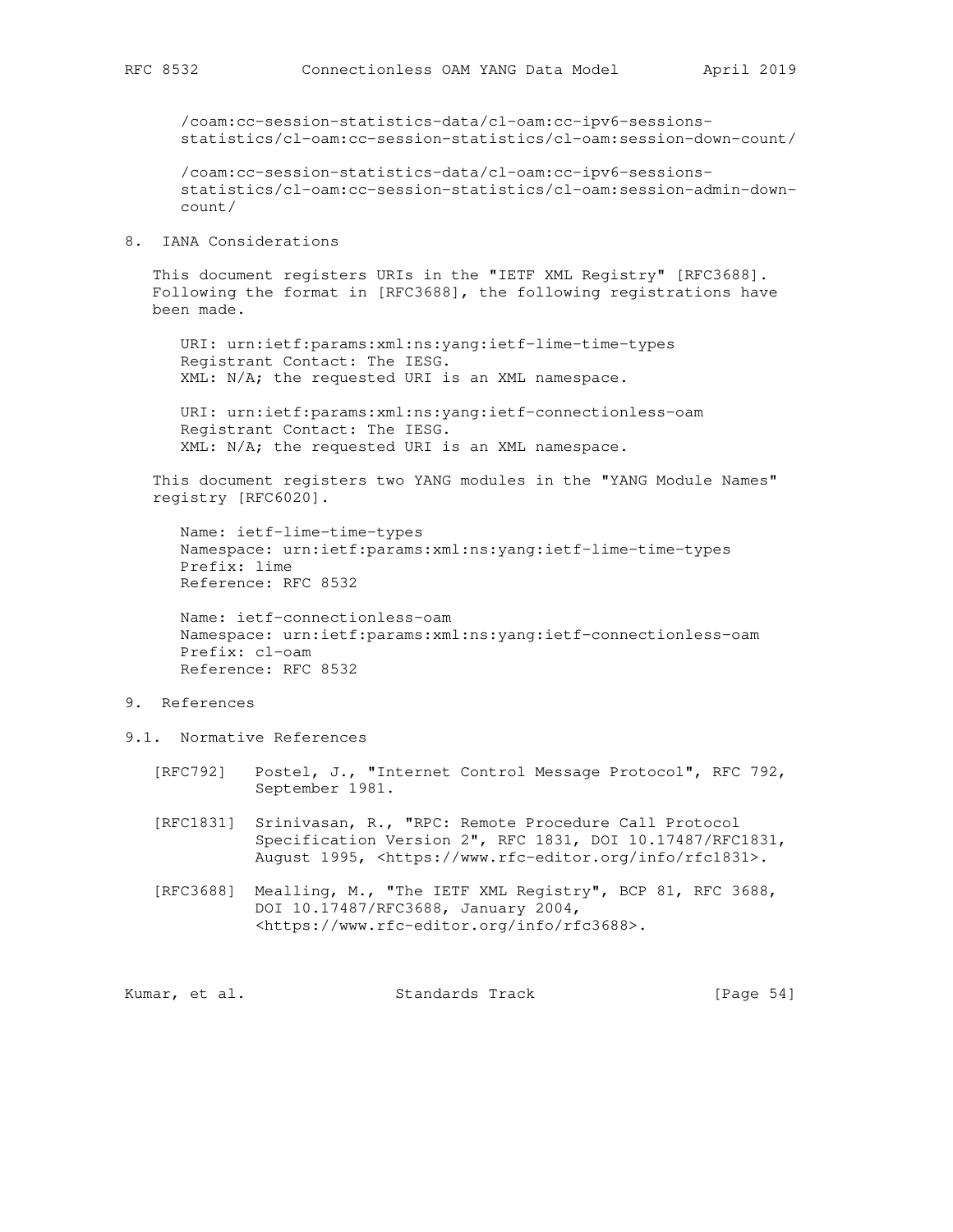- [RFC4382] Nadeau, T., Ed. and H. van der Linde, Ed., "MPLS/BGP Layer 3 Virtual Private Network (VPN) Management Information Base", RFC 4382, DOI 10.17487/RFC4382, February 2006, <https://www.rfc-editor.org/info/rfc4382>.
- [RFC4443] Conta, A., Deering, S., and M. Gupta, Ed., "Internet Control Message Protocol (ICMPv6) for the Internet Protocol Version 6 (IPv6) Specification", STD 89, RFC 4443, DOI 10.17487/RFC4443, March 2006, <https://www.rfc-editor.org/info/rfc4443>.
- [RFC4656] Shalunov, S., Teitelbaum, B., Karp, A., Boote, J., and M. Zekauskas, "A One-way Active Measurement Protocol (OWAMP)", RFC 4656, DOI 10.17487/RFC4656, September 2006, <https://www.rfc-editor.org/info/rfc4656>.
- [RFC5357] Hedayat, K., Krzanowski, R., Morton, A., Yum, K., and J. Babiarz, "A Two-Way Active Measurement Protocol (TWAMP)", RFC 5357, DOI 10.17487/RFC5357, October 2008, <https://www.rfc-editor.org/info/rfc5357>.
- [RFC5880] Katz, D. and D. Ward, "Bidirectional Forwarding Detection (BFD)", RFC 5880, DOI 10.17487/RFC5880, June 2010, <https://www.rfc-editor.org/info/rfc5880>.
- [RFC5905] Mills, D., Martin, J., Ed., Burbank, J., and W. Kasch, "Network Time Protocol Version 4: Protocol and Algorithms Specification", RFC 5905, DOI 10.17487/RFC5905, June 2010, <https://www.rfc-editor.org/info/rfc5905>.
- [RFC6241] Enns, R., Ed., Bjorklund, M., Ed., Schoenwaelder, J., Ed., and A. Bierman, Ed., "Network Configuration Protocol (NETCONF)", RFC 6241, DOI 10.17487/RFC6241, June 2011, <https://www.rfc-editor.org/info/rfc6241>.
- [RFC6242] Wasserman, M., "Using the NETCONF Protocol over Secure Shell (SSH)", RFC 6242, DOI 10.17487/RFC6242, June 2011, <https://www.rfc-editor.org/info/rfc6242>.
- [RFC6991] Schoenwaelder, J., Ed., "Common YANG Data Types", RFC 6991, DOI 10.17487/RFC6991, July 2013, <https://www.rfc-editor.org/info/rfc6991>.
- [RFC7950] Bjorklund, M., Ed., "The YANG 1.1 Data Modeling Language", RFC 7950, DOI 10.17487/RFC7950, August 2016, <https://www.rfc-editor.org/info/rfc7950>.

Kumar, et al. Standards Track [Page 55]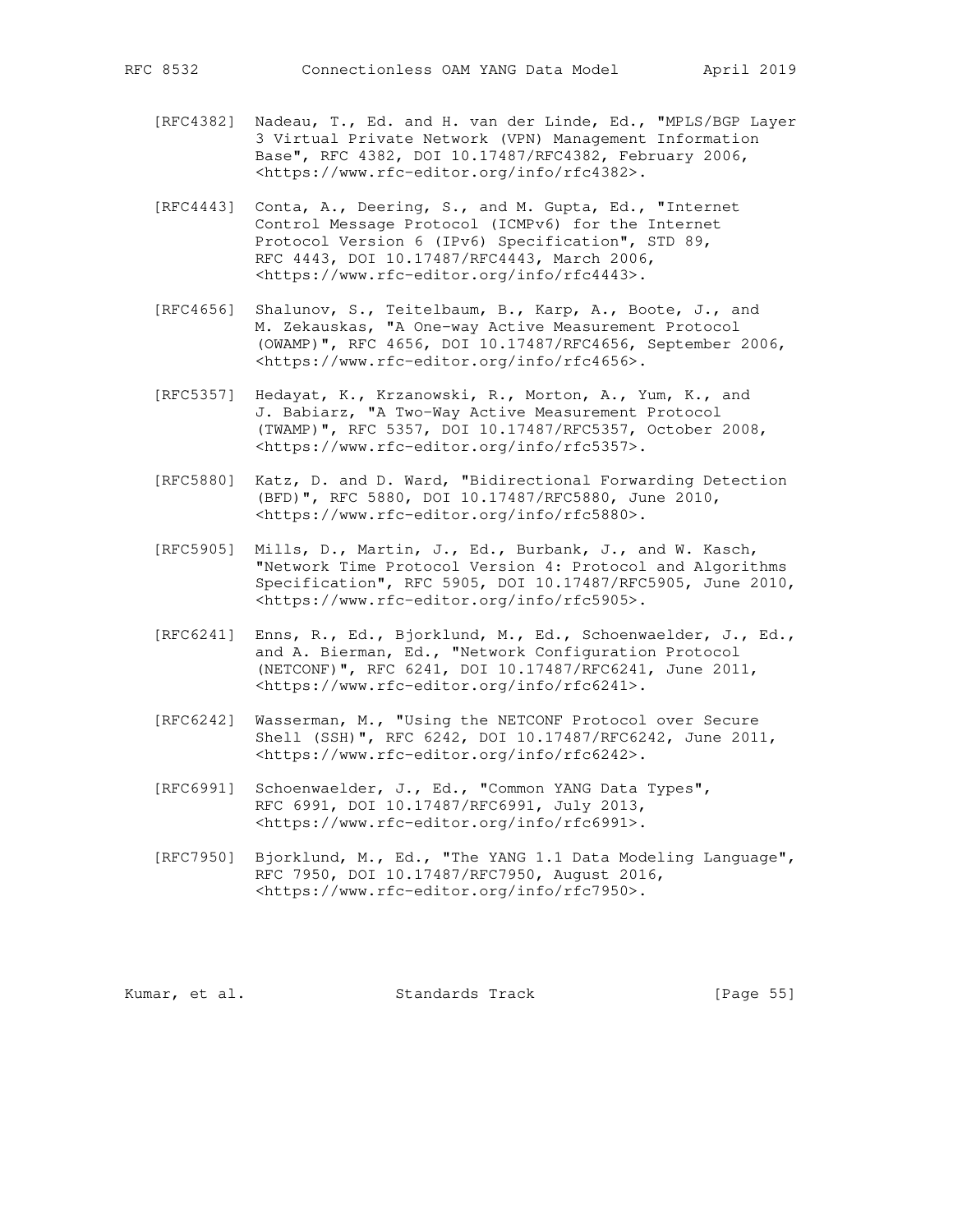- [RFC8029] Kompella, K., Swallow, G., Pignataro, C., Ed., Kumar, N., Aldrin, S., and M. Chen, "Detecting Multiprotocol Label Switched (MPLS) Data-Plane Failures", RFC 8029, DOI 10.17487/RFC8029, March 2017, <https://www.rfc-editor.org/info/rfc8029>.
- [RFC8040] Bierman, A., Bjorklund, M., and K. Watsen, "RESTCONF Protocol", RFC 8040, DOI 10.17487/RFC8040, January 2017, <https://www.rfc-editor.org/info/rfc8040>.
- [RFC8294] Liu, X., Qu, Y., Lindem, A., Hopps, C., and L. Berger, "Common YANG Data Types for the Routing Area", RFC 8294, DOI 10.17487/RFC8294, December 2017, <https://www.rfc-editor.org/info/rfc8294>.
- [RFC8341] Bierman, A. and M. Bjorklund, "Network Configuration Access Control Model", STD 91, RFC 8341, DOI 10.17487/RFC8341, March 2018, <https://www.rfc-editor.org/info/rfc8341>.
	- [RFC8343] Bjorklund, M., "A YANG Data Model for Interface Management", RFC 8343, DOI 10.17487/RFC8343, March 2018, <https://www.rfc-editor.org/info/rfc8343>.
- [RFC8345] Clemm, A., Medved, J., Varga, R., Bahadur, N., Ananthakrishnan, H., and X. Liu, "A YANG Data Model for Network Topologies", RFC 8345, DOI 10.17487/RFC8345, March 2018, <https://www.rfc-editor.org/info/rfc8345>.
	- [RFC8446] Rescorla, E., "The Transport Layer Security (TLS) Protocol Version 1.3", RFC 8446, DOI 10.17487/RFC8446, August 2018, <https://www.rfc-editor.org/info/rfc8446>.
	- [RFC8529] Berger, L., Hopps, C., Lindem, A., Bogdanovic, D., and X. Liu, "YANG Model for Network Instances", RFC 8529, DOI 10.17487/RFC8529, March 2019, <https://www.rfc-editor.org/info/rfc8529>.

## 9.2. Informative References

- [BFD-YANG] Rahman, R., Zheng, L., Jethanandani, M., Networks, J., and G. Mirsky, "YANG Data Model for Bidirectional Forwarding Detection (BFD)", Work in Progress, draft-ietf-bfd-yang- 17, August 2018.
- [G.800] "Unified functional architecture of transport networks", ITU-T Recommendation G.800, 2016.

| Kumar, et al. |  | Standards Track | [Page 56] |  |
|---------------|--|-----------------|-----------|--|
|---------------|--|-----------------|-----------|--|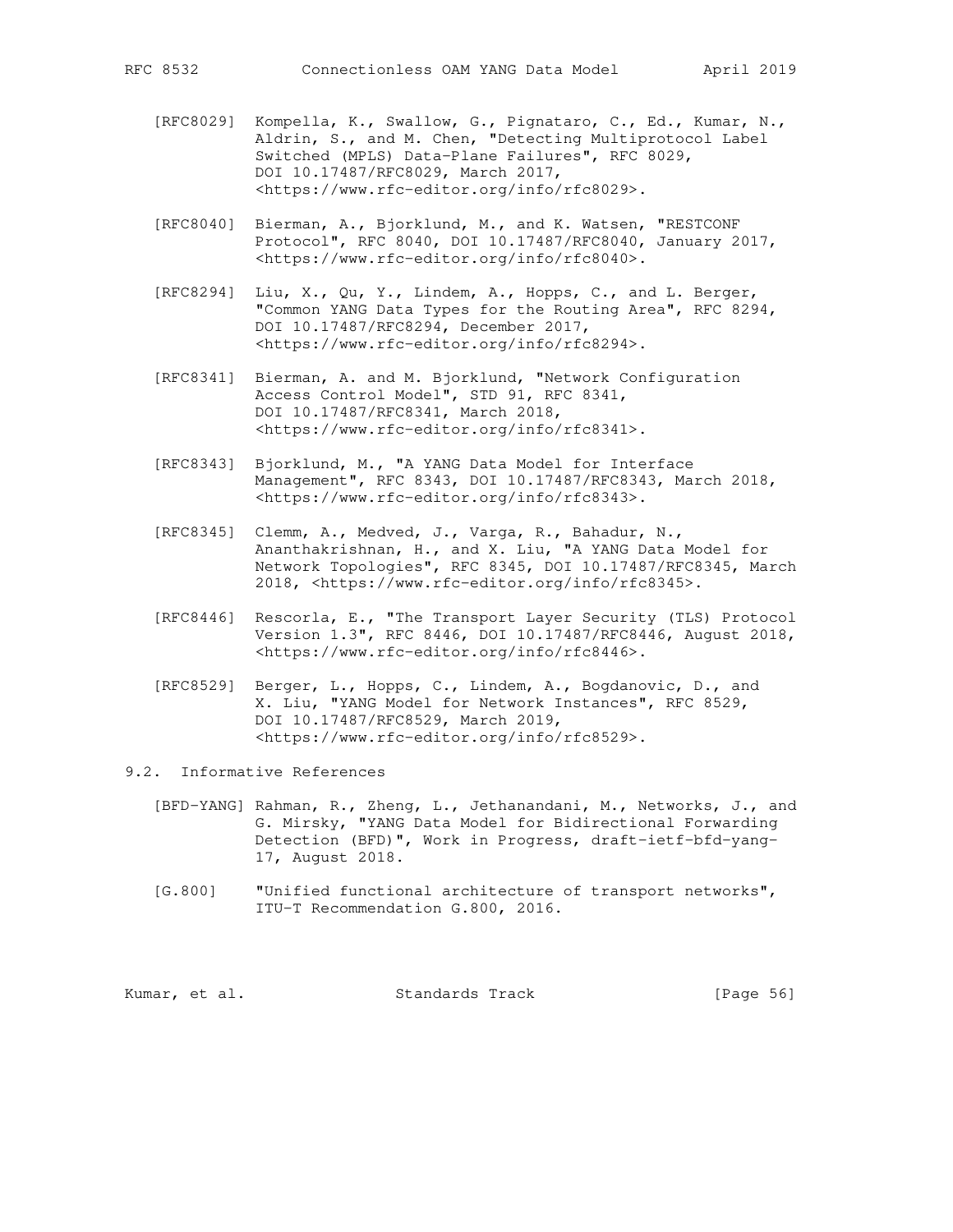- [G.8013] "OAM functions and mechanisms for Ethernet based networks", ITU-T Recommendation G.8013/Y.1731, 2013.
- [IEEE.1588v1]

 "IEEE Standard for a Precision Clock Synchronization Protocol for Networked Measurement and Control Systems Version 1", IEEE Std 1588, 2002.

[IEEE.1588v2]

 "IEEE Standard for a Precision Clock Synchronization Protocol for Networked Measurement and Control Systems Version 2", IEEE Std 1588, 2008.

- [LSP-PING-YANG] Zheng, L., Zheng, G., Mirsky, G., Rahman, R., and F. Iqbal, "YANG Data Model for LSP-Ping", Work in Progress, draft-zheng-mpls-lsp-ping-yang-cfg-10, January 2019.
- [RFC5462] Andersson, L. and R. Asati, "Multiprotocol Label Switching (MPLS) Label Stack Entry: "EXP" Field Renamed to "Traffic Class" Field", RFC 5462, DOI 10.17487/RFC5462, February 2009, <https://www.rfc-editor.org/info/rfc5462>.
- [RFC6020] Bjorklund, M., Ed., "YANG A Data Modeling Language for the Network Configuration Protocol (NETCONF)", RFC 6020, DOI 10.17487/RFC6020, October 2010, <https://www.rfc-editor.org/info/rfc6020>.
- [RFC6136] Sajassi, A., Ed. and D. Mohan, Ed., "Layer 2 Virtual Private Network (L2VPN) Operations, Administration, and Maintenance (OAM) Requirements and Framework", RFC 6136, DOI 10.17487/RFC6136, March 2011, <https://www.rfc-editor.org/info/rfc6136>.
- [RFC7276] Mizrahi, T., Sprecher, N., Bellagamba, E., and Y. Weingarten, "An Overview of Operations, Administration, and Maintenance (OAM) Tools", RFC 7276, DOI 10.17487/RFC7276, June 2014, <https://www.rfc-editor.org/info/rfc7276>.
- [RFC8340] Bjorklund, M. and L. Berger, Ed., "YANG Tree Diagrams", BCP 215, RFC 8340, DOI 10.17487/RFC8340, March 2018, <https://www.rfc-editor.org/info/rfc8340>.
- [RFC8528] Bjorklund, M. and L. Lhotka, "YANG Schema Mount", RFC 8528, DOI 10.17487/RFC8528, March 2019, <https://www.rfc-editor.org/info/rfc8528>.

| Kumar, et al.<br>Standards Track | [Page 57] |  |  |
|----------------------------------|-----------|--|--|
|----------------------------------|-----------|--|--|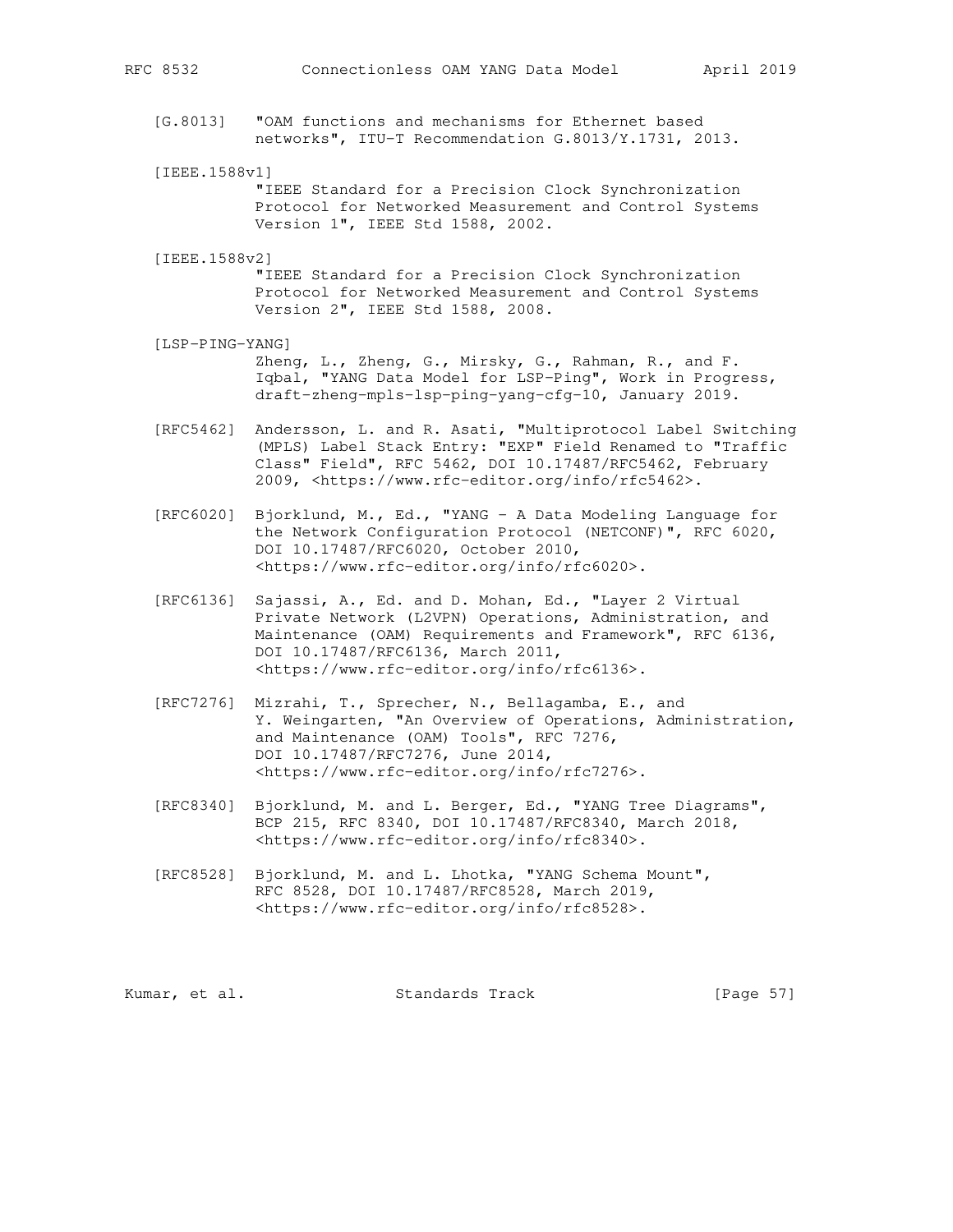- [RFC8531] Kumar, D., Wu, Q., and M. Wang, "Generic YANG Data Model for Connection-Oriented Operations, Administration, and Maintenance (OAM) Protocols", RFC 8531, DOI 10.17487/RFC8531, April 2019, <https://www.rfc-editor.org/info/rfc8531>.
- [RFC8533] Kumar, D., Wang, M., Wu, Q., Ed., Rahman, R., and S. Raghavan, " A YANG Data Model for Retrieval Methods for the Management of Operations, Administration, and Maintenance (OAM) Protocols That Use Connectionless Communications", RFC 8533, DOI 10.17487/RFC8533, April 2019.

#### Acknowledgments

 The authors of this document would like to thank Elwyn Davies, Alia Atlas, Brian E. Carpenter, Greg Mirsky, Adam Roach, Alissa Cooper, Eric Rescorla, Ben Campbell, Benoit Claise, Kathleen Moriarty, Carlos Pignataro, and others for their substantive review and comments, and proposals to stabilize and improve the document.

Kumar, et al. Standards Track [Page 58]